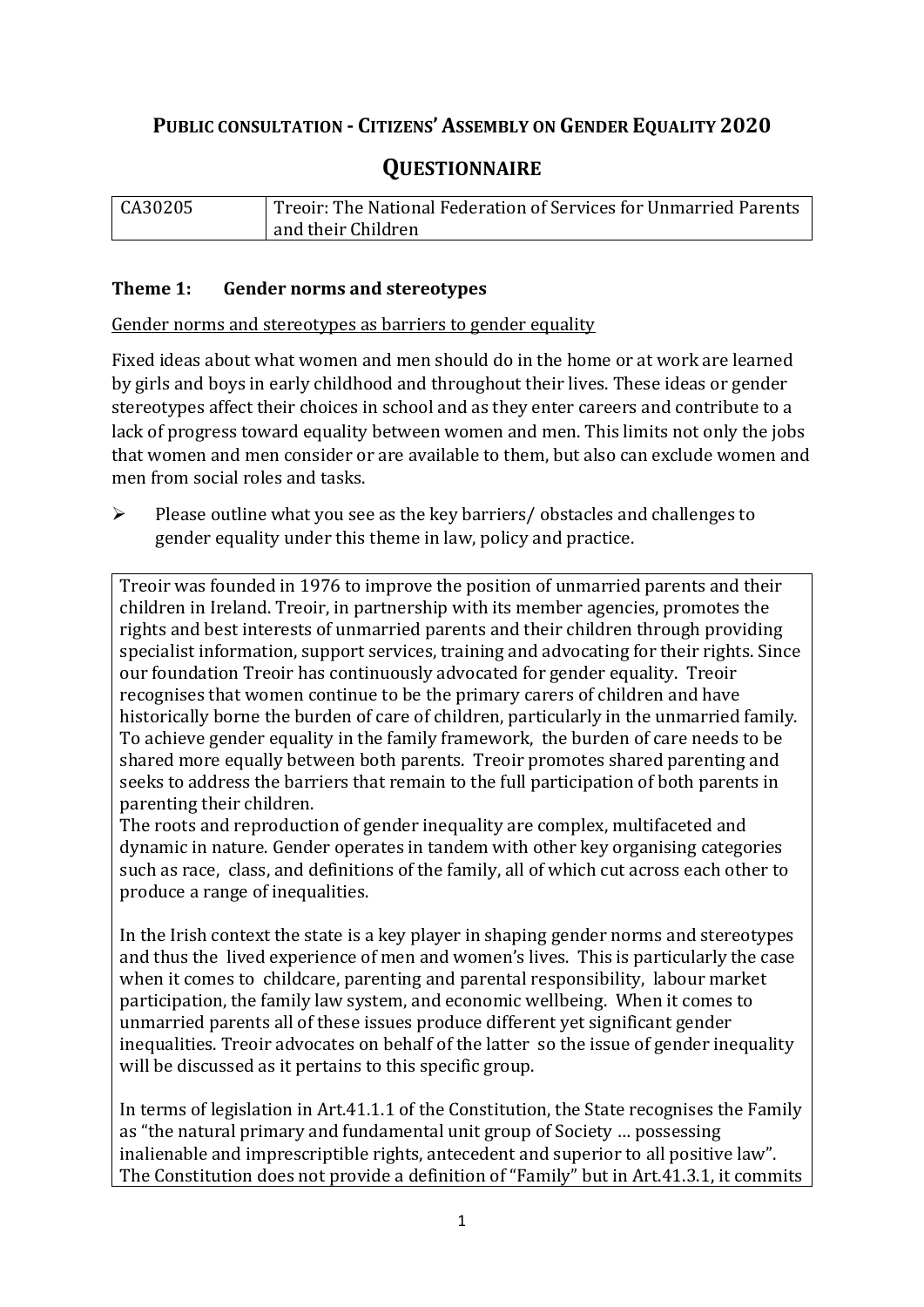the State to guard with special care the institution of Marriage "on which the Family is founded".

In 1966 a landmark Supreme Court Case found "that the family referred to in [Article 41] is the family which is founded on the institution of marriage". By implication, the non-marital family is not a Family for the purpose of Articles 41 and 42 of the Constitution and therefore does not enjoy the same inalienable and imprescriptible rights attributed to the marital family.

Ireland's demographic and socio-economic landscape has changed dramatically over the last forty years. These changes have had implications for the nature of Irish families both in terms of composition, and the issues they face.

The provisions of the Constitution dealing with the family and children have been amended in ways that mark a break with Catholic social teaching as a philosophical influence on the Constitution.

The legislative and cultural changes since the adoption of the Constitution imply that non marital parents of both sexes enjoy inherent constitutional rights in relation to their children. Yet, inequalities still exist.

In 2017, 62,053 new births were registered in Ireland. Of these, 23,340 children were born into non-marital families, making up 37.6% of the total number which is the highest on record and is indicative of the trend over the last 20 years that more children are being born to unmarried parents year on year.

In Article 2 of the United Nations Convention on the Rights of the Child (1989) it states that children have the right to be protected from discrimination irrespective of the martial status of their parents.

Despite Ireland's ratification of this UN Convention and the progression of rights for families following the Children and Families Relationships Act (2015), unmarried fathers continue to have restrictions imposed on them in relation to guardianship compared to an unmarried mother and married parents. Currently, married parents, of the opposite sex, will both enjoy the same rights and responsibilities for their children from the moment of birth.

When a child is born outside of marriage, the mother is automatically the sole legal guardian. An unmarried father whose name is on his child's birth cert does not have guardianship rights in respect of his child.

An unmarried father can obtain guardianship of his child at any time following the birth by signing a witnessed statutory declaration with the mother. In the absence of an agreement, it is necessary for an unmarried father to apply to the Court to be appointed joint guardian of his child.

The Children and Family Relationships Act provides that unmarried fathers can acquire automatic guardianship rights by virtue of cohabiting with the child's mother for 12 months, three months of which must be post birth.

Both the statutory declaration and the co-habiting condition depend on the father's relationship with the mother and not the child.

➢ Please identify the steps to be taken to address the issues raised and who should address them (e.g. the state, private sector, education system etc.)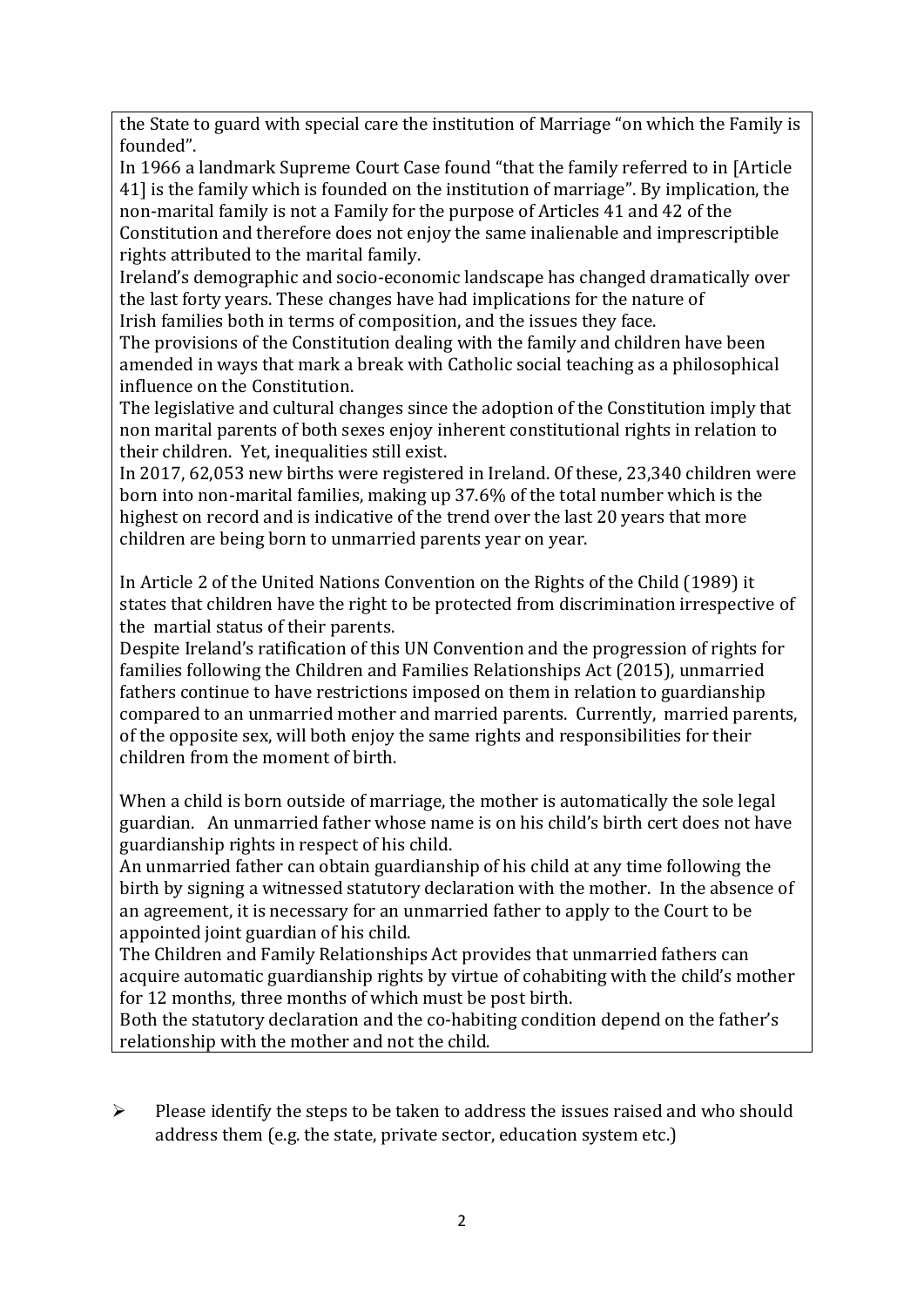Whether elevated to constitutional status or introduced by legislation, Treoir favours an end to the current situation where unmarried fathers who are involved in the welfare, care and maintenance of their children have less rights to the guardianship of their children than the mother.

There is no reason to make a distinction based on marital status in relation to the rights of unmarried fathers vis a vis mothers. The recognition of the family based on marriage, has given rise to the gender discrimination faced by unmarried fathers. In particular, guardianship rights should flow to fathers on the establishment of paternity subject always to the discretion of the courts to remove those rights in circumstances where this is warranted, as in the case of married parents. This could be achieved through legislation.

A first step to address this issue would be for the Minister for Justice to immediately issue a commencement order for Section **97**:**27A** (Amendment to the Civil Registration Act 2004) of the Children and Family Relationship Act 2015, whereby Registrars may take and receive statutory declarations of guardianship agreed between unmarried parents of a child.

Section **97**: **27A** read as follows:

 "A registrar may, during the period of 14 days immediately following the date on which the birth of a child is registered or re-registered, take and receive a statutory declaration made under section  $2(4)(e)$  or  $6B(4)(c)$  of the Guardianship of Infants Act 1964 in respect of the child."

Commencement of the above section would make it easier for an unmarried father to become a guardian (if the mother is in agreement) and raises awareness amongst parents that an unmarried father's name on a child's birth certificate does not confer any rights of guardianship.

Treoir recommends that a Central Register for joint guardianship agreements be established to ensure that an official copy of an agreement could be obtained as and when required.

Article 41.1. confers rights on the family unit as distinct from the rights of individual members of the family and are therefore distinct from personal rights protected by the Constitution. Treoir recommends that parental rights and responsibilities apply equally to all parents, mothers, fathers, married or unmarried and be subject to the principle that children's rights are paramount.

# **Theme 2: Work: Occupational segregation by gender, gender discrimination and the gender pay gap**

Women and men are often concentrated into different kinds of jobs and within the same occupations, women are often in work that is less well paid and has less opportunities for career advancement. Women often work in areas where they can work part-time so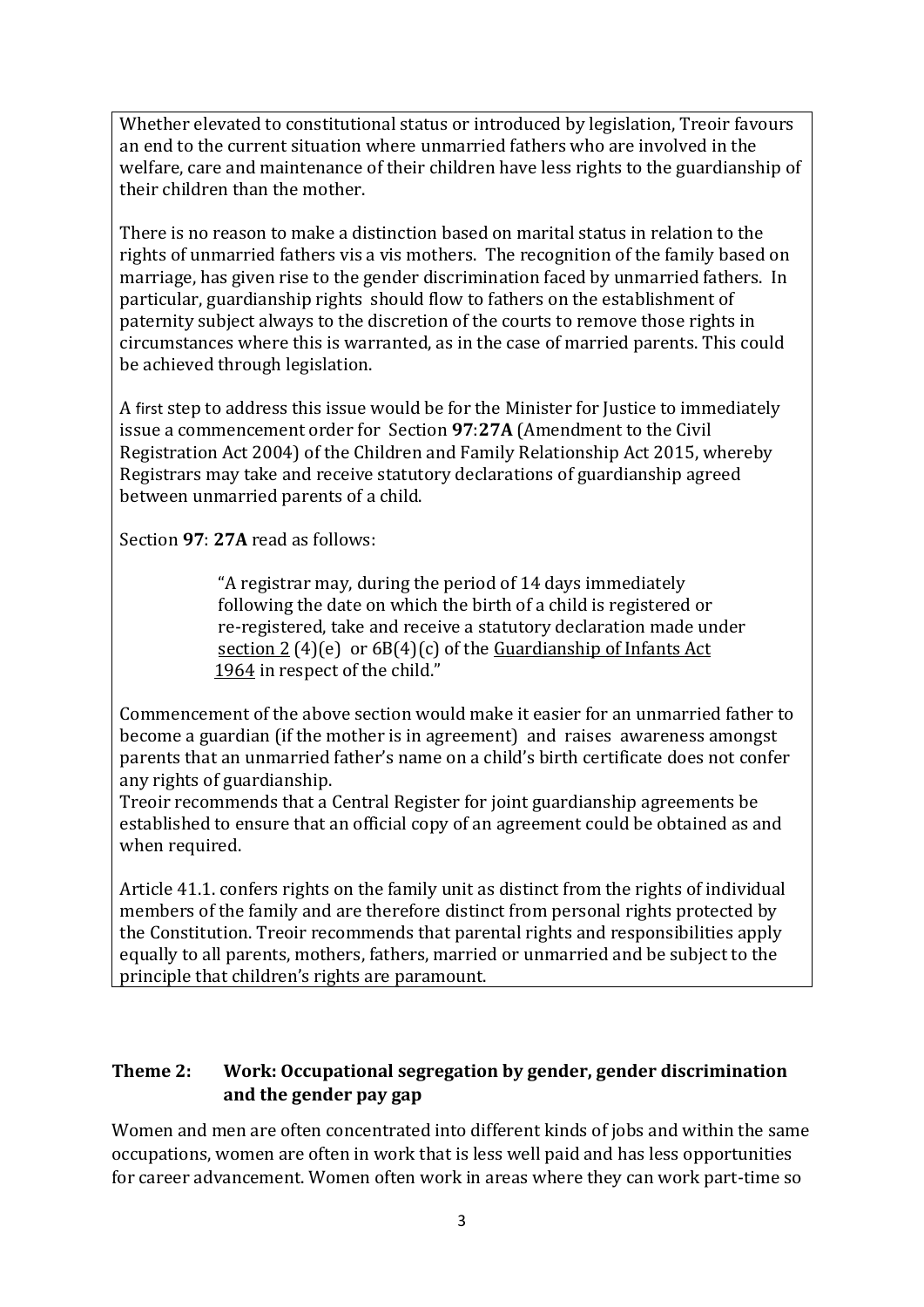as to fit in with their caring responsibilities. While many men work in low paid jobs, many professions dominated by women are also low paid, and professions that have become female-dominated have become lower paid. This worsens the gender pay gap (the average difference between the wages of women and men who are working).

➢ Please outline what you see as the key barriers/ obstacles and challenges to gender equality under this theme in law, policy and practice.

Women are over-represented in sectors and jobs with endemic low pay and insecurity, like health and social care, childcare, cleaning and retail. They are twice as likely as men to be working part-time and in want of more hours. When you include part-time work in the calculation the gender pay gap becomes much starker. This is because women do more part-time work than men, and, crucially, because part-time work is paid less hour per hour— two facts which are not unrelated.

When we rely on individuals' personal choice to make decisions about labour patterns in this way, it tends to be women, not men, who opt for part-time and flexible work to meet care needs, reinforcing existing care-related gendered labour inequalities. In reality "choice" over working hours and contracts is predetermined by socioeconomic class, income levels and gender. Thus the over concentration of women in part-time, precarious, low paid work with limited security and protections not only reproduces gender inequality but is itself a product of an unregulated labour market, poor workers' rights, and an out of date welfare regime.

➢ Please identify the steps to be taken to address the issues raised and who should address them (e.g. the state, private sector, education system etc.)

Pay inequality is a structural, not an individual issue. Legislative and policy solutions at the level of the state are needed to counter the biases and imbalances that currently exist in the jobs market.

- 1. In terms of public policy a generous social security system and universal access to decent public services is of critical importance in addressing the feminization of poverty and labour market accessibility. In this regard, the constitutional distinction (Article 41.3) between the marital and non-marital family should be revised. Families be they cohabiting, or headed by a lone parent should be protected in law and their needs addressed in social welfare and taxation regimes that are fit for purpose in 21st century Ireland. Such a regime must also ensure that lone parent households, who in the main are headed by women, are not penalised for working outside of the home.
- 2. It is of critical importance that models of childcare delivery that embed childcare in the social fabric of communities, neighbourhood and workplaces are resourced and introduced. The aim must be a model of childcare that is publically funded, ensures universal access and is essentially a public service. The current model of childcare as provided for through the National Childcare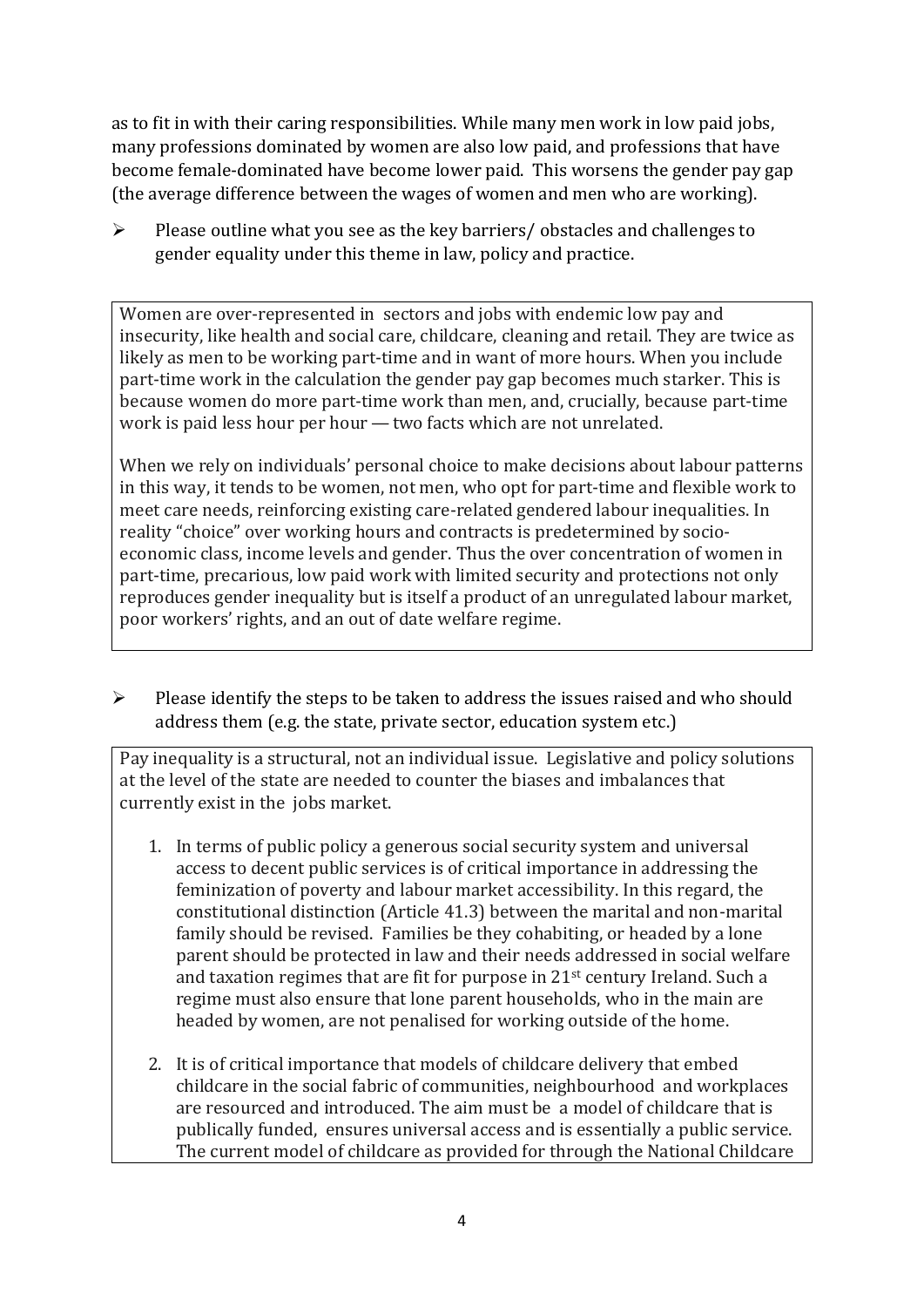Scheme does not meet these requirements as it is dependent on the private market for provision.

# **Theme 3. Care, paid and unpaid, as a social and family responsibility**

Care -- the social responsibility of care and women and men's co responsibility for care, especially within the family

Women remain disproportionately responsible for unpaid care and often work in poorly paid care work. For working parents or [lone parents,](https://aran.library.nuigalway.ie/bitstream/handle/10379/6044/Millar_and_Crosse_Activation_Report.pdf?sequence=1&isAllowed=y) balancing paid work with parenting and or caring for older and dependent adults presents significant challenges. Women are [most disadvantaged by](https://eige.europa.eu/gender-equality-index/game/IE/W) these challenges, yet men also suffer from lack of opportunities to share parenting and caring roles. Despite recent legislation and policy initiatives to support early years parental care, [inequalities in the distribution of unpaid](https://www.ihrec.ie/app/uploads/2019/07/Caring-and-Unpaid-Work-in-Ireland_Final.pdf)  [care](https://www.ihrec.ie/app/uploads/2019/07/Caring-and-Unpaid-Work-in-Ireland_Final.pdf) continue between women and men. The cost of childcare has been identified as a particular barrier to work for women alongside responsibilities of caring for older relatives and dependent adults.

- ➢ Please outline what you see as the key barriers/ obstacles and challenges to gender equality under this them in law, policy and practice.
- ➢

There are significant challenges for unmarried parents to establishing and sustaining shared parenting relationships of their children. In 2018 Treoir commissioned research into the Barriers Unmarried fathers face to shared parenting. The research found that the lack of information, support and financial resources to assist unmarried fathers to stay involved in their children's lives in a significant way is a key obstacle to them sharing the parenting of their children.

There is evidence of the existence of official, professional and cultural biases, which serve to construct fathers as being of lesser importance and value where children are concerned. The research shows that there is scope for the development of a stronger legislative, policy and practice infrastructure in Ireland which is conducive to the normalisation of shared parenting arrangements in unmarried families. [https://www.treoir.ie/wp-content/uploads/2018/12/Booklet\\_Version\\_Executive-Summary-An-](https://www.treoir.ie/wp-content/uploads/2018/12/Booklet_Version_Executive-Summary-An-Examination-of-the-Barriers-to-Shared-Parenting.pdf)[Examination-of-the-Barriers-to-Shared-Parenting.pdf](https://www.treoir.ie/wp-content/uploads/2018/12/Booklet_Version_Executive-Summary-An-Examination-of-the-Barriers-to-Shared-Parenting.pdf)

As already noted the lack of access to properly resourced and publicly funded childcare contributes to gender imbalance in terms of caring for children. The state has also failed to invest in any meaningful way in the promotion of shared parenting or in educating men, particularly young men, about the responsibilities and practicalities of being a parent.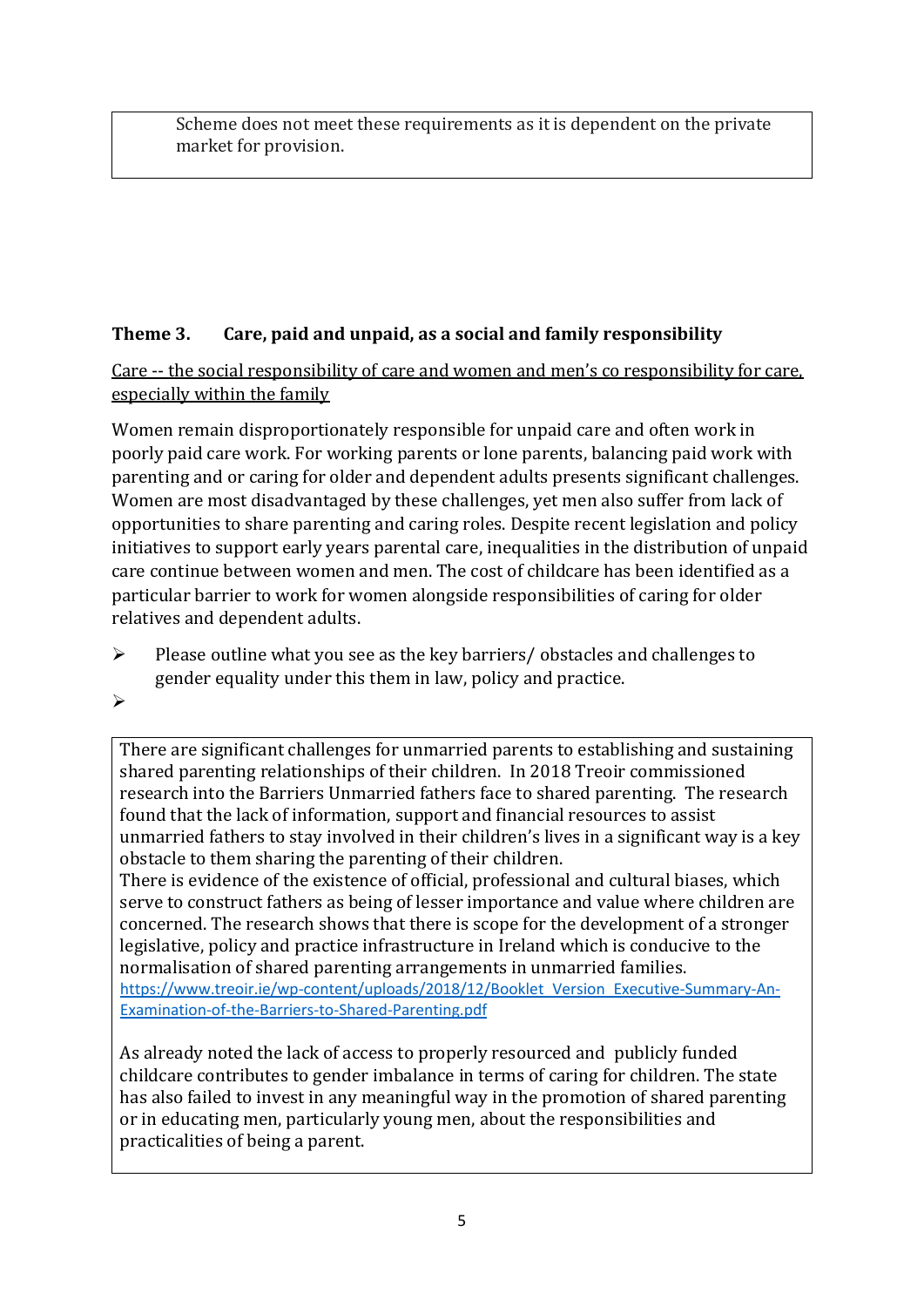Demographic changes, dramatic changes in family formation and structure, and significant cultural shifts are collectively putting pressure on families and public services. Ireland's public services especially in relation to housing, access to justice (legal aid) , family supports, mediation and the family law system are inadequate for today's society. All of the above impact gender relations and put pressure and stress on relationships between unmarried parents and their children, and additional family members.

Kinship care is the full time parenting of children by grandparents, older siblings, aunts and uncles, other relatives or friends of the family. It occurs for many reasons, for example, death of a parent, parental substance misuse, abandonment, illness or imprisonment.

Grandparents, aunts, and adult siblings, the majority of whom are women are now increasingly rearing children (sometimes very young children) with little if any support from the state. This unrecognised, unpaid and often taken for granted work by Kinship carers, is highly gendered and seriously impacts one's ability to participate in the labour market. Kinship carers may apply for a Guardians payment and may receive child benefit. However they do not receive additional supports, such as parenting support, counselling or therapeutic support, when it comes to the children in their care, a significant proportion of whom may be traumatised and have additional needs.

- $\triangleright$  Please identify the steps to be taken to address the issues raised and who should address theme (e.g. the state, private sector, education system etc.)
	- 4. It is of critical importance that alternative models of childcare delivery that embed childcare in the social fabric of communities, neighbourhood and workplaces are resourced and introduced. The aim must be a model of childcare that is publically funded and that ensures universal access.
	- 5. Treoir recommends that the state resource and implement shared parentings courses throughout the country and that a national programme aimed at parenting and the provision of supports for unmarried fathers (especially young fathers) be rolled out.
	- 6. Treoir recommends that cross departmental and agency supports and services be put in place to support kinship carers and this is enshrined in legislation.

## **Theme 4: Women's access to, and representation in, public life and decision making**

Ensure women's participation and representation in decision-making and leadership in the workplace, political and public life

Women are systematically underrepresented in leadership in [economic](https://eige.europa.eu/gender-equality-index/2019/compare-countries/power/2/bar) and [political](https://eige.europa.eu/gender-equality-index/2019/compare-countries/power/1/bar)  [decision-](https://eige.europa.eu/gender-equality-index/2019/compare-countries/power/1/bar)making. Despite the introduction of a candidate gender quota (through the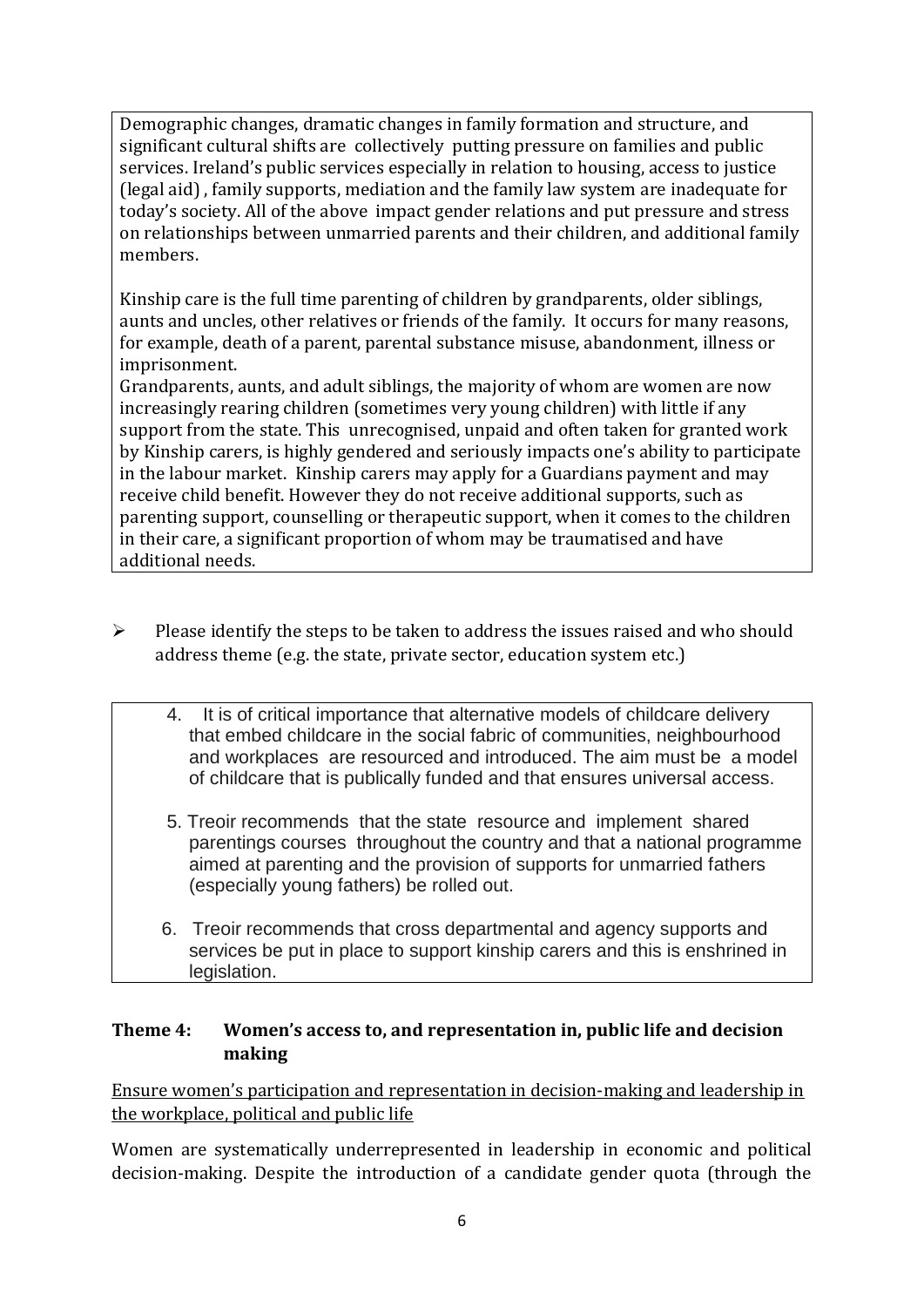system of party funding) for national political office, and [initiatives](https://betterbalance.ie/) to support women's access to corporate decision-making roles, men continue to dominate leadership positions. There are also issues to be considered around how media represents women and men.

➢ Please outline what you see as the key barriers/ obstacles and challenges to gender equality under this theme in law, policy and practice.

➢ Please identify the steps to be taken to address the issues raised and who should address them (e.g. the state, private sector, education system etc.)

# **5. Where does gender inequality impact most?**

To conclude we would be interested in your response to the following question: In which area do you think gender inequality matters most?

Please rank the following in order of importance, 1 being the most important:

| Paid work                | 3 <sup>7</sup>         |
|--------------------------|------------------------|
| Home & family life       | $1 \quad \blacksquare$ |
| Education                | 4                      |
| Politics and public life | $6\overline{6}$        |
| Media                    | 5                      |
| Caring for others        | $2^{\circ}$            |
| Other - please elaborate |                        |

# ➢ Please outline the reasons for your answer below:

Childcare is a huge issue for all families but particularly for lone parents, low paid workers and disadvantaged cohabiting couples. Thus far successive governments have failed to invest adequately in parenting supports or in the promotion of shared parenting. There is an urgent need for a national parenting support programme that is targeted specifically at fathers (especially young fathers) and for an education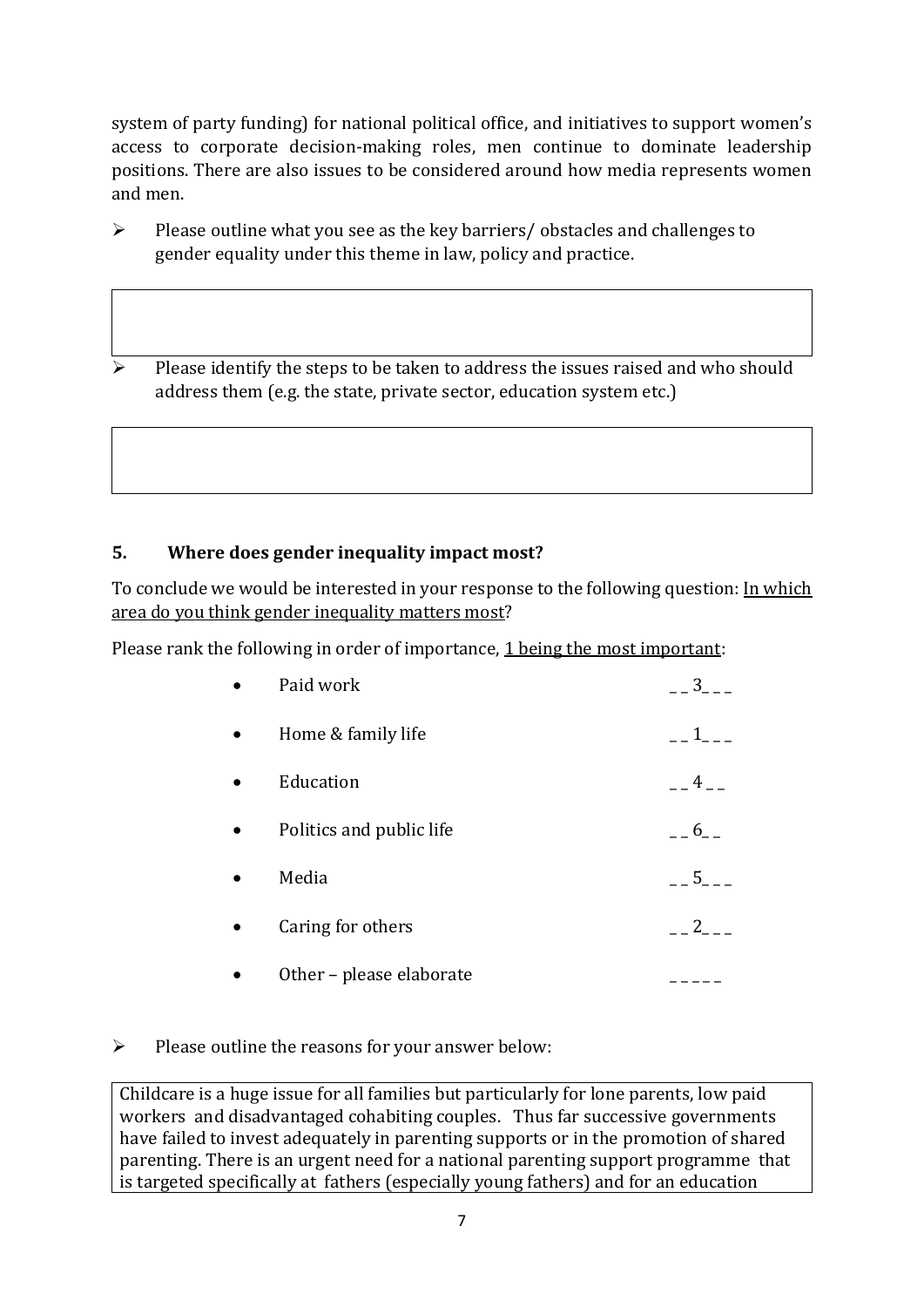programme and information campaign around the rights and responsibilities of unmarried parents.

# ➢ Please include any further comments or observations you may have here.

The recommendations of the Oireachtas Justice Committee Report on Reform of the Family Law System 2019 should be fully implemented, especially recommendation 35. In recognition of the significant imbalance in terms of guardianship rights for fathers who are married or unmarried, the Committee recommends creating a central register of guardians to ensure that there is a record of legal guardians in the system. The Committee is also of the view that serious consideration ought to be given to granting automatic guardianship rights to unmarried fathers.

[https://data.oireachtas.ie/ie/oireachtas/committee/dail/32/joint\\_committee\\_on\\_justice\\_and\\_eq](https://data.oireachtas.ie/ie/oireachtas/committee/dail/32/joint_committee_on_justice_and_equality/reports/2019/2019-10-24_report-on-reform-of-the-family-law-system_en.pdf) uality/reports/2019/2019-10-24 report-on-reform-of-the-family-law-system\_en.pdf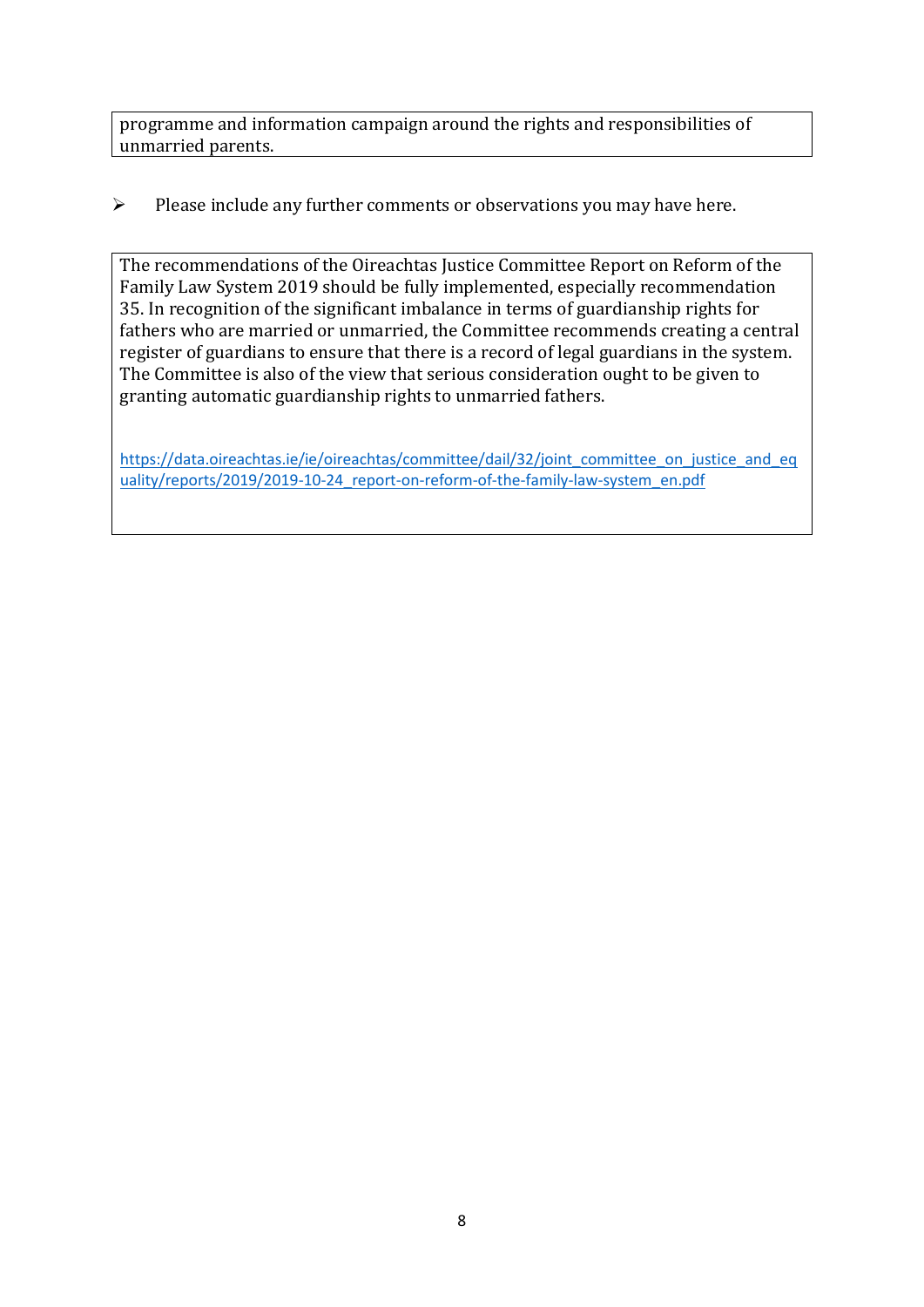

# **Unmarried Fathers in Ireland: An Examination of the Barriers** to Shared Parenting

**Executive Summary** 

**to Shared Parenting**

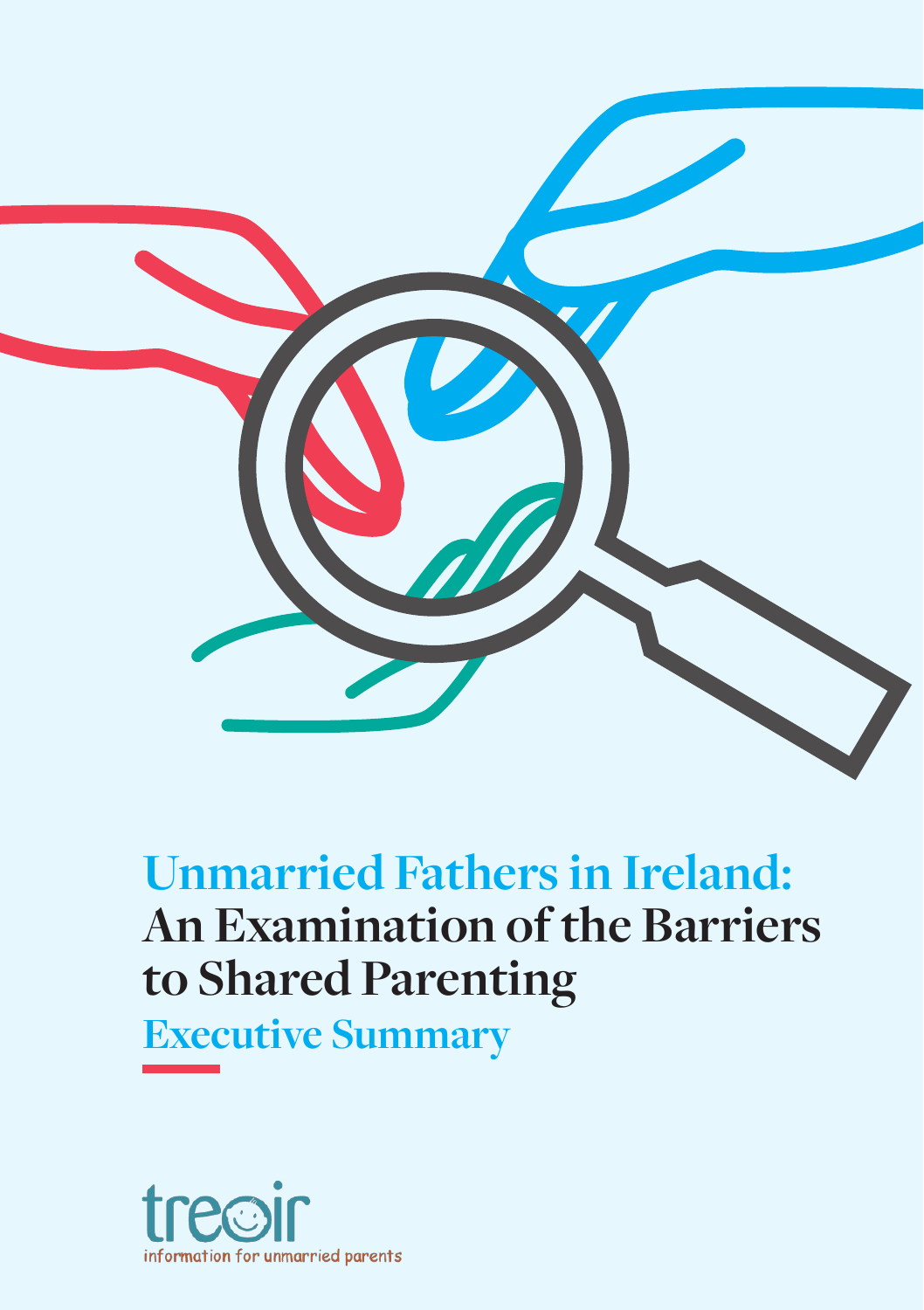

# **Elizabeth Kiely and Robert Bolton**

Researchers and Authors of the full report and Executive summary





Commissioned by Treoir and funded by the Community Foundation of Ireland

### The Community **Foundation for Ireland**

Full Research report is available on the treoir web site www.treoir.ie

# **Aim**

The research aimed to explore the barriers to unmarried fathers' involvement in the sharing of parenting. There were five overall aims:

- − To review the literature relating to the broader Irish context of shared parenting.
- − To review the literature on shared parenting in unmarried families, with a particular focus on the impediments to unmarried fathers' involvement in shared parenting.
- To identify, describe and review shared parenting interventions in the international context designed to facilitate / support unmarried fathers and any evaluations of these interventions.
- To identify interventions and projects in Ireland that are relevant to the aims of the research and to review evaluations of these.
- − To interview a number of unmarried fathers to explore their day to day experiences of sharing parenting or seeking to share parenting.

*Shared parenting is not easily defined (Feinberg, 2003; Van Egeren and Hawkins, 2004). For the purpose of the research shared parenting was conceptualised in broad terms as referring to substantive (though not necessarily equal) shared responsibility and care of children by parents and which requires parents to support each other and to work together in the best interests of their child(ren) regardless of the status of their own relationships to each other.*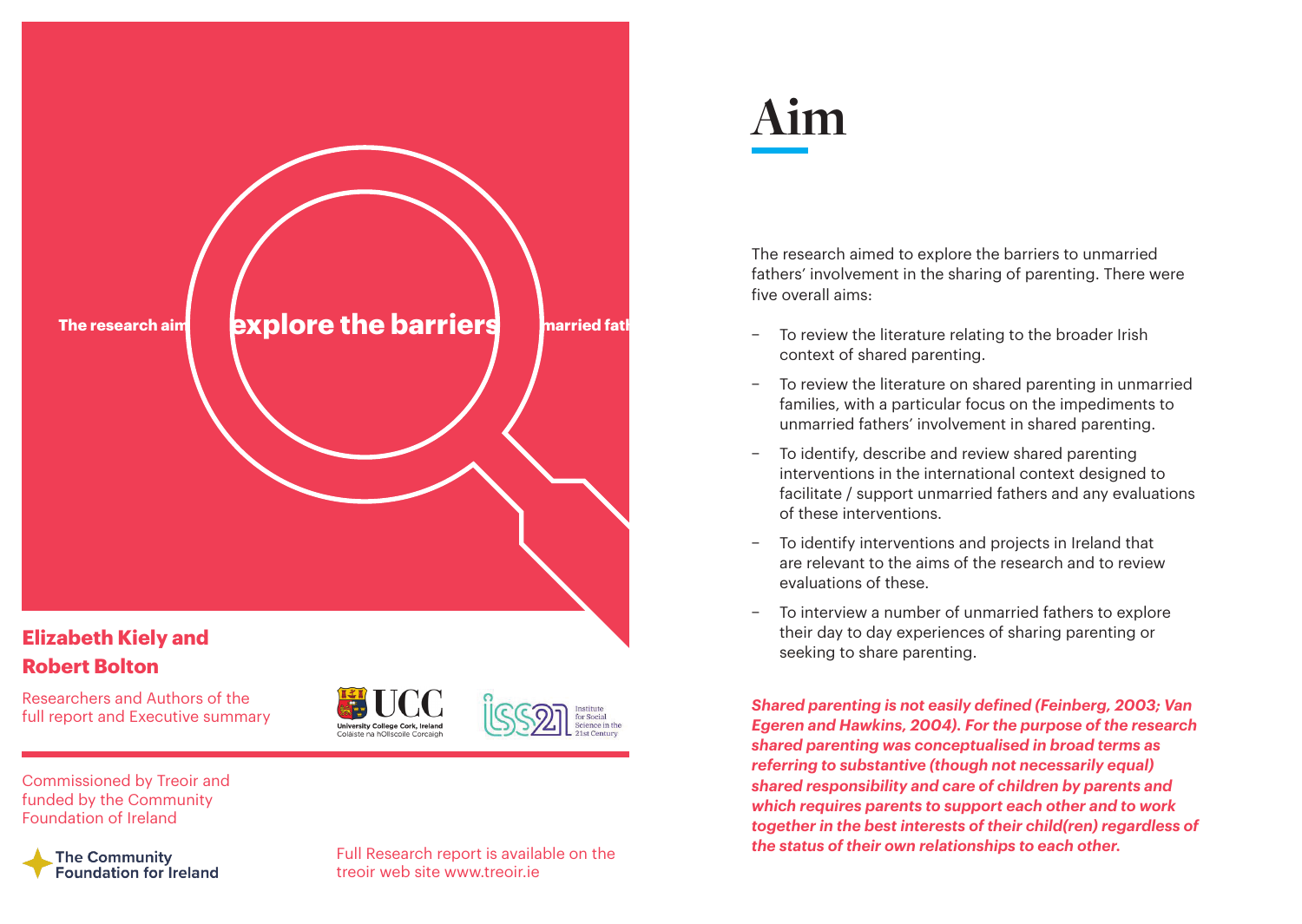# **Rationale for the Research**

*Shared parenting is more likely to happen in higher income rather than low income families and among parents who work out their own parenting relationship rather than have it imposed on them after their romantic / intimate relationship ends (Bala et al 2017; Smyth and Chisholm, 2017).*

It is recognised as a parenting arrangement that can present significant challenges to achieve for unmarried parents and particularly poorer unmarried parents (McLanahan, 2009; Tach et al, 2010). Shared parenting has been given little academic or research attention in Ireland. The first national survey of shared parenting was undertaken by One Family (2017b) in 2016.

Nationally and internationally, most of the research conducted has been concerned with shared parenting after divorce or separation after marriage (Mahon and Moore, 2011; Maldonado, 2014; Pearson, 2015). The focus on unmarried fathers in this research emerged from the knowledge that in Ireland, it is these fathers, who for different reasons are more likely to be the parents not involved in their children's lives and who may particularly lose contact over time (Corrigan, 2014).

The research sought to explore how shared parenting between unmarried parents can be supported and sustained when it is assessed as being in the best interests of children.

# **Methodology**

The study involved a national and international review of the literature, desk based research to review legislation, policies and practice based interventions as well as face to face / telephone interviews with a small number of unmarried fathers.

### **Research Design**

| <b>Setting</b>                              | <b>Ireland</b>                                                                                                                                                                                                                                                                                                                                                                   |
|---------------------------------------------|----------------------------------------------------------------------------------------------------------------------------------------------------------------------------------------------------------------------------------------------------------------------------------------------------------------------------------------------------------------------------------|
|                                             |                                                                                                                                                                                                                                                                                                                                                                                  |
| <b>Timeframe</b>                            | March - July 2018                                                                                                                                                                                                                                                                                                                                                                |
| <b>Population</b>                           | Unmarried fathers in Ireland with experience of<br>shared parenting or seeking to share parenting                                                                                                                                                                                                                                                                                |
| <b>Secondary Research</b>                   | <b>Literature Review</b>                                                                                                                                                                                                                                                                                                                                                         |
| <b>Components</b>                           | (a) International and national research studies<br>on unmarried fathers' participation in shared<br>parenting and the related opportunities and<br><b>barriers</b>                                                                                                                                                                                                               |
|                                             | (b) Shared / co-parenting interventions and<br>programmes nationally and internationally and<br>evaluations of these                                                                                                                                                                                                                                                             |
|                                             | (c) Irish legislative, policy and practice context<br>pertaining to non-marital families, unmarried<br>fathers and shared parenting                                                                                                                                                                                                                                              |
| <b>Desk based research</b>                  | Online research and contacting organisations<br>to access information on Irish support<br>services etc. assisting parents and specifically<br>unmarried fathers sharing parenting.                                                                                                                                                                                               |
| <b>Primary Research</b><br><b>Component</b> | In-depth face to face and telephone interviews<br>with 7 unmarried fathers willing to share their<br>views and experiences of sharing parenting or<br>seeking to share parenting. Callers to Treoir<br>who fit the research criteria were invited for<br>interview and other interviewees responded to<br>a call for research respondents posted on the<br>Treoir Facebook page. |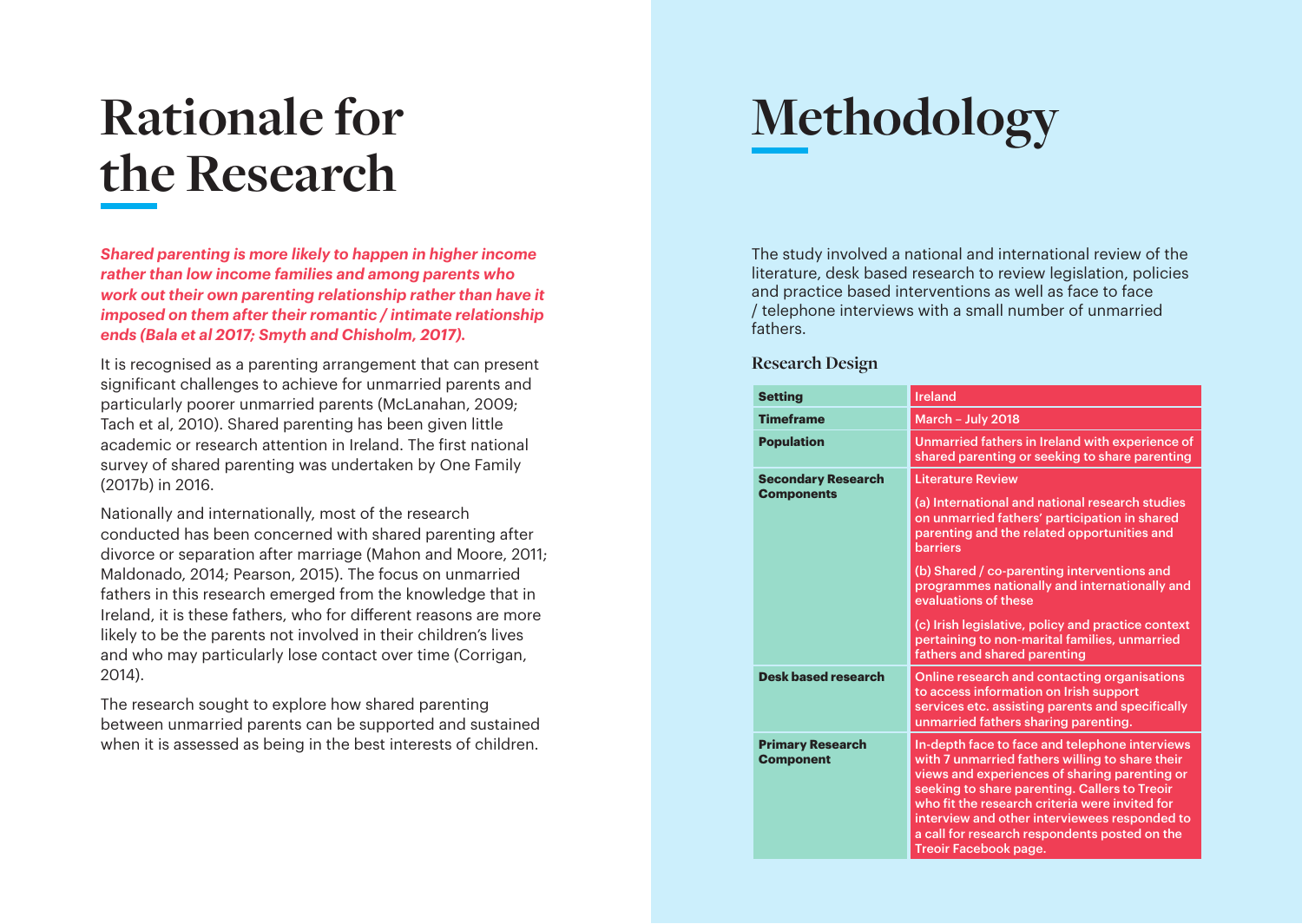Out of 16 fathers who enquired about the research or left their contact details with Treoir, 8 agreed to be interviewed. One father interviewed subsequently withdrew from the research. The remaining seven fathers interviewed were diverse in age, status, number of children, residential location in Ireland, engagement in day to day childcare and degree of conflict / co-operation in their relationships with ex-partners.

All fathers interviewed were Irish, involved with their children and their relationships with their children's mother had ended or was suspended. Two fathers had experience of the family courts service and five had established parenting arrangements informally. Transcribed interviews were used to present condensed accounts / case studies based on what fathers said in interview, followed by a brief discussion of the significant features of each account.

Pseudonyms were used and personal details altered where required to protect fathers' identities. An ethical protocol was devised to guide the research. The study carried out was reviewed and approved by University College Cork Social Research Ethics Committee in spring 2018.

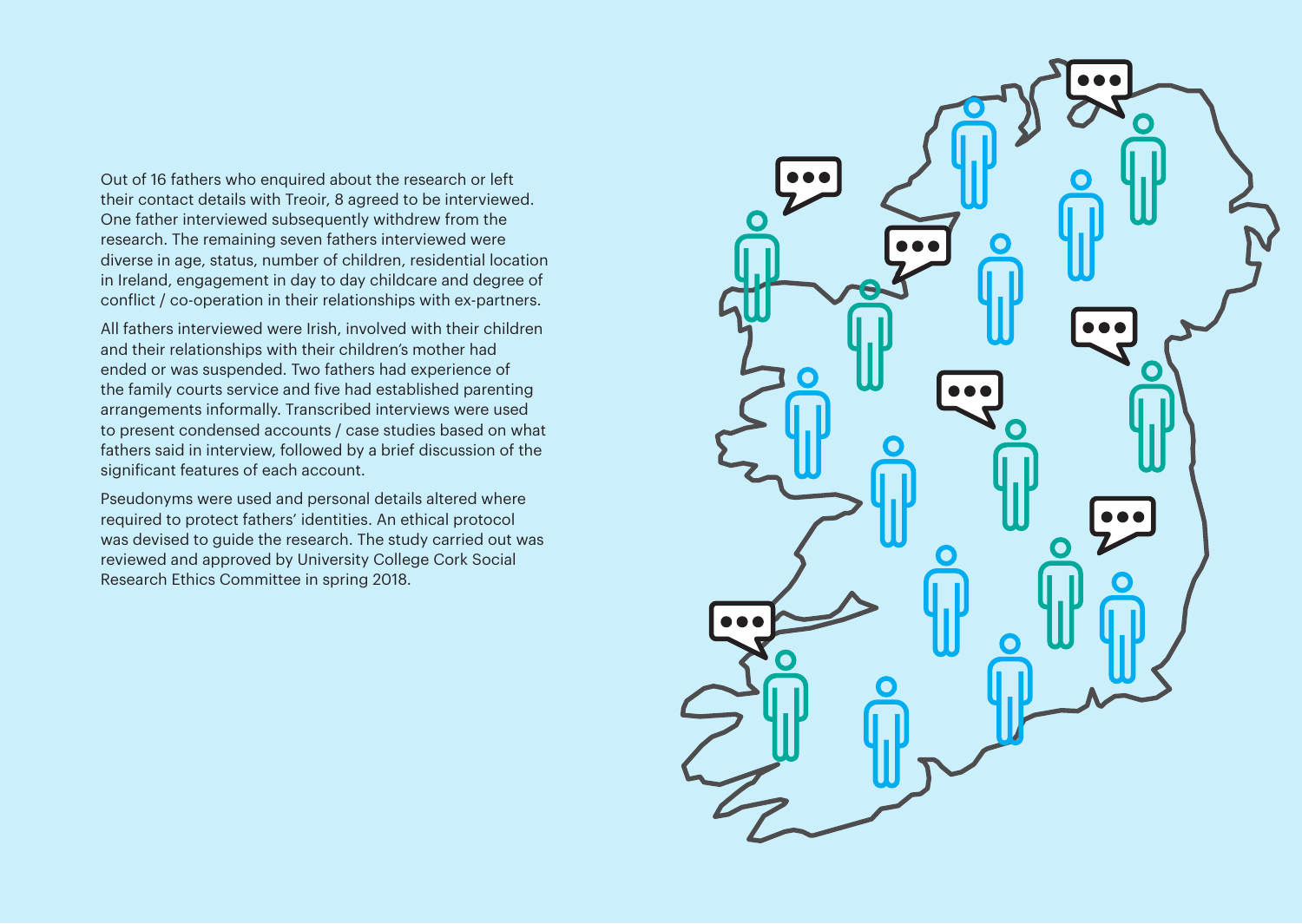# **What did the Research Show?**

The research evidence is strong on the benefits of father involvement in children's lives (Buckley and Schoppe-Sullivan, 2010; Lamb, 2010; Tamis-Le Monda et al 2004). The challenges to establishing and sustaining shared parenting relationships between parents who are unmarried can be greater than for other family forms for various reasons. Nationally and in other country contexts, research, information and services are more oriented to the needs of families who divorce or who separate after marriage (Bronte-Tinkew and Horowitz, 2010; Goldberg and Carlson, 2015; Maldonado, 2014; Pearson, 2015).

In Ireland unmarried fathers are not recognised by law as automatic guardians unlike their married counterparts with children or the mothers of their children. For fathers interviewed, this emerged as the single most important problematic issue where sharing parenting is concerned.





The lack of information, support and financial resources to assist unmarried fathers to stay involved in their children's lives in a significant way, was also identified by fathers interviewed as a key obstacle to them sharing parenting.

There is a lack of accessible community based supports (e.g. shared parenting programmes, child parent contact programmes, practical assistance with parenting plans and family maintenance) for unmarried families to help them share parenting in Ireland.

The secondary research and the interview data points to the existence of official, professional and cultural biases, which serve to construct fathers as being of lesser importance and value as parents than mothers, where children are concerned.

The research shows that there is scope for the development of a stronger legislative, policy and practice infrastructure in Ireland, which is conducive to the normalisation of shared parenting arrangements in unmarried families.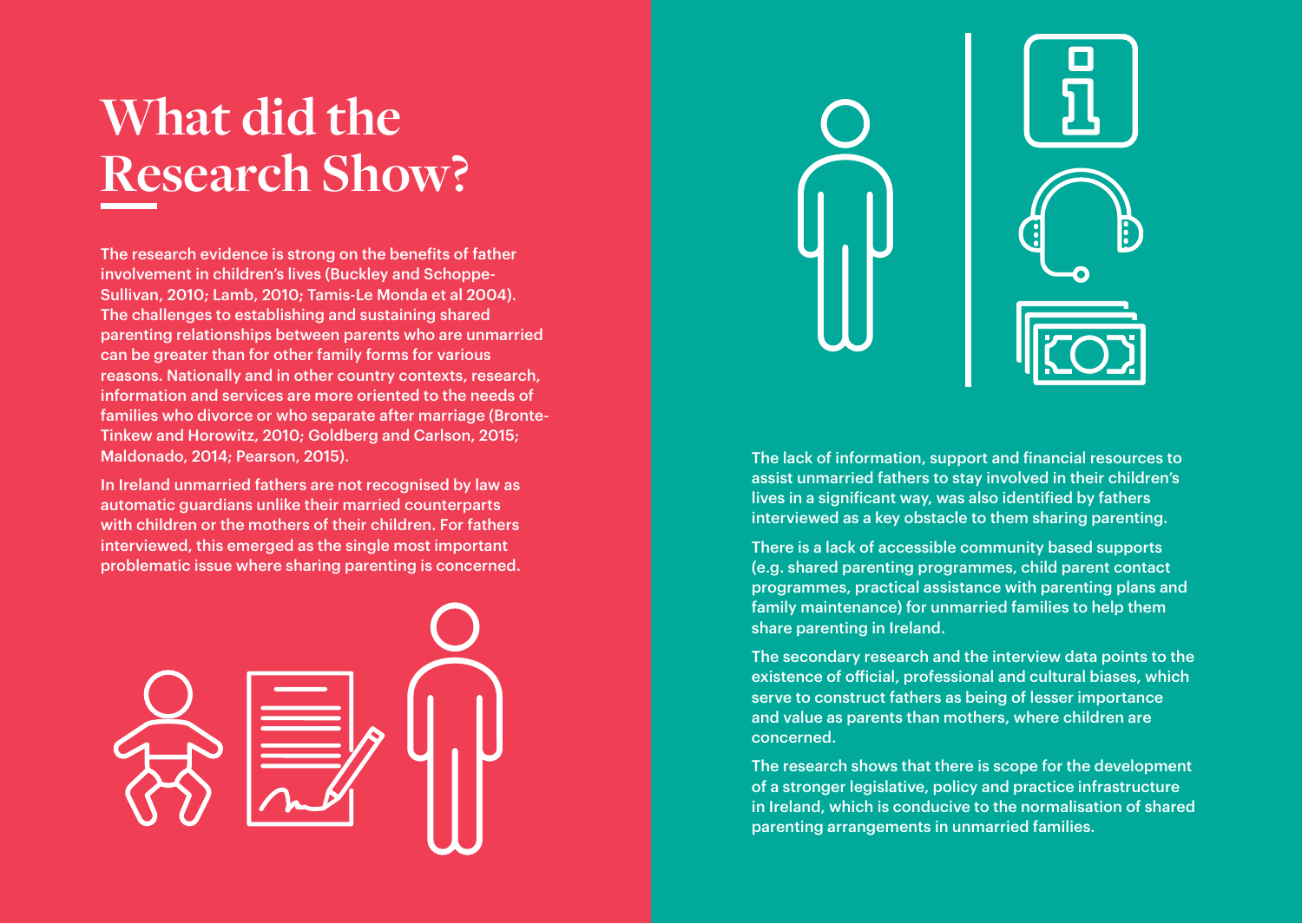# **Key Findings and Related Recommendations**



### **Terminology**

'Shared parenting', 'co-parenting'/'coparenting', 'parent involvement' 'equal parenting' 'joint physical custody' are all terms used in this field of research and are often ill-defined and used interchangeably with each other. 'Primary parenting', 'parallel parenting' and 'social parenting' are other terms used to refer to diverse kinds of parenting relationships and practices.

In Ireland, the concept of shared parenting is fairly commonly used and in this study, shared parenting was understood broadly as parents' shared responsibility and caregiving, which is substantive, though not necessarily equal between parents and when the parents work together in the best interests of their children, regardless of what is happening or has happened in their relationships. This is what fathers also understood as shared parenting when interviewed and a few (predominantly) younger fathers perceived shared parenting to be shared if it is gender equal parenting or proximate to equal parenting.





- − We recommend that any concepts (e.g. shared parenting, coparenting) used when referring to parenting arrangements in non-marital families are clearly defined when used in research studies and in other contexts for the purpose of clarity.
- As a consequence of this study we recommend the adoption of a definition of shared parenting as constituting parents' shared responsibility and caregiving, which is substantive, though not necessarily equal between parents and when the parents can and do work together in the best interests of their children. regardless of what is happening or has happened in their relationships with each other.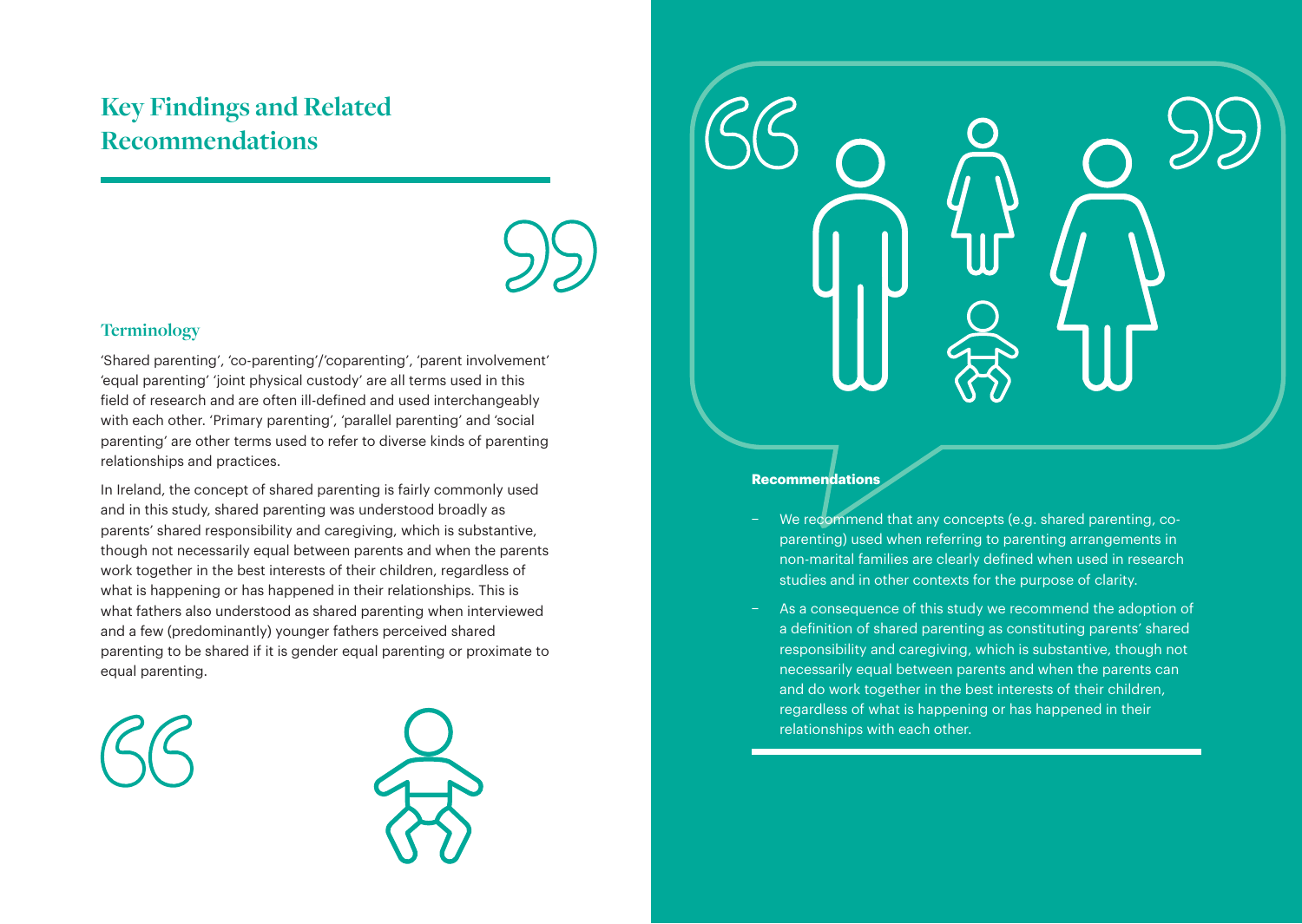# **Abandoning terms not conducive to shared parenting**



Considering that the child's right to have contact and a relationship with their parents is the key influence in Irish judicial decision making, the concepts of 'guardianship' 'custody' and 'access' are parent focused rather than child focused terms. They do little to convey that the best interests of children are being served and they are not conducive to shared parenting as they propagate unequal relationships between parents.

The traditional language of guardianship, custody etc. has been replaced in other countries with terms like 'residence', 'contact' etc. (e.g. Australia, Canada and the UK).











#### **Recommendation**

As recommended by the Law Reform Commission (2010) terms such as 'guardianship' 'custody' and 'access' should be replaced in Irish family law discourse with terms such as 'parental responsibility' 'dayto-day care' and 'contact'.

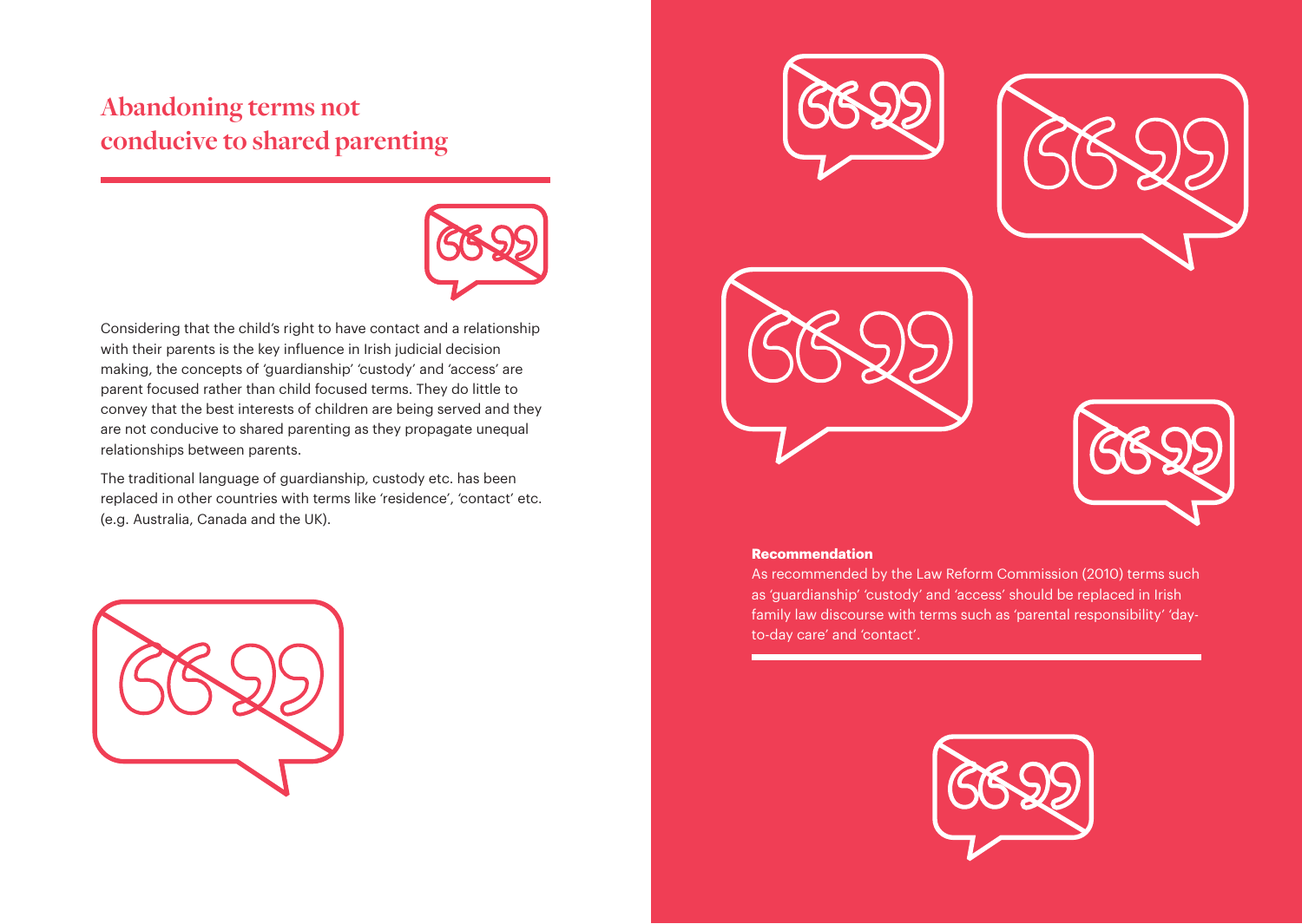# **Gender Equalising Paid and Unpaid Child Care**



As in other jurisdictions, as fathers' involvement in the care of their children continues to increase in Ireland, it is likely that shared parenting arrangements will become increasingly normative socially and culturally and by order of court, through mediation or as a result of couples putting their own parenting plans in place. The fathers interviewed in this study highlighted the ways in which child rearing is still feminised in Ireland with significant implications for men engaged in primary or shared care of their children.

The empirical evidence also indicates that men / fathers do more household work and child rearing than they did in the past but they still do significantly less than women in Ireland and their counterparts in many other countries (Samman et al 2016). In other countries, Governments put legal requirements in place for childcare employers to recruit more men to enhancing a more gender balanced childcare workforce. Greater gender convergence and equalisation in childcare is likely to provide a strong stimulus for shared parenting.







#### **Recommendation**

Toward enhancing father involvement in children's lives and shared parenting, the Department of Justice and Equality should adopt a strategy aimed at gender equalising paid and unpaid care work in Ireland as part of a broader gender equality framework.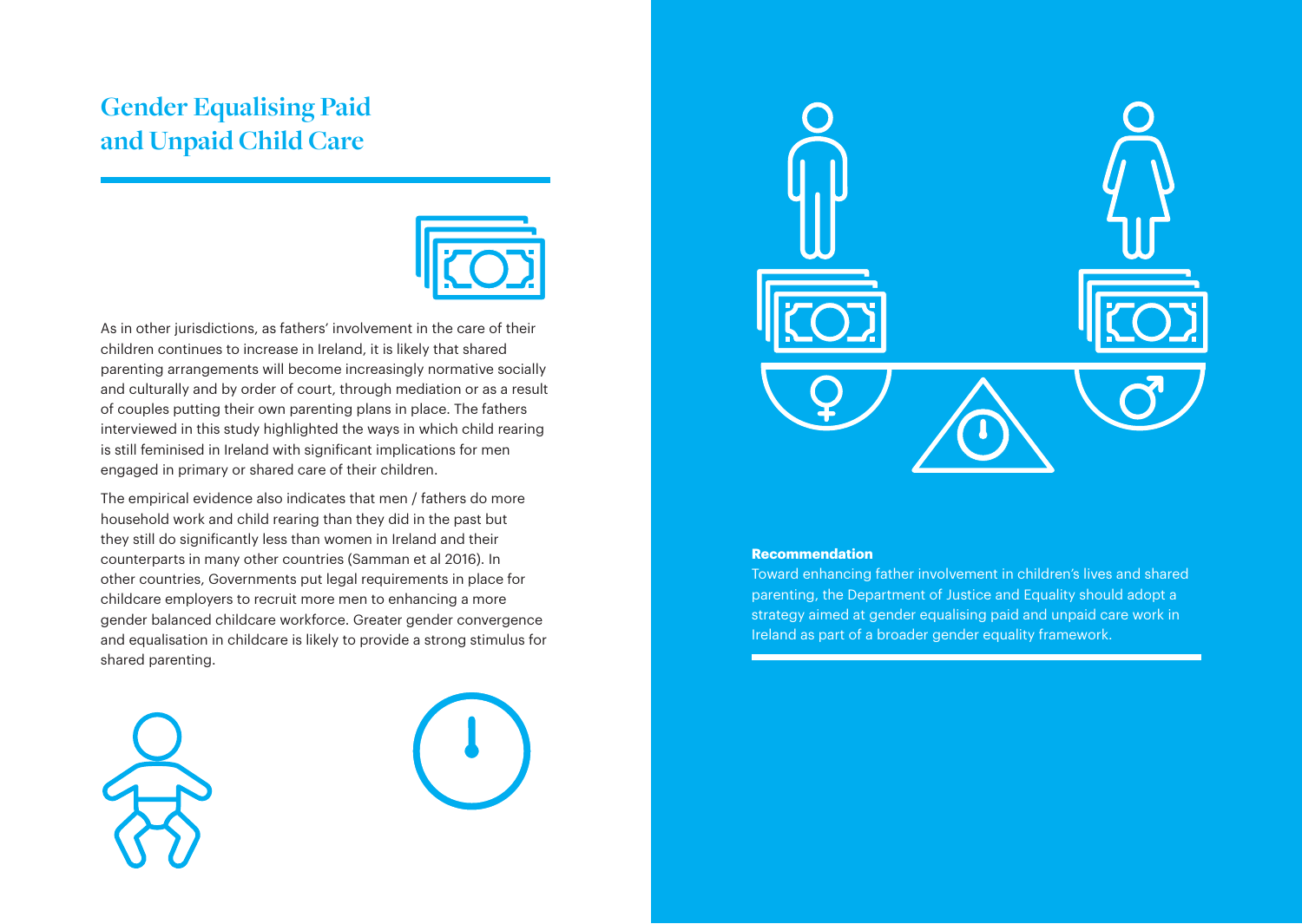# **Providing For Automatic Guardianship for Unmarried Fathers**

While in Irish society unmarried fathers have received more legal recognition, the research conducted shows that fathers still confront significant challenges when they are not afforded an automatic right to guardianship as is afforded to unmarried fathers in other contexts, including Northern Ireland. The research suggests that unmarried fathers' lack of automatic guardianship is discriminatory as this is afforded to their married counterparts. The cohabitation requirement in the legislation is unfair to non-resident fathers (some of whom may be young fathers) and it does not uphold their children's right to contact with them.

The status quo serves to reinforce the message to unmarried couples that they are not equal where their children's right to contact with them is concerned and that mothers have a greater right to determine how fathers (who wish to have a relationship with their children) parent and involve themselves in their children's lives.

Unmarried fathers may be unaware that they are not guardians and the implications of this for their children, or they may not always be a position to seek or gain the agreement of mothers to become joint guardians. This clearly undermines a parent together forever principle, which according to Weiner (2016), should be culturally conveyed to parents from the time of a child's birth. The interviews conducted for this study show that the lack of automatic guardianship for unmarried fathers is perceived by them to be a practical and symbolic obstacle to their involvement with their children and to shared parenting.



- − As recommended by the Law Reform Commission (2010) automatic joint parental guardianship of children of nonmarital fathers should be provided for in law. If necessary, the circumstances in which automatic guardianship would not be authorised should be identified.
- The research findings lend support to the Treoir recommendation that at the time of the registration of the child's birth, the General Registrar Office and the local Civil Register Offices should inform unmarried parents of the law on guardianship so that a father can apply to become a joint guardian in a timely way with the agreement of the child's mother.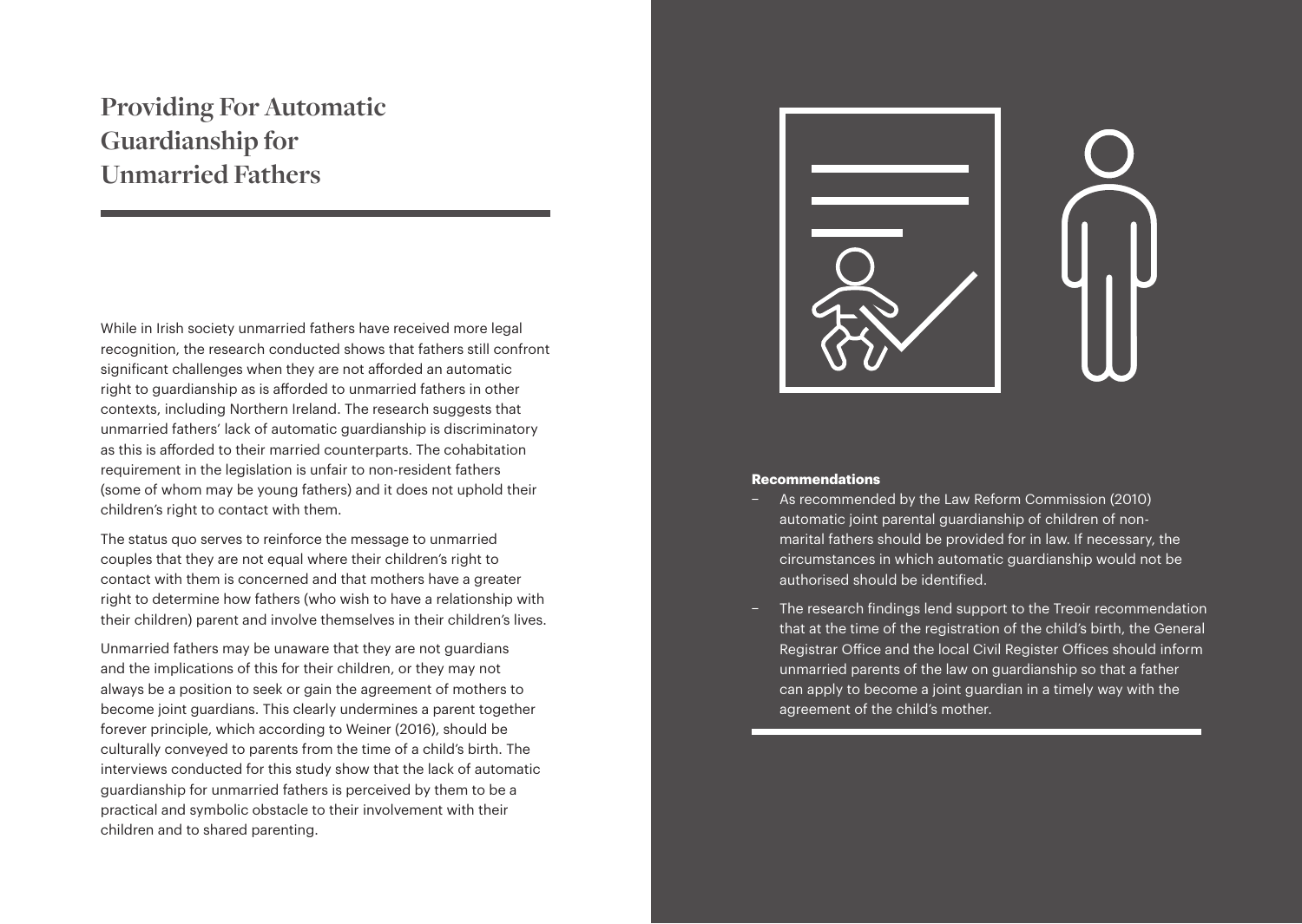# **The Evidence in Support of Shared Parenting**

In Ireland studies of public attitudes show that there is much support for men and women sharing parenting and for legislative and policy measures to enable shared parenting (Fine-Davis, 2011). There is a significant body of research internationally supporting children's right to develop a relationship with both their mothers and their fathers and a significant amount of research highlighting the benefits of father involvement in children's lives when interparental violence and consistent high conflict are not a feature of their parents' relationships. There will be instances where the safety of children and their parents will require parenting time not to be equalised or shared, but rather to be managed, restricted, supervised or ended.

An evaluation of the family law changes in Australia in 2006 (Kaspiew et al 2009) designed to support more shared parenting arrangements, reported that children in these arrangements fared better than children in maternal residence only, except in situations where mothers reported safety concerns. It is also very important that equally or close to equally shared parenting time and responsibility will have to work in the best interests of children and not their parents. It is unlikely that equally shared parenting should be equal or can be equal, particularly when parents also have commitments outside the home in education, paid work and commitments which change over time etc.

The merits of joint physical custody / shared hands on care has been the subject of debate and particularly for very young children, but there is also increasing emphasis on the importance of parallel attachments for children and a small but growing body of evidence (for example in Sweden, where the joint parental custody arrangement is more normative; Australia and Canada also) showing the positive effects for children of continuing day to day parental relationships after parents' relationships end (Bergström et al 2015; Bergström et al 2018; Frannson et al 2016; Kaspiew et al 2009; Turunen, 2017).



#### **Recommendation**

Considering that the evidence at the time of writing is limited but positive as to the outcomes of shared care arrangements for children, Treoir should continue to review the evidence of outcomes for children as the arrangements become more normative in different jurisdictions.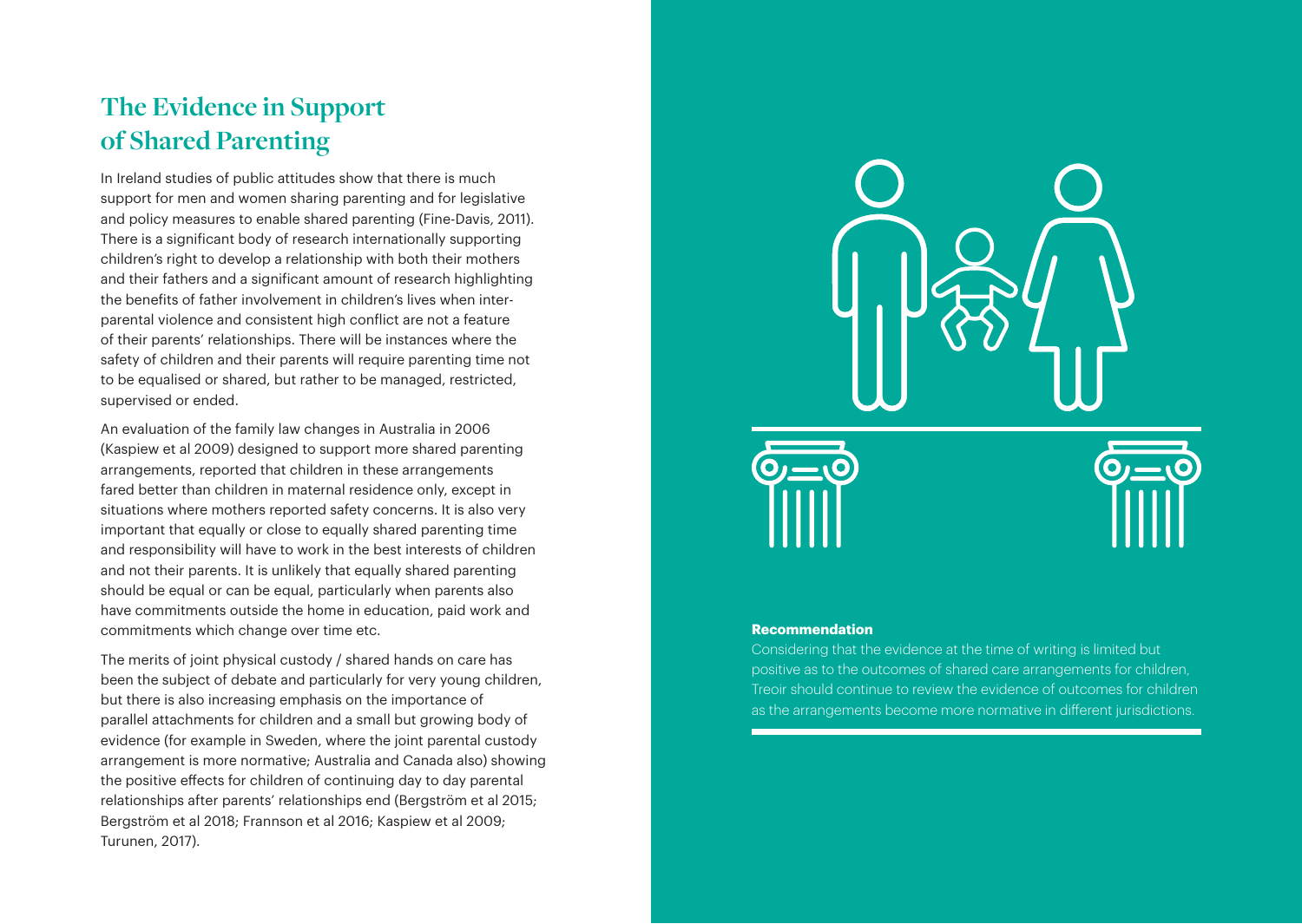# **The Importance of Early Support for Unmarried Parents to Facilitate Shared Parenting**

When a baby is born to an unmarried couple, that there is a strong desire held by both parents for the father to be involved into the future (Gaskin-Butler et al, 2012; Tach et al 2010). There is evidence that despite unmarried couples' very strong intentions to stay together at the time of their child's birth, that the likelihood the relationship will have ended by the age the child is 5 years is high (McLanahan, 2009; Osborne and Ankrum, 2015; Tach et al 2010). While unmarried fathers are at risk of being stereotyped as uninvolved fathers relative to other categories of fathers, there is research which highlights the unfairness of this stereotype (Tach et al 2010) and research which documents the variety of factors that can militate particularly against the involvement of fathers (e.g. incarceration, alcohol and drug use, limited income and educational attainment, abusive behaviour)(Bronte-Tinkew and Horowitz; 2010; Kiernan, 2006; Maldonado, 2014; Waller and Swisher, 2006).

Re-partnering by a father and particularly a mother is shown to correlate with the likelihood that the biological father will have less or no contact with his child (Osborne & Ankrum, 2015; Tach, et al 2010). Some fathers interviewed expressed concerns about the possible implications for themselves or the mothers of their children re-partnering for their relationships with each other and their relationships with their children. There is a strong case emerging from the empirical studies reviewed and from some of the interviews conducted that providing information, relationship and shared parenting interventions for unmarried parents as early as possible is the optimum time for interventions (Cox and Shirer, 2009; Cowan et al 2010; Weiner, 2016). As early involvement by a father in a child's life is known to correlate with later involvement by the father (Kiernan, 2006; Osborne and Ankrum, 2015), professionals in services engaging with unmarried parents pre-conceptions are ideally placed to assume, encourage and support shared parenting. The Australian Psychological Society advocates for information and training for primary health care providers in the protective and risk factors for children and parents undergoing a family transition and knowledge of the appropriate pathways for referral (McIntosh et al 2009).



- − As recommended by the Law Reform Commission (2010) automatic joint parental guardianship of children of nonmarital fathers should be provided for in law. If necessary, the circumstances in which automatic guardianship would not be authorised should be identified.
- The research findings lend support to the Treoir recommendation that at the time of the registration of the child's birth, the General Registrar Office and the local Civil Register Offices should inform unmarried parents of the law on guardianship so that a father can apply to become a joint guardian in a timely way with the agreement of the child's mother.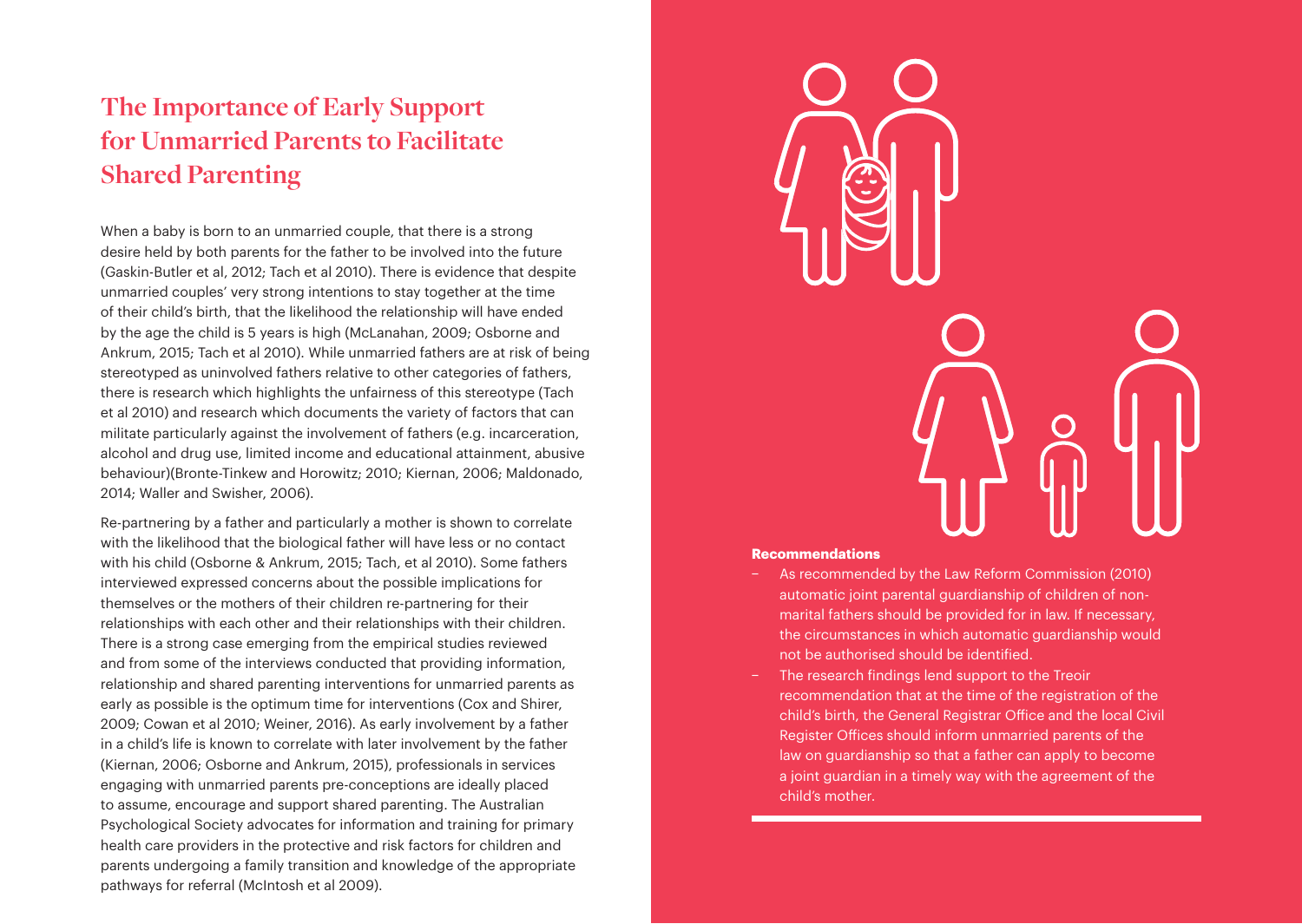# **Accessible Community Based Supports for Shared Parenting**



Well-resourced community based facilities (e.g. family relationship centres in Australia) which are physically and financially accessible to couples, are in a position to provide a suite of relationship and shared parenting information and supports for unmarried parents (e.g. professional counselling and /or mediation services). Early intervention and ongoing support for parents and children experiencing family transition may help along the early establishment of a co-operative shared parenting relationship.



#### **Recommendations**

In the Irish context, family centres / family resource centres should explore the feasibility of developing and providing a comprehensive service to unmarried parents including professional assistance (pre-court family mediation, programmatic interventions etc.) with shared parenting.

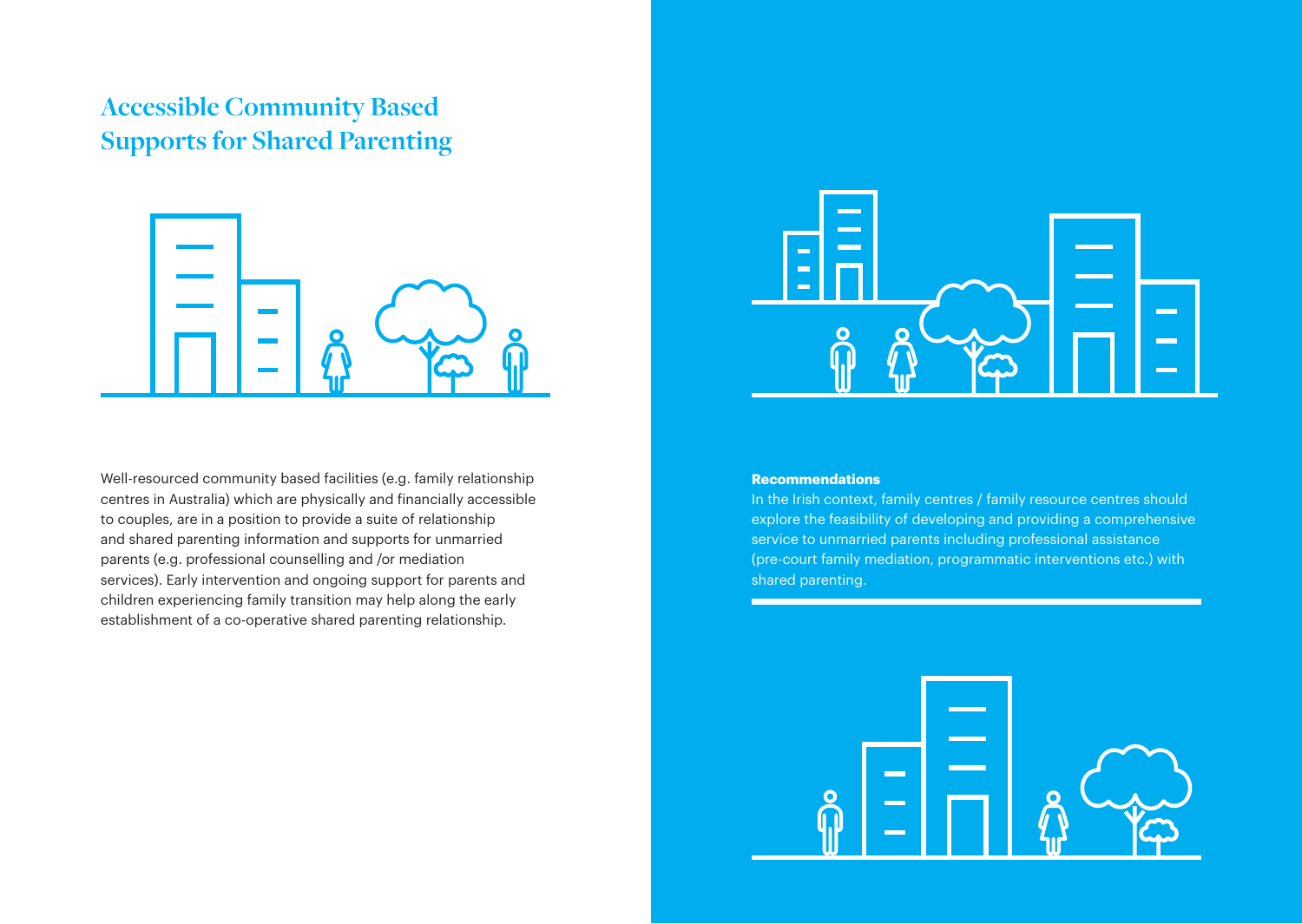# **Overall Policy Approach to Support Shared Parenting**



The lack of any discourse on shared parenting in current Irish family policy was highlighted in this research. The lack of any attention given to the specific challenges confronting unmarried parents in the fields of parenting and family support was also noted. The absence of shared parenting programmes or programmes / supports tailored for unmarried parents was identified in the study and was also an observation made by fathers interviewed.

Early years parenting interventions have grown in number with the policy objective of improving parenting knowledge and behaviour to enhance child outcomes. While enhancing positive shared parenting would fit with this wider policy agenda, the evidence reviewed for this research suggests it is not a significant feature of this agenda. All of this highlights the lack of an overall policy approach supporting shared parenting arrangements for non-marital families.



#### **Recommendations**

The Government Department of Children and Youth Affairs in conjunction with Tusla (Child and Family Agency) should devise a strategy to endorse and support shared parenting for unmarried parents. Treoir, and other stakeholders should campaign for such a strategy.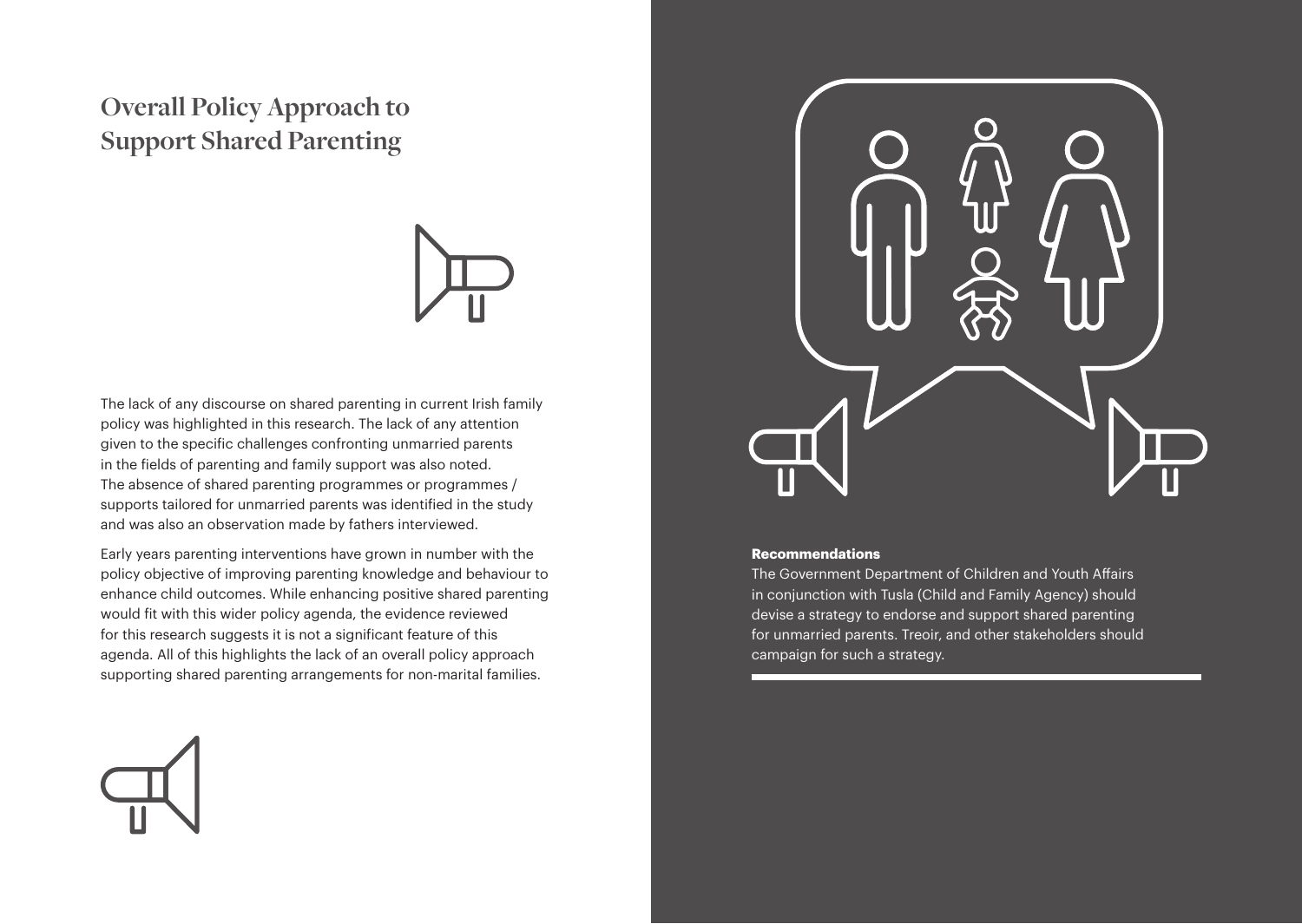# **Specific Policies Needed To Support Shared Parenting**



Legislation, policy and practice can promote / incentivise shared parenting arrangements or hinder them. Some of the ways in which shared parenting is hindered by Irish legislation / policy were identified in the research (e.g. the replacement of the One Parent Family Tax Credit with the Single Person Child Care Tax Credit). The following recommendations are designed to ensure that shared parenting is more strongly endorsed by Irish legislation, policy and practice.

- − If non-residential parents /fathers are engaged in shared parenting, this should be taken into account by local authorities in assessments of their housing / accommodation needs.
- The parenting responsibilities of students need to be taken into account when providing student grants to ensure they are sufficient.
- The Department of Employment Affairs and Social Protection (in co-operation with the Departments of Justice and Equality and Children and Youth Affairs) should develop a child maintenance service that places the child at the centre, that promotes transparency and fairness and that ensures child maintenance can function as an effective child poverty reduction strategy. It should empower parents to work out (with the assistance of information, online resources etc.) privately if they wish, an appropriate payment in their particular circumstances without having to resort to outside intervention. The Nordic systems (e.g. Norway or Sweden) or the recently reformed British or Australian systems provide models useful for the reform of the Irish system. To make it work better for shared parenting arrangements, parents should not be encouraged or required by state agencies to pursue the other parent through the courts to obtain maintenance, rather it should be the responsibility of the state to look after families until maintenance is secured and to pursue parents if required. In other countries, a state agency is charged with this responsibility.
- − Maintenance and parent contact should be addressed conjointly in courts and in other settings where parents may be sorting out their arrangements, thus validating and supporting fathering beyond its narrow provider role.
- Tax credits should be paid to both unmarried parents engaged in shared parenting and other ways of incentivising and supporting shared parenting should also be devised on the basis of the association between fathers' income levels and their likelihood of sharing parenting.
- − New / changed Government policies should be proofed to identify their implications for shared parenting and adjusted accordingly or abandoned.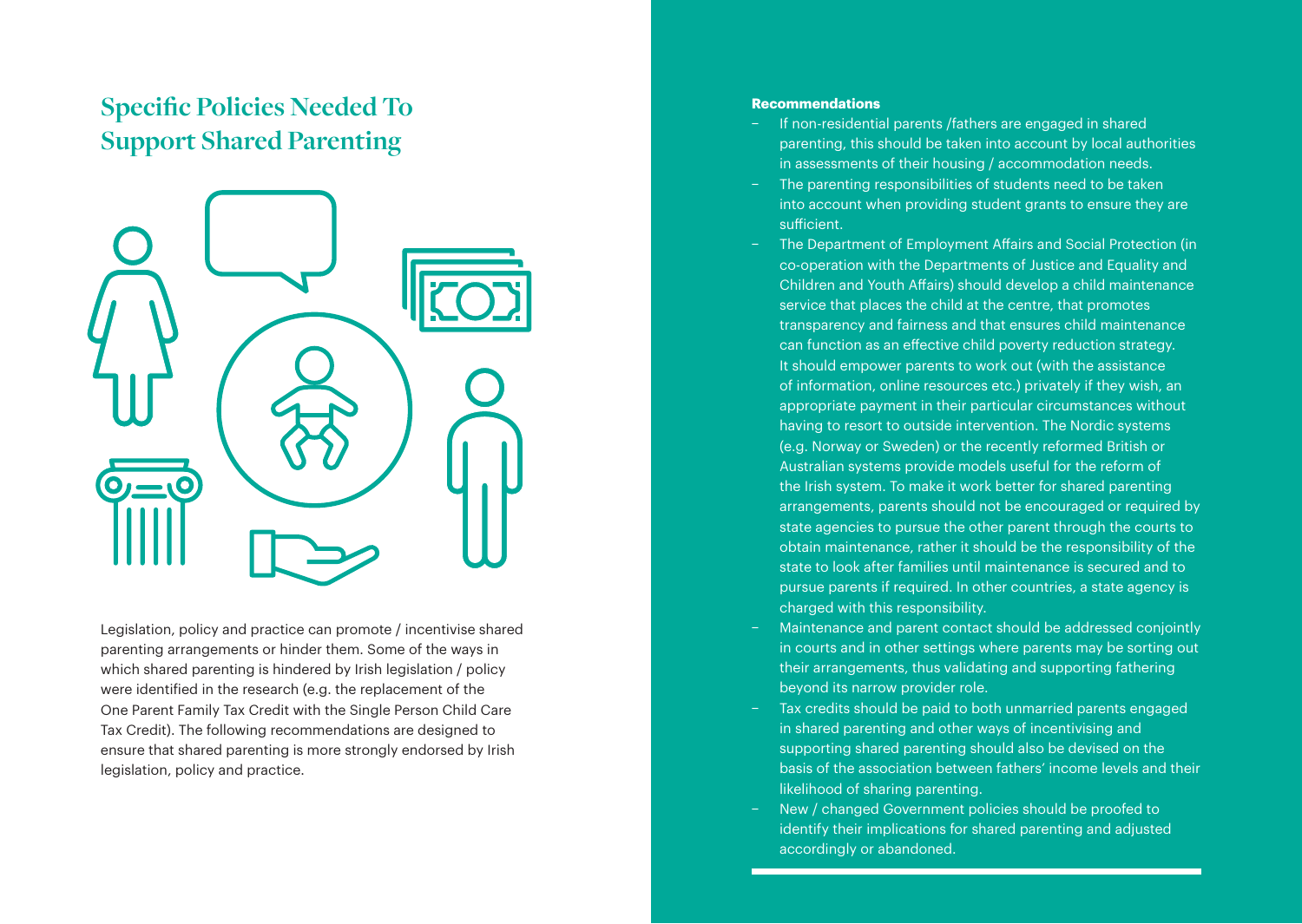# **A Shared Parenting Research Led Service Agenda**



Non-marital families transitioning from relationship breakdown are neglected in research and service provision and can comprise a more disadvantaged group relative to families transitioning from divorce and separation nationally and internationally (Pearson, 2015; Maldonado, 2014).

Shared parenting in the unmarried parent subset specifically has not been given any attention in Ireland and with the exception of a One Family National Survey of Shared Parenting (2017b), shared parenting itself has been subjected to very little research. There is a need for a research agenda, which fills important gaps in our knowledge about shared parenting in non-marital families.



- − Relevant State Agencies should provide funding for research to
	- o Follow up with a cohort of family law litigants to explore whether court ordered parenting arrangements have held up over time or have changed in accordance with the needs of families etc.
	- o Access the views and experiences of children and the outcomes for them of different kinds of contact arrangements (including shared parenting) with parents / fathers and how they change over time.
	- o Identify international interventions showing promise / success in addressing maladaptive parental gatekeeping and conflict in inter-parental relationships.
	- o Follow up families who move on from child contact centres, from the Teen Parent Support Programme, from the family law courts and mediation etc. to explore how they fare in relation to parenting arrangements over time.
- The Irish Census of Population and other relevant large-scale studies should include questions which request information about family transitions and contact arrangements, shared parenting arrangements etc.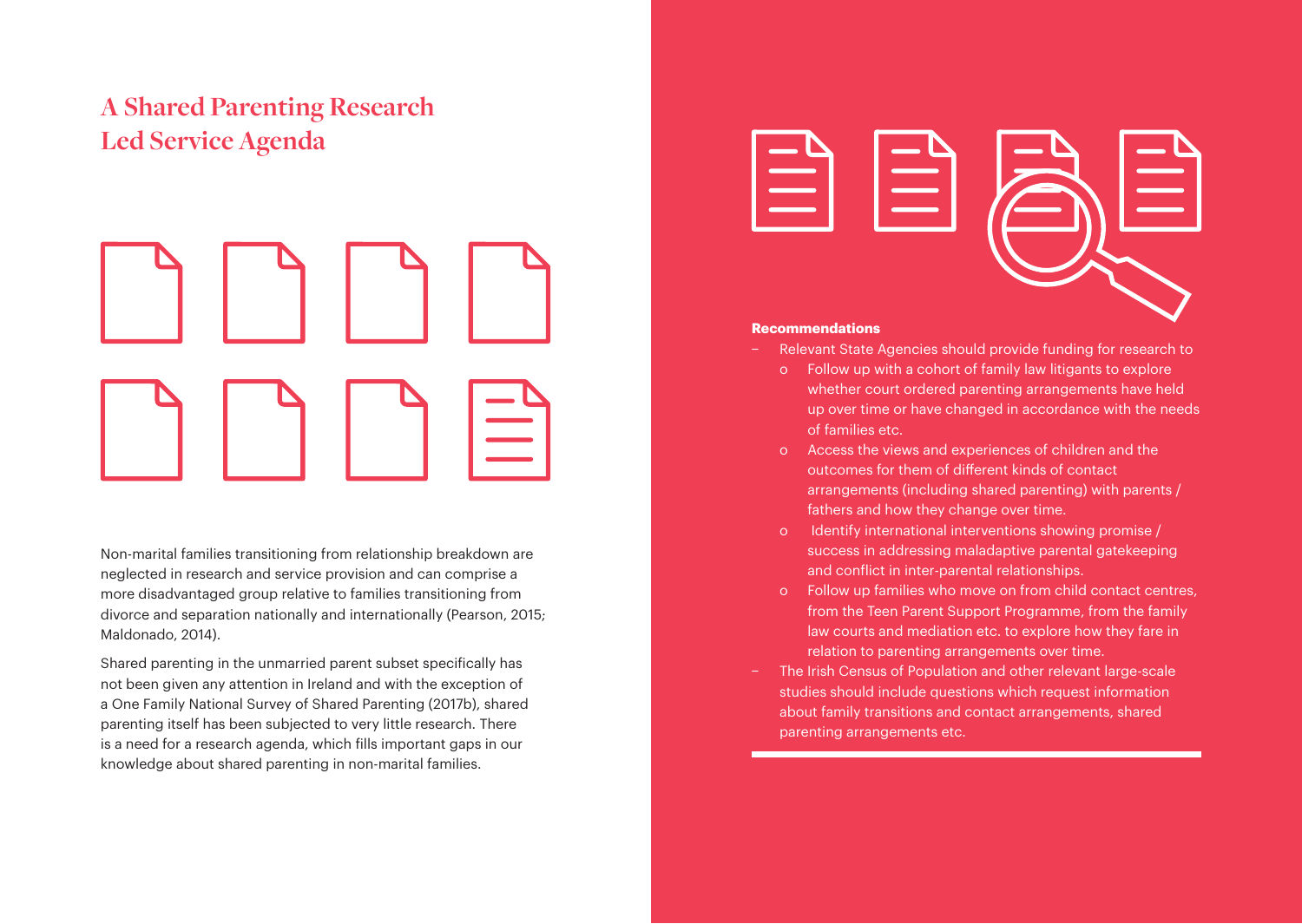# **Need for More Information and Father Inclusive Service Provision**

All fathers interviewed would welcome more information and support throughout their lives as parenting issues and their concerns change, but for some fathers, this was particularly at the stage when they are transitioning into and becoming accustomed to a parenting relationship during antenatal care, birth and postnatal care.

The usefulness of accessible information provided for unmarried parents at locations such as GP surgeries / primary care clinics, maternity hospitals, local health centres, was recommended by a number of fathers interviewed. The need for more information for unmarried fathers was a prominent theme in interviews conducted. The research findings emphasise the need for a comprehensive information service for fathers to meet their needs and for services provided to families to be more father inclusive in their orientation.

Considering that some fathers interviewed, reported getting messages from their children's mothers and some professionals that it is their financial contribution to their child, which is required of them more than their time and attention, this has the effect of reinforcing traditional gender norms and impeding active / shared parenting on the part of unmarried fathers.



- − Treoir should review its information service for unmarried fathers and identify how it can be enhanced so that fathers know of Treoir from the outset and can easily access reliable information as they need it.
- Treoir should advocate for and support professionals in family support, health and welfare services to have a father inclusive approach when engaging with non-marital families.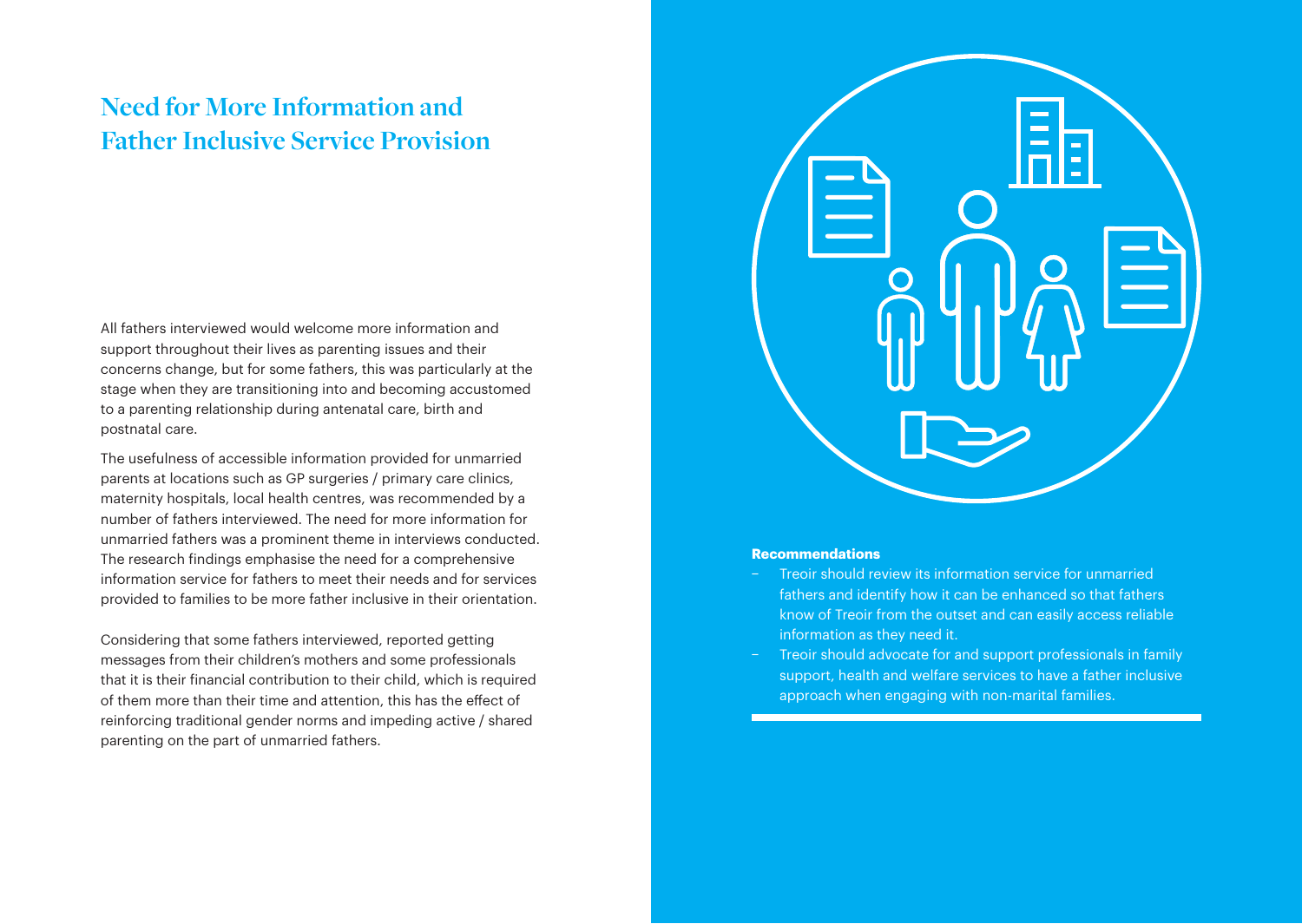# **Alternative Dispute Resolution**



There is not enough being done to ensure Alternative Dispute Resolution (ADR) is the default route for families in dispute about issues pertaining to establishing and sustaining shared parenting. Ireland lags behind other countries in this regard.

There are many good reasons why ADR rather than courts should become the default route for couples who need assistance. In the Australian context, a study suggests that mandatory mediation and expanded relationship support services can be credited with generating a steady increase in shared parenting much more than the legislation introduced in 2006 designed to increase the incidence of shared parenting (Smyth and Chisolm, 2017).

It was found that such services have helped parents to become more positively disposed to shared parenting when it is of value for the children (Smyth and Chisolm, 2017).



#### **Recommendations**

− Following countries such as Australia, Canada and Sweden, more effort should be made via legislation, policy and practice to divert persons from adversarial courts towards other options where feasible and practicable. Shared parenting would benefit from the role of community based supports, mediation and other services pre-court and at court stages being enhanced in Ireland so that the role of courts can be minimised.

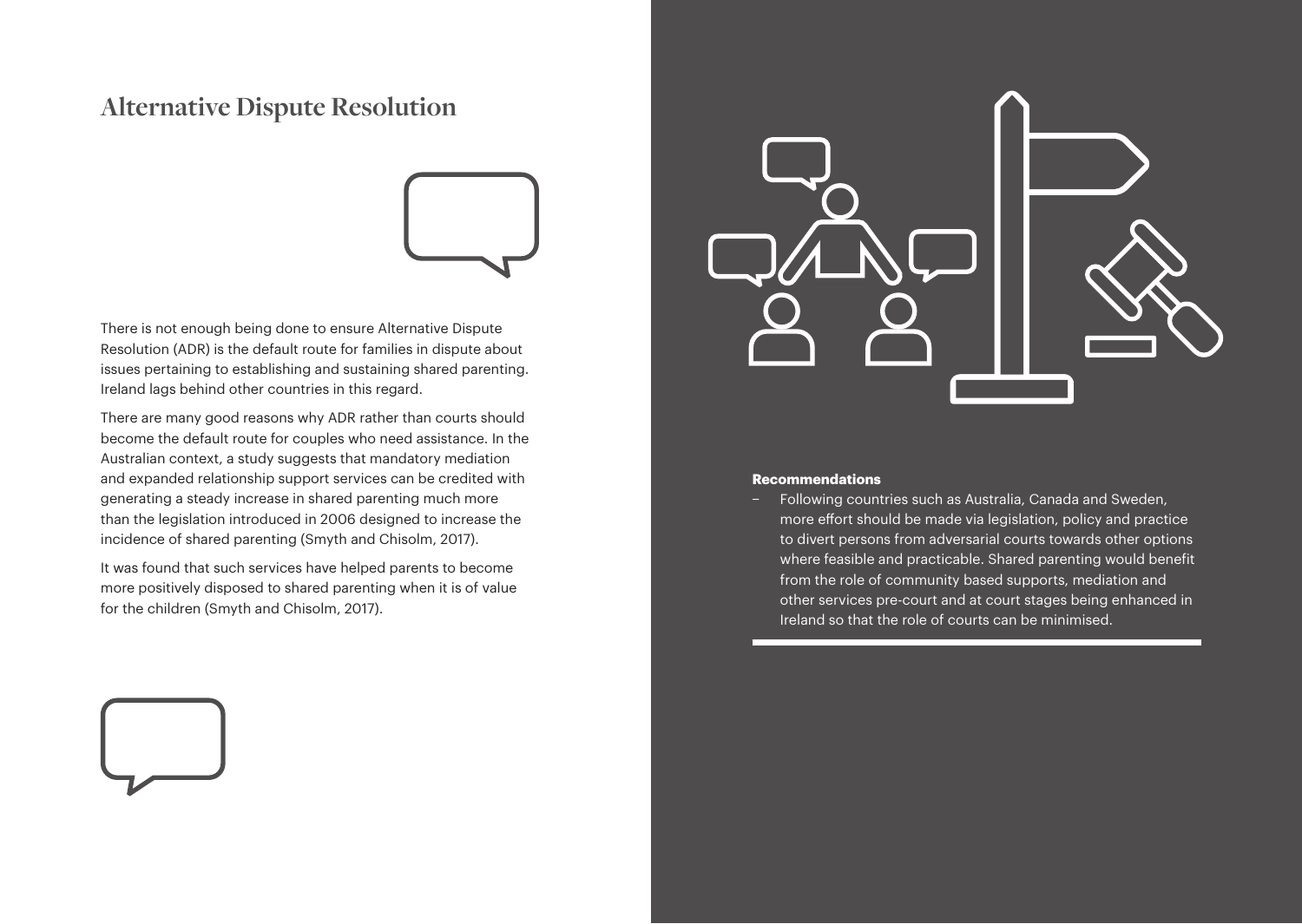# **Supporting Unmarried Fathers**

There is a dearth of programmes and supports for fathers in Ireland and services provided to families which have a strong father inclusive focus are limited. There are no specifically tailored interventions for unmarried fathers and while there are parenting programmes in Ireland, few have shared parenting focus or are tailored to meet the needs of unmarried parents.

There is only a limited number of child contact centres in Ireland, which further restricts opportunities for facilitating children's right to contact with unmarried non-resident fathers. Perinatal mental health is in its infancy in Ireland and there is a risk that as it develops, the focus will be overwhelmingly on the mother unless there is a conscious effort to include fathers and to adopt a whole family approach.

The Teen Parent Support Programme is a vital component in the landscape of parenting support, given its father inclusive orientation. It could develop its offerings on shared parenting, which would be of benefit to young unmarried parents.





#### **Recommendations**

There is a need to enhance service provision for fathers and specifically unmarried fathers. This research provides support for the following service developments: the Department of Children and Youth Affairs to provide an increased number of child contact centres; the Department of Health to ensure the progress of a perinatal mental health strategy with a wider focus than mothers and TUSLA (the Child and Family Agency) to provide an enhanced Teen Parent Support Programme.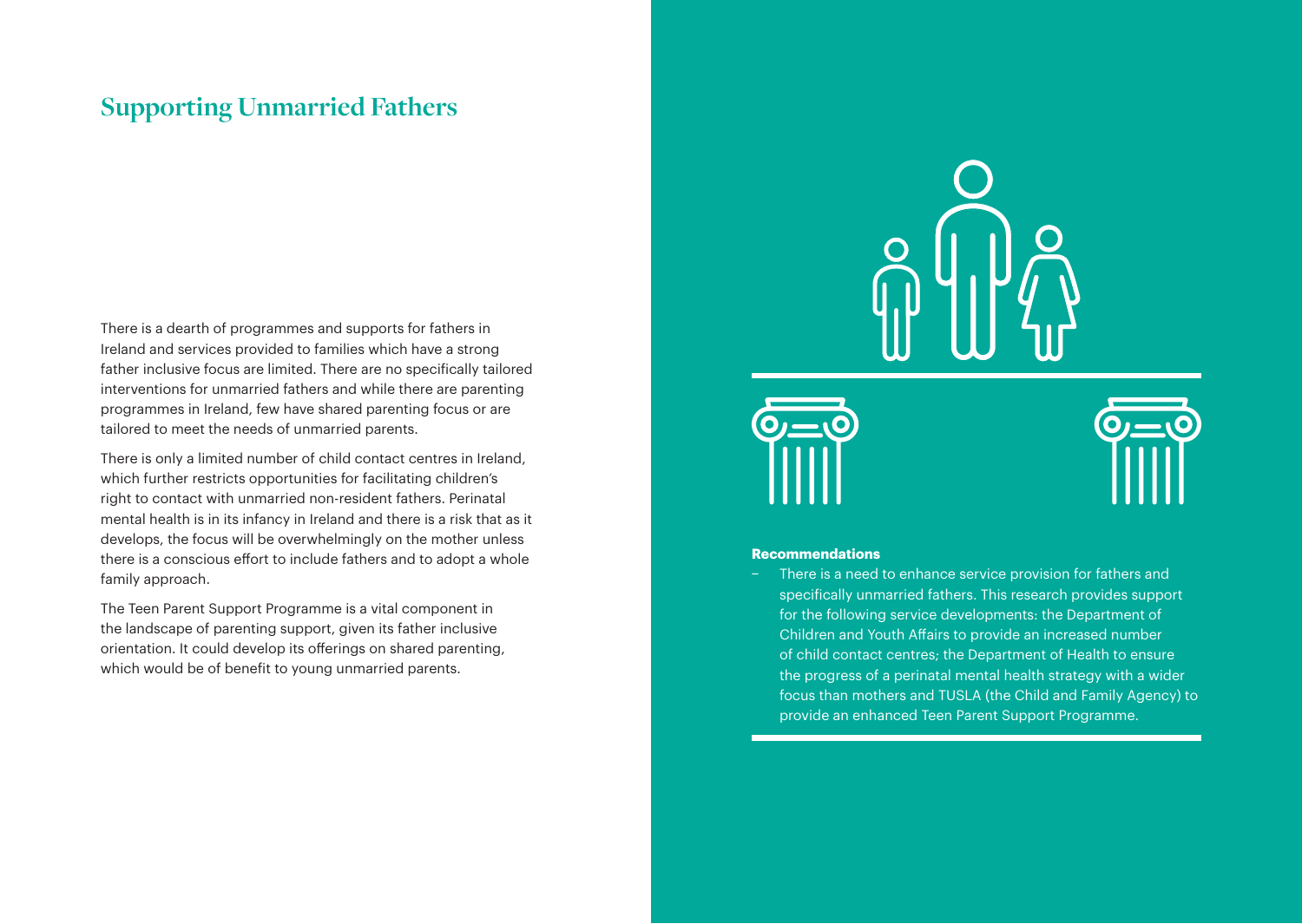

28 North Great George's Street, Dublin 1

Information line: 01 6700 120 Email: info@treoir.ie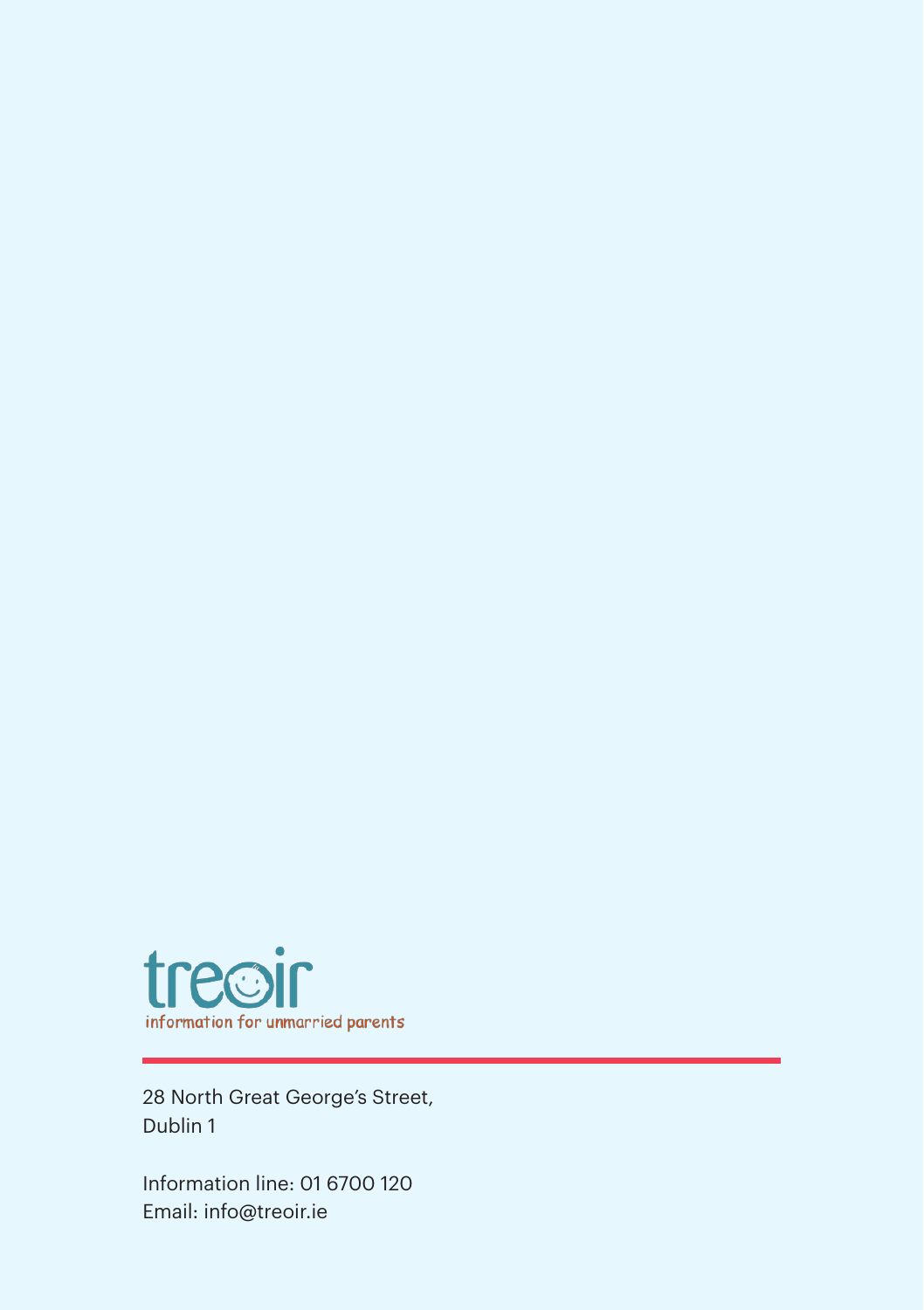## **Supplementary 2**

Presented at the Treoir AGM 2017 by Professor Gerry Whyte – Trinity College **Dublin** 

# **The Constitutional Status of the Unmarried Family and its Constituent Members**

### *Introduction*

By virtue of Art.41.1.1 of the Constitution, the State recognises the Family as "the natural primary and fundamental unit group of Society … possessing inalienable and imprescriptible rights, antecedent and superior to all positive law". The Constitution does not provide a definition of "Family" but in Art.41.3.1, it commits the State to guard with special care the institution of Marriage "on which the Family is founded" and to protect it against attack. This led the Supreme Court to conclude, in The State (Nicolaou) v An Bord Uchtála [1966] IR 567, "that the family referred to in [Article 41] is the family which is founded on the institution of marriage". By implication, the nonmarital family is not a Family for the purpose of Articles 41 and 42 of the Constitution and therefore does not enjoy the same inalienable and imprescriptible rights attributed to the marital family. Inalienable rights are rights that cannot be waived or surrendered; imprescriptible rights are rights that cannot be lost merely because they have not been exercised over a long period of time. However inalienable and imprescriptible rights may be forfeited in certain situations, e.g., if a married person is imprisoned, s/he will forfeit the right to procreate for the duration of the imprisonment.

The content of Articles 41 and 42, including the distinction between marital and nonmarital families, was clearly informed by Catholic social teaching. However in the past twenty years or so, the provisions of the Constitution dealing with the family and children have been amended in ways that mark a break with Catholic social teaching as a philosophical influence on the Constitution. Thus in 1996, the constitutional ban on divorce was removed, while in 2015, a new provision dealing with children's rights, Art.42A, that explicitly discounted the distinction between marital and nonmarital families, was inserted into the Constitution and, most radically of all, the right to marry was extended to same sex couples.

Such a radical change in the philosophical foundations of the constitutional provisions relating to the family and children has led one High Court judge to suggest that non-marital families now enjoy more extensive constitutional rights than heretofore. In IRM v Minister for Justice and Equality [2016] IEHC 478 (29 July 2016), Humphreys J said, at para.99:

Previous decisions on the lack of rights for the non-marital family are largely creatures of their time, and society has transformed beyond all recognition since that chain of authority was put in motion. More fundamentally, the constitutional framework within which such decisions were generated has been subjected to massive transformation… [T]he 28th amendment *[relating to the Lisbon Treaty]* has required (rather than, as previously phrased, permitted - a fundamental change in entrenchment of European values at constitutional level) a commitment to membership of the European Union, which necessarily involves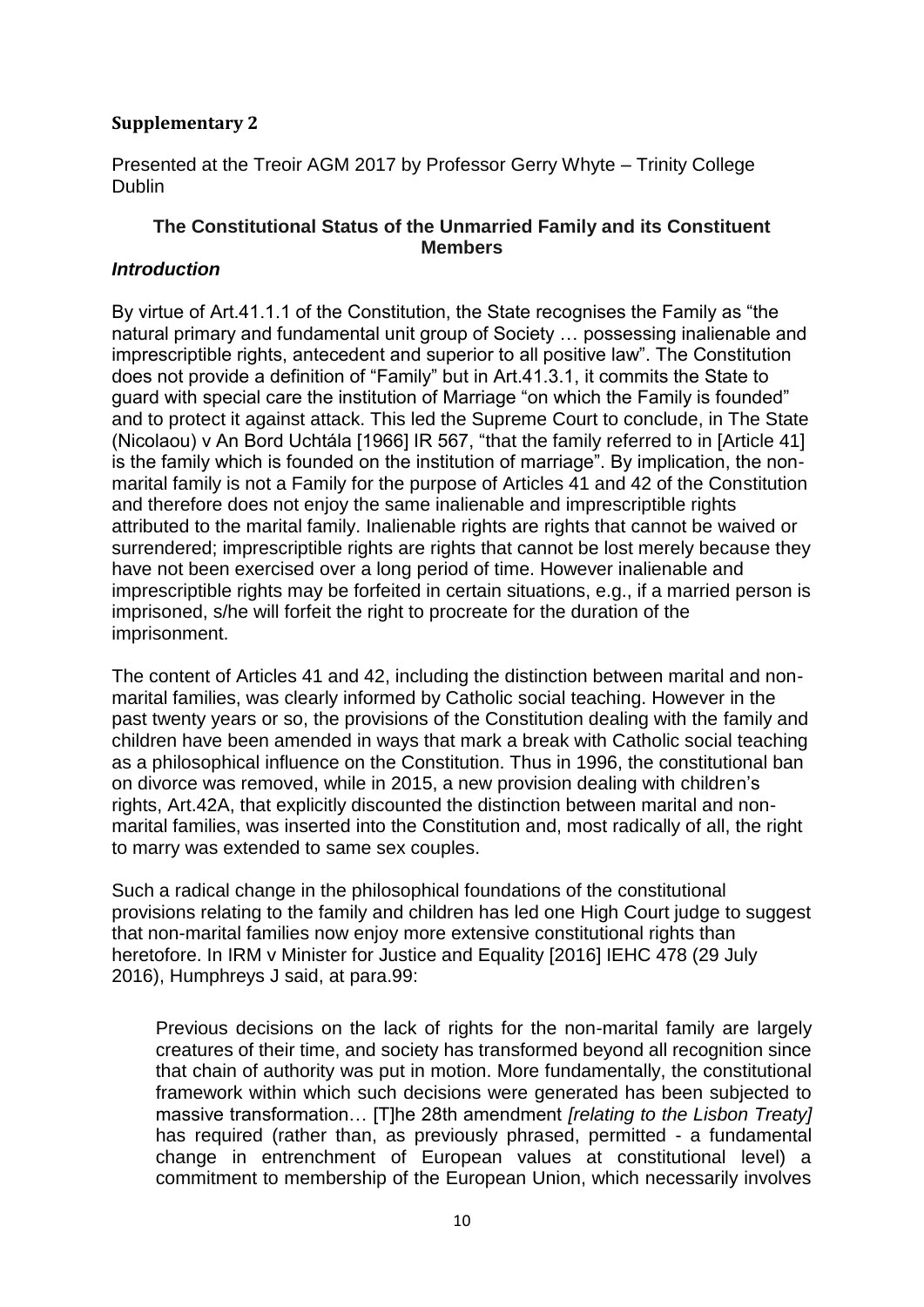recognition at constitutional level of the wider family rights recognised by arts. 7 and 33 of the EU Charter of Fundamental Rights, albeit in the context of the State's implementation of EU law. The 31st amendment recognises the natural rights of "all" children, which in context must have particular reference to the enjoyment of those rights without regard to the marital status of their parents. The 34th amendment has extended the availability of marriage to a range of same-sex relationships in contexts that would have been unthinkable when the Constitution was adopted. To regard this as a mere technical extension of the category of persons who may marry, rather than a quantum leap in the extent to which the Constitution is oriented towards respect and protection for a diversity of private family relationships, is to artificially separate literal wording from history, culture and society. Any one of these developments, and certainly all of them taken together, as well as the fundamental shifts in society since the adoption of the Constitution, in my respectful view warrant a recognition that members of a non-marital relationship, and non-marital parents of both sexes in particular, enjoy acknowledgement of inherent constitutional rights in relation to their children and each other on a wider basis than has been recognised thus far.

In *STE v Minister for Justice and Equality* [2016] IEHC 379, the same judge commented, in the context of the proposed deportation of the unmarried father of a child who was living with the child and the child's mother, that "the flexibility of living constitutional law should make one slow to accept the proposition that the Constitution should now be construed as less protective of the rights of the individual than international law." In the instant case, he held that a decision by the State to deport the unmarried father of a child while permitting the child's mother to remain in the State, in circumstances where they had all been living together as a family, would infringe their rights under Art.40.3 in the absence of compelling justification for the deportation order.

However thus far Humphreys J has been a lone voice on this issue and two counterarguments should be noted. First, the People have not amended the text of Art.41.1.1 and Art.41.3.1 which formed the basis for the reasoning of the Supreme Court in *Nicolaou*. Second, it could be argued that by providing for the right to remarry in the case of divorced couples and by extending the right to marry to same sex couples, the People were implicilty endorsing the primary position of marital families in the constitutional order. In this context, it is worth noting that the Supreme Court recently held that the State could not recognise the second and subsequent relationships in a polygamous marriage, with Clarke J saying that marriage remains a fundamental aspect of the Irish legal order – *H.A.H. v S.A.A.,* Supreme Court, 15 June 2017. Taking this more conservative approach, I turn to consider the existing position of the non-marital family vis a vis the marital family and then consider the constitutional position of its constituent members.

### *Right to protection of married family against attack*

*State cannot penalise the marital family*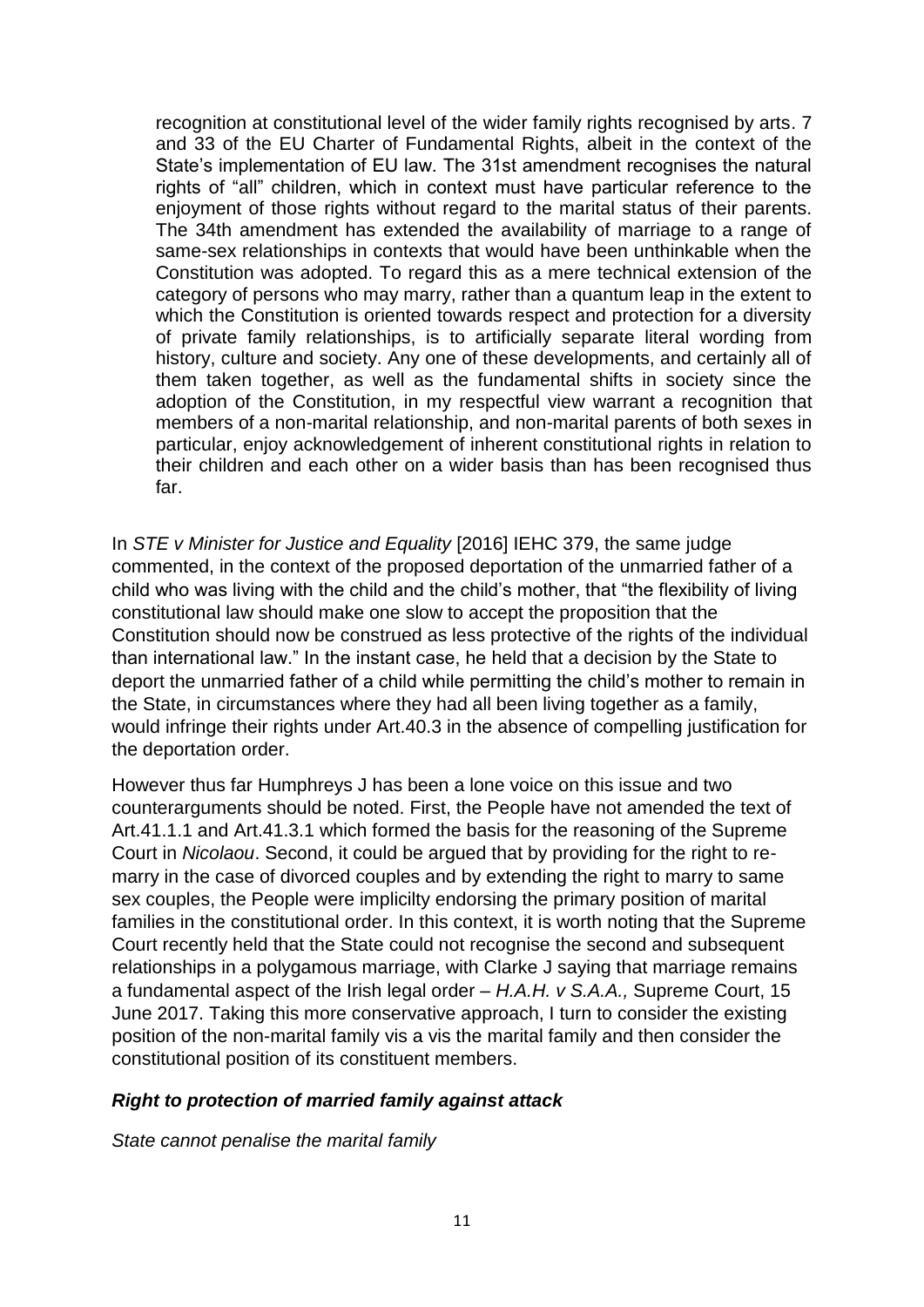As already noted, by virtue of Art.41.3.1, the State is obliged to guard with special care the institution of marriage and to protect it against attack and beginning in the 1980s, the courts have given growing attention to the rights of marriage. In the cases that I examine here, the courts considered how this obligation affected the manner in which the State treated marital and non-marital families.

The first occasion on which the status of marriage as an institution was specifically and successfully relied on was Murphy v Attorney General [1982] IR 241. Here the plaintiffs, a married couple each of whom earned an income, complained of the provisions of the Income Tax Act 1967, which treated their two incomes as a single income (thus pushing the joint income into higher tax-bands and so costing them, as a couple, more than if they had been unmarried and their incomes separately assessed and charged). The Supreme Court, upholding in this respect the judgment of Hamilton J in the High Court, said that:

'the pledge [of Article 41.3.1º] to guard with special care the institution of marriage is a guarantee that this institution in all its constitutional connotations, including the pledge given in Article 41.2.2º as to the position of the mother in the home, will be given special protection so that it will continue to fulfil its function as the basis of the family and as a permanent, indissoluble union of man and woman.' ([1982] IR 241 at 286)

Despite the many advantages that other parts of the law accorded to married people, which the Court was pressed to admit as counter-balancing this particular taxation disadvantage, the Court said:

'the nature and potentially progressive extent of the burden created by s 192 of the Act of 1967 is such that, in the opinion of the Court, it is a breach of the pledge by the State to guard with special care the institution of marriage and to protect it against attack. Such a breach is, in the view of the Court, not compensated for or justified by such advantages and privileges.' ([1982] IR 241 at 287)

The obligation on the State to protect the institution of marriage against attack was reaffirmed in Muckley v Ireland[1985] IR 472, [1985] ILRM 364, in which the Supreme Court rejected an attempt to restrict the principle in Murphy v Attorney General to situations where the effect of State policy would be to induce men and women to cohabit without entering a contract of marriage or, if married, to separate. At issue in this case was the constitutionality of s 21 of the Finance Act 1980, which required married persons, who in past years had not paid all or some of the tax levied on them pursuant to those provisions of the Income Tax Act 1967, declared to be invalid in Murphy's case, to pay the same amount as if those provisions had not been invalid during those years. Although such retrospective provisions could not be regarded as constituting an inducement to people to behave in a particular way in the future, the Supreme Court declared them to be invalid because they penalised the married state.

In a number of subsequent cases, the courts have had to consider the implications of the constitutional protection for marriage in contexts other than that of tax law. Thus in Hyland v Minister for Social Welfare [1989] IR 624, [1990] ILRM 213 the Supreme Court applied this principle to invalidate a provision in the social welfare code—s 12(4) of the Social Welfare (No 2) Act 1985—which reduced the amount of unemployment assistance payable to a married claimant whose spouse was in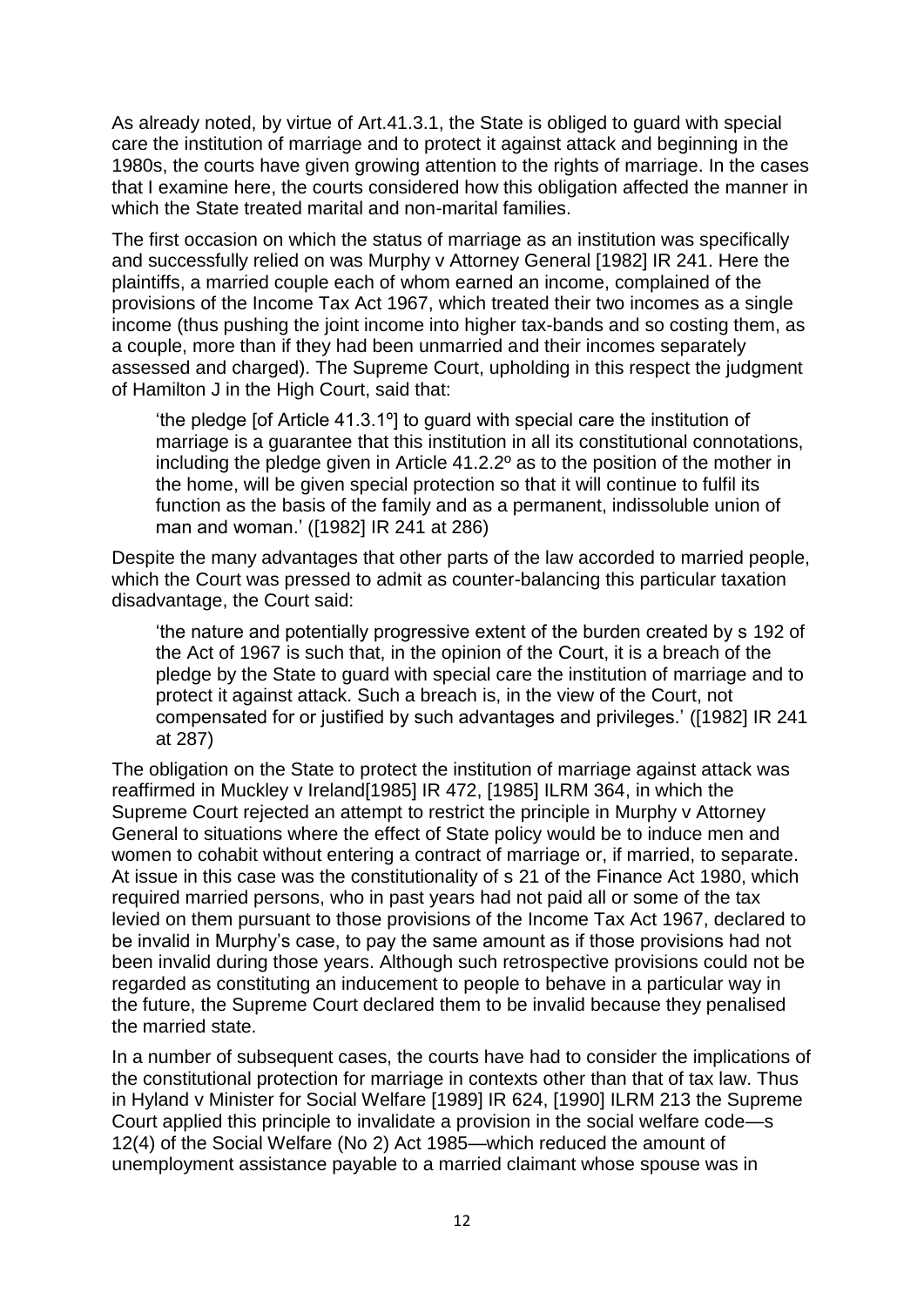receipt of some other form of welfare.(In contrast to the response to *Murphy*, where the more favourable treatment enjoyed by cohabiting taxpayers was extended to their married counterparts, the immediate legislative response to *Hyland* was to extend the restriction on the payment of unemployment assistance to both married and cohabiting claimants: see the Social Welfare (No 2) Act 1989.) In Greene v Minister for Agriculture [1990] 2 IR 17, [1990] ILRM 364, Murphy J granted a declaration that administrative schemes designed to provided compensatory payments to persons farming in disadvantaged areas were invalid because the means test provided for the aggregation of certain income of married, but not cohabiting, claimants.In contrast, Keane J said, obiter, in the earlier case of H v Eastern Health Board [1988] IR 747 that, in the context of the means-testing of welfare claimants:

'it is perfectly legitimate for the Oireachtas to distinguish between the income of a husband (other than social welfare allowances payable for his own support) and the income of a man with whom a woman happens to be cohabiting. In the former case, the husband is obliged both at common law and by statute to devote the appropriate part of that income to the support of his wife. No such obligation exists in the case of the unmarried cohabitee.'( [1988] IR 747 at 755)

(In fact, social welfare means tests no longer distinguish between married and cohabiting couples in relation to means-testing and as a result of the Civil Partnership and Certain Rights and Obligations of Cohabitants Act 2010, an unmarried cohabitee may be required to pay maintenance to his/her partner.)

### *Judicial willingness to apply the 'inducement test'*

The case of MhicMhathúna v Ireland ([1989] IR 504 (HC), [1995] 1 IR 484, [1995] 1 ILRM 69) raises the question as to whether the inducement test, rejected by the Supreme Court in Muckley, may yet have some limited role to play in this area. In MhicMhathúna, the plaintiffs sought to impugn aspects of both the tax and welfare codes which discriminated in favour of single unmarried parents when compared with their married counterparts on the ground, inter alia, that such policies infringed Article 41. The comparison drawn in this case was not the same as that in Murphy, Muckley and Hyland. In the latter cases, the courts were asked to compare the treatment of married persons with single persons in the same situation, the only pertinent difference between the two groups being the marital status of the parties concerned. Consequently there would appear to be no justification in social policy terms for any difference in treatment which discriminated against married persons, in which case the 'penalty' test of Muckley would seem quite appropriate. In the instant case, however, the court was invited to compare the treatment of married parents living together with that of an unmarried parent living alone. There are considerable factual differences here, particularly as far as the children are concerned, and such differences arguably justify a legislative policy designed to minimise the disadvantage suffered by children of one-parent families. Dismissing the plaintiffs' claim, Carroll J in the High Court said that the policies in question—the payment of a social welfare allowance to unmarried mothers and the allocation of a special taxfree allowance to single parents—did not constitute inducements not to marry. Furthermore, 'the extra support directed by the State to single parents ... is child centred and cannot in my opinion be designated as an attack on the institution of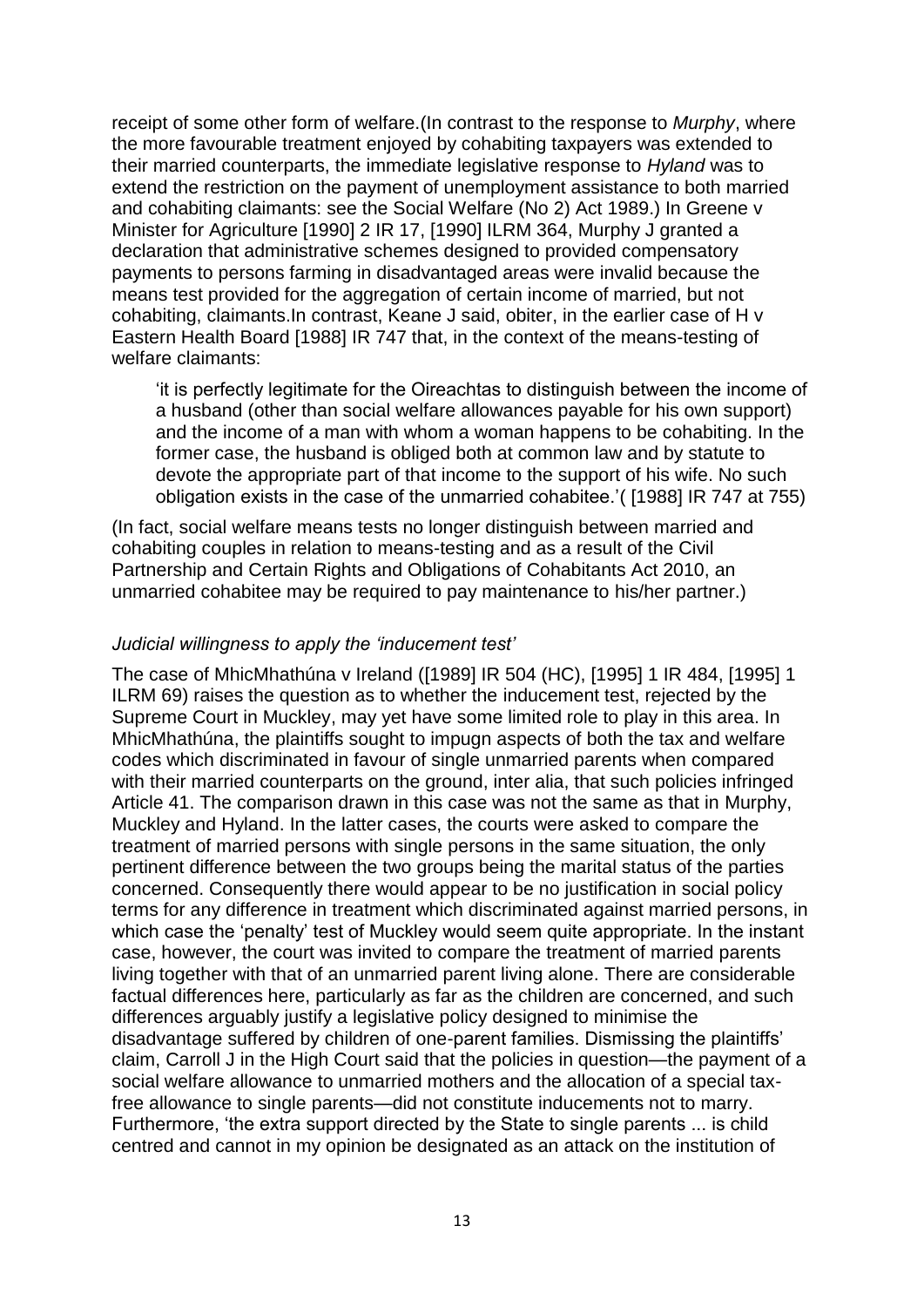marriage.' In her judgment, Carroll J did not refer to Muckley and consequently offered no justification for the resurrection of the inducement test.

Nor was there any review of Muckley in the Supreme Court where the plaintiffs' complaint of unlawful discrimination was dismissed on the ground that there were abundant grounds for distinguishing between the needs and requirements of single parents and those of married parents living together and that once such justification for disparity arose, the court could not interfere by seeking to assess what the extent of the disparity should be. It might be thought, however, that, in eschewing any role in reviewing the differential treatment of single parents and married parents living together, the Supreme Court was excessively deferential to the Oireachtas, and that while clearly the Oireachtas may pursue a policy of supporting one-parent families, there must be limits as to how far such a policy may go. In that context, there is much to be said for Carroll J's inducement test, as it would enable the State to provide support for one-parent families while implying that there are limits to the extent of such support.

### *Legislation may discriminate in favour of marital family*

Article 41, and in particular the State's obligation to safeguard the family based on marriage, affords obvious protection to legislative or other policies that discriminate in favour of the marital family. This is evident from the Supreme Court decision in O'B v S ([1984] IR 316, [1985] ILRM 86) that ss 67 and 69 of the Succession Act 1965, which precluded a non-marital child from succeeding on intestacy to her father's estate, were not contrary to the guarantee of equality in Article 40.1. The Court said:

'It can scarcely be doubted that the Act of 1965 was designed to strengthen the protection of the family as required by the Constitution and, for that purpose, to place members of a family based upon marriage in a more favourable position than other persons in relation to succession to property, whether by testamentary disposition or intestate succession. In doing so, the Act of 1965 provided that, in the event of intestate succession, children of the deceased born outside marriage would not stand in the line of succession, although they could succeed to property by bequest—subject to the particular provisions for the benefit of a spouse of the deceased or his children born within marriage. Having regard to the constitutional guarantees relating to the family, the Court cannot find that the differences created by the Act of 1965 are necessarily unreasonable, unjust or arbitrary.' ([1984] IR 316 at 335, [1985] ILRM 86 at 96)

The Court also noted that:

'The provisions of Article 41 create not merely a State interest but a State obligation to protect the family.' ([1984] IR 316 at 336, [1985] ILRM 86 at 98)

(See now the Status of Children Act 1987, s 29 which effectively abolished this particular discrimination in respect of intestacies arising after the commencement of Part V of the 1987 Act.)

Thus it would seem that, in order to fulfil its obligations to guard with special care the institution of marriage, the State must at least ensure parity of treatment as between marital and non-marital families and may, if it so wishes, discriminate positively in favour of the former.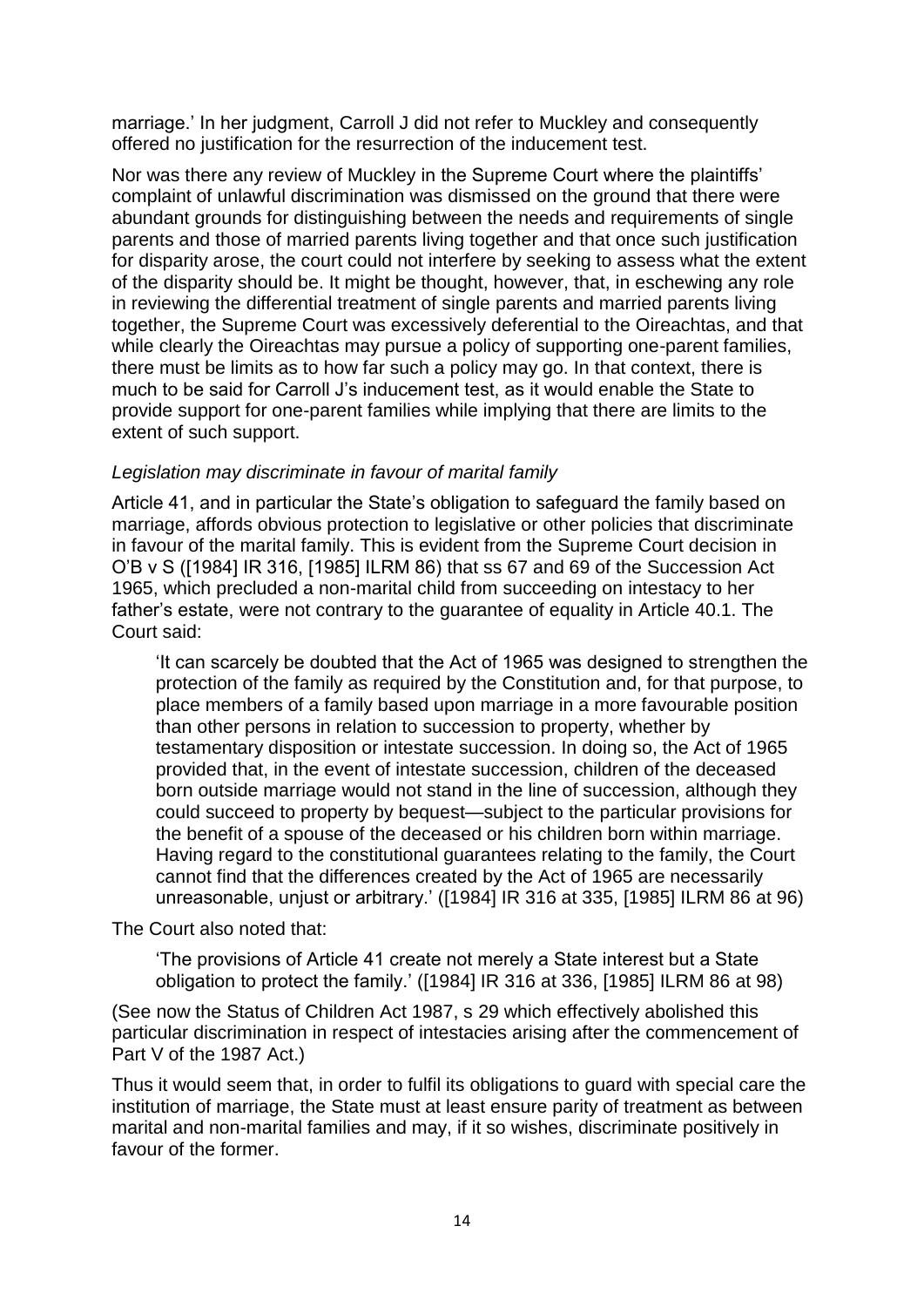### *Constitutionality of State support for non-marital families?*

An issue not yet been addressed by the courts is whether the Oireachtas can provide equivalent statutory protection for non-marital families, such as cohabiting couples or parties to polygamous marriages, as is currently provided for marital families. The issue here is whether or not the constitutional obligation to guard with special care the institution of marriage requires the State to maintain marital families in a privileged position in law, in which case the legislative promotion of alternative social units to such families might be unconstitutional. Support for this view might be gleaned from the description of the family based on marriage in Article 41.1.1º as, inter alia, the 'primary' unit group of society. Furthermore, in The State (Nicolaou) v An Bord Uchtála([1966] IR 567, (1968) 102 ILTR 1) Henchy J said:

'For the State to award equal constitutional protection to the family founded on marriage and the "family" founded on an extra-marital union would in effect be a disregard of the pledge which the State gives in Article 41.3.1º, to guard with special care the institution of marriage...' ([1966] IR 567 at 622, (1968) 102 ILTR 1 at 31)

As against that, it could be argued that this constitutional obligation only requires the State to prevent any direct legislative attack on the marital family and that legislation regulating other types of household would not, by definition, affect the marital household. This was the view taken by the German Constitutional Court in July 2002 when it upheld the constitutionality of a law allowing same sex couples to register a 'life partnership'. (*Lifetime Partnership Act case*, BVerfG, 1 B v F 1/01 (17 July 2002). The constitutionality of this law had been challenged on the ground that it was contrary to Article 6(1) of the German Basic Law which requires the State to provide special protection for the institute of marriage. The Constitutional Court held that since the concept of the 'life partnership' was only available to same sex partners, the institution of marriage, by definition available to heterosexual couples only, could not be affected and therefore the institute of marriage would not be damaged if the legislature defined rights and obligations for a partnership sui generis of same sex couples. In this context, it is worth noting that in *H.A.H. v S.A.A.,* Supreme Court, 15 June 2017, the two members of the Supreme Court who delivered judgments, Ms Justice O'Malley and Mr Justice Clarke, both indicated that the State could legislate to regulate the position of members of the second and subsequent marriages in a polygamous marriage even if such marriages could not be recognised in Irish law.

I turn now to consider the constitutional position of the constituent members of the non-marital family.

### *Non-marital children*

Even before the enactment of Art.42A dealing with children's rights, the Irish courts expressed the view on a number of occasions that non-marital children have the same constitutional rights as children born in wedlock. Thus in Re M, an Infant ([1946] IR 334, (1946) 80 ILTR 130) Gavan Duffy P said of a non-marital child the subject of a custody dispute that he regarded:

'the innocent little girl as having the same "natural and imprescriptible rights" (under Article 42) as a child born in wedlock to religious and moral, intellectual, physical and social education.' ([1946] IR 334 at 344)

The same view was expressed by the Supreme Court in Nicolaou's case ([1966] IR 567, (1968) 102 ILTR 1) and reiterated in G v An Bord Uchtála. ([1980] IR 32). In the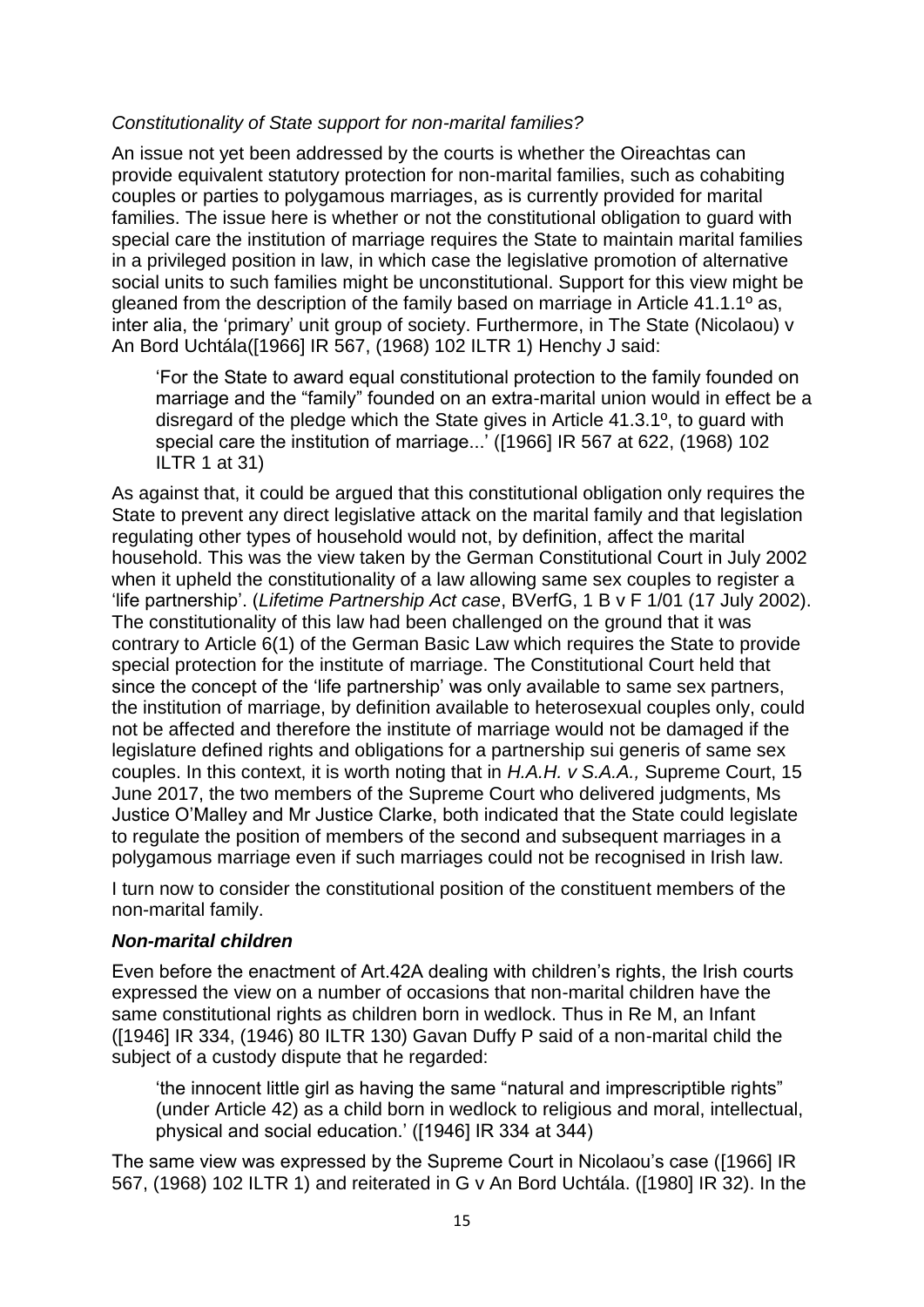latter case, Walsh J noted that the non-marital child had the right to be supported and reared by its parent or parents. In *D.O.M. v Minister for Justice and Law Reform*  [2014] IEHC 193 (8 April 2014), McDermott J said that non-marital children have a constitutional right under Art.40.3 to the care, support and society of their parents. However he went on to hold that the State had taken these rights into consideration before making a deportation order against the children's natural father and so he refused to quash that order. In *KI v Minister for Justice and Equality* [2014] IEHC 83, (21 February 2014), the same judge said that similar consideration should be given when assessing the effect of deportation on children whether the children are marital or non-marital.

Legislative discrimination against non-marital families is constitutionally permissible, but not mandated, and discrimination against non-marital children was abolished by the Status of Children Act 1987, thus bringing Irish law into line with our obligations under the European Convention on Human Rights. Note that Art.42A.1 recognises the constitutional rights of all children which would protect non-marital children from legislative discrimination against non-marital families that adversely affected the children.

## *Natural mother*

While the natural mother has no rights under Articles 41 and 42, she does enjoy a constitutional right to the custody and care of her child pursuant to Article 40.3. In The State (Nicolaou) v An Bord Uchtála the Supreme Court, per Walsh J, said:

'For the same reason [ie the family of Articles 41–42 being that founded on marriage] the mother of an illegitimate child does not come within the ambit of Articles 41 and 42... Her natural right to the custody and care of her child, and such other natural personal rights as she may have (and this Court does not in this case find it necessary to pronounce upon the extent of such rights), fall to be protected under Article 40.3, and are not affected by Article 41 or Article 42 ... There is no provision in Article 40 which prohibits or restricts the surrender, abdication, or transfer of any of the rights guaranteed in that Article by the person entitled to them. The Court therefore rejects the submission that the [Act] is invalid in as much as it permits the mother of an illegitimate child to consent to the legal adoption of her child, and lose, under... s 24(b) of the Act all parental rights and be freed from all parental duties in respect of the child... It is the opinion of the Court that the parent referred to in Article 42.1 is a parent of a family founded upon marriage and this of itself disqualifies the appellant as a parent within the meaning of that term in Article 42.1...' ([1966] IR 567 at 644, (1968) 102 ILTR 1 at 42)

As the above quote indicates, the mother's rights under Article 40.3 may be waived or surrendered. They may also be forfeited and in *G(E) v. D(D),*(9 July 2004, HC) Peart J. indicated that the courts had an inherent jurisdiction to take any step appropriate to ensure that the welfare of a child, the subject of a custody dispute, was not compromised in any way. (He signalled that the unmarried mother's drink problem might ultimately lead to a loss of custody.)

In *O'S v Doyle* [2013] IESC 60, the Supreme Court held that a natural mother had no constitutional right to veto the vaccination of her child in circumstances where the father, who had been appointed a guardian of the child, had obtained a District Court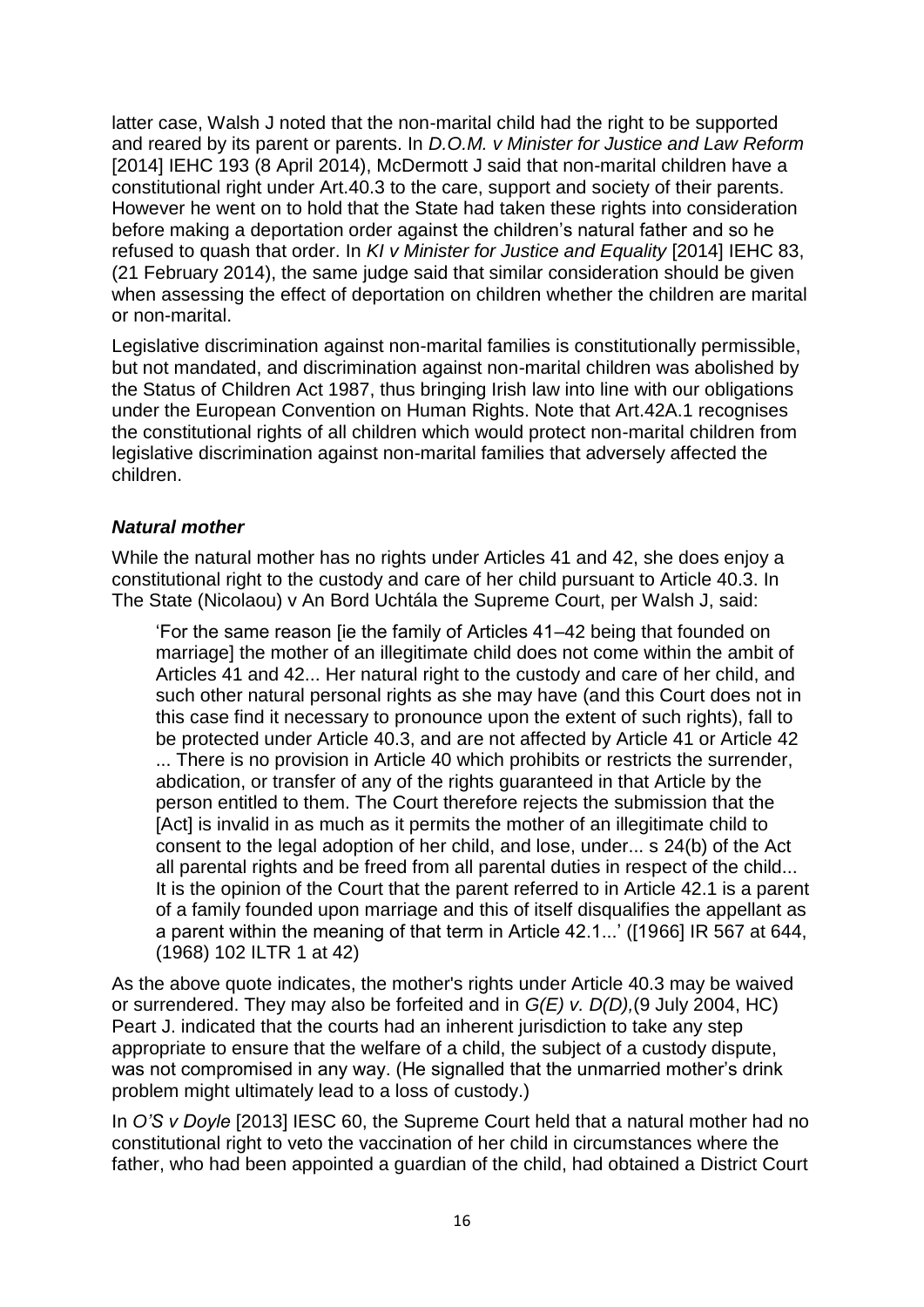order directing that the vaccinations be administered. In *IRM v Minister for Justice and Equality* [2016] IEHC 478 (29 July 2016), Humphreys J held, at para.53, that a natural mother has no constitutional right to have her partner present in the State for the birth if the partner has no legal entitlement to be present in the State at all.

## *Natural father*

The earliest case to consider the constitutional position of the natural father is The State (Nicolaou) v An Bord Uchtála ([1966] IR 567, (1968) 102 ILTR 1). Here the natural father of a non-marital child which had been adopted on foot of an adoption order made by the Board was seeking to have the adoption order quashed, on the grounds, inter alia, that the Adoption Act 1952, under which the order was made, infringed his own natural right as the child's father by permitting its adoption without his consent, and that the Act also violated Article 42 by purporting to allow the natural mother to surrender an inalienable constitutional right and by taking away the imprescriptible right of an non-marital child to the society and support of a willing parent. So far as the argument involved a claim of parental right in the sense of Articles 41 and 42 for the applicant or for the natural mother, it was rejected. In the High Court Henchy J said:

'It is clear that the rights guaranteed to parents by Article 42.1 arise only in cases where the parents and the child are members of the same family; and the only family recognised by the Constitution is the family which Article 41.3.1 recognises as being founded on marriage. In my opinion the [applicant] is given no rights over his illegitimate child by Article 42.1.' ([1966] IR 567 at 623, (1968) 102 ILTR 1 at 32)

Somewhat controversially, in coming to the conclusion that natural fathers had no constitutional rights in respect of their children, Walsh J refused to differentiate between those natural fathers who played a significant and positive role in the lives of their children and those who did not.

However since the 1990s, the interests of natural fathers in relation to their children have been afforded somewhat improved protection in law, even if they have not yet been afforded the status of constitutional rights. In *Re SW an infant, K v W*, (1990] 2 IR 437) the natural father had applied for guardianship and custody of his daughter pursuant to the Guardianship of Infants Act 1964, s 6A after his partner, from whom he had separated, had placed the child for adoption. In the High Court, Barron J interpreted s 6A to mean that the applicant should be appointed guardian if he was a fit person to be so appointed and provided that there were no circumstances involving the welfare of the child which required that he should not be so appointed. On appeal, this approach was rejected by a majority of the Supreme Court. Delivering the majority judgment, Finlay CJ said that Barron J's interpretation of s 6A was apparently inspired by a submission made on behalf of the applicant that he had a constitutional right, 'or a natural right identified by the Constitution' to the guardianship of the child and that s 6A simply declared or acknowledged that right. He continued:

'I am satisfied that this submission is not correct and that although there may be rights of interest or concern arising from the blood link between the father and the child, no constitutional right to guardianship in the father of the child exists. This conclusion does not, of course, in any way infringe on such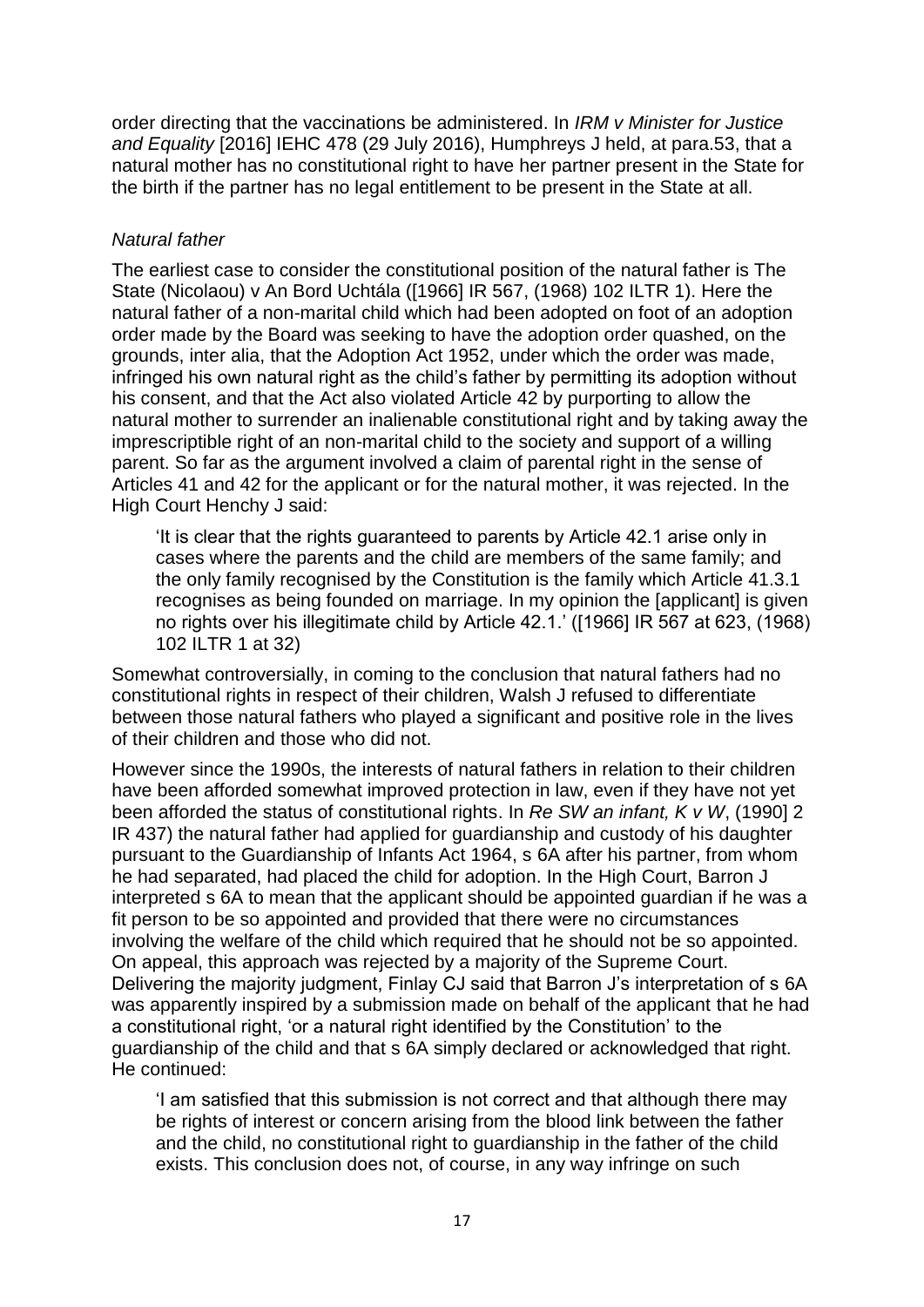considerations appropriate to the welfare of the child in different circumstances as may make it desirable for the child to enjoy the society, protection and guardianship of its father, even though its father and mother are not married.

The extent and character of the rights which accrue arising from the relationship of a father to a child to whose mother he is not married must vary very greatly indeed, depending on the circumstances of each individual case.

The range of variation would, I am satisfied, extend from the situation of the father of a child conceived as a result of a casual intercourse, where the rights might well be so minimal as practically to be non-existent, to the situation of a child born as the result of a stable and established relationship and nurtured at the commencement of his life by his father and mother in a situation bearing nearly all the characteristics of a constitutionally protected family, when the rights would be very extensive indeed.' ([1990] 2 IR 437 at 447)

In the light of this understanding of the father's rights, and as s 6A only conferred on the father the right to apply to be appointed guardian, as distinct from a right to be guardian, the majority concluded that where the father's application for appointment as guardian is linked to an application for custody, the court should only consider the wishes of the father where it has first concluded that the quality of welfare which would probably be achieved for the infant with the prospective adoptive parents is not to an important extent better than that which would probably be achieved by custody with the father. (Thus the father would have to be able to match the quality of welfare provided by the adoptive parents before his claim could be considered by the courts.) The decision of the Court offers no guidance as to what factors might be taken into account in applying this test. However when the matter was referred back to him in the High Court, Barron J ruled that he was precluded by Article 40.1 from taking into account the socio-economic differences between the two competing homes and that he must apply the Supreme Court's test in the light of the dangers to the psychological health of the infant occasioned by a change of custody. These dangers were such that he could not hold that the quality of welfare likely to be achieved with the prospective adoptive parents would not be to an important extent better than that likely to be achieved by custody with the applicant, i.e. the child's welfare was likely to be better provided for by the adoptive parents. He also took into consideration the fact that adoption would enable the child to become a member of a family protected by Arts.41 and 42 and that, if the natural father succeeded in his case, the natural mother might then take legal proceedings seeking to recover custody. Accordingly, he could not take account of the father's wish to be involved in the guardianship of his child.

The father then instituted proceedings under the European Convention on Human Rights in which he alleged, inter alia, that the placing of his child for adoption without his knowledge or consent amounted to a violation of his right to respect for family life under Article 8. In Keegan v Ireland, ((1994) 18 EHRR 342) the European Court of Human Rights held that Article 8 was not restricted to families based on marriage and that relationship between the applicant and the child's mother had the hallmark of family life as it had lasted for two years and the conception of their child was the result of a deliberate decision. It followed that a bond existed between the applicant and his daughter amounting to family life. The fact that Irish law permitted the applicant's daughter to be placed for adoption without his knowledge or consent amounted to an interference with his right to family life for which no justification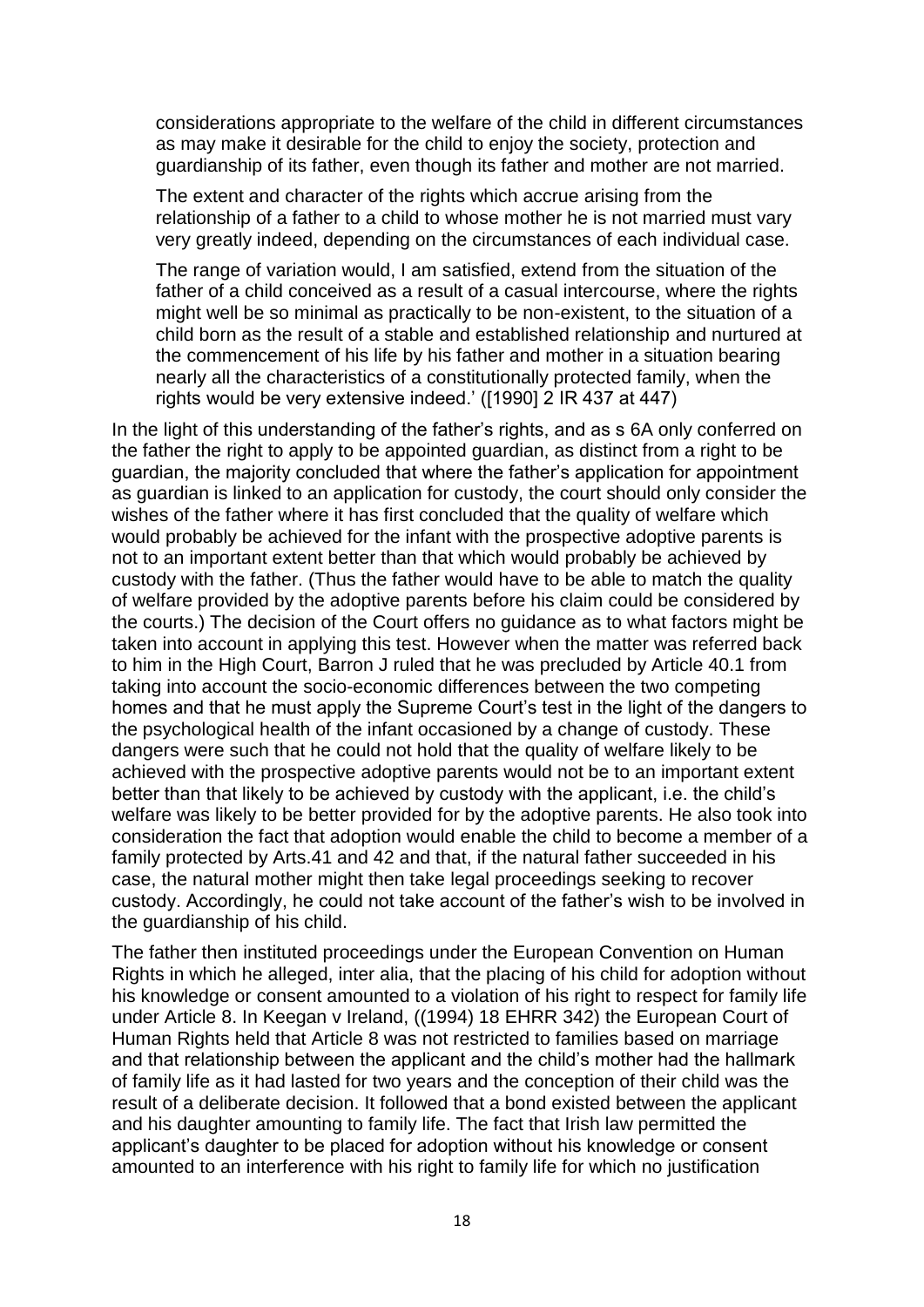relevant to the welfare of the child had been offered. Following on from this decision, the Oireachtas enacted the Adoption Act 1998 – see now the Adoption Act 2010 providing for consultation with natural fathers in relation to the adoption of their children.

Notwithstanding these developments, and the Supreme Court decision in *Re SW an infant, K v W*, a degree of uncertainty remained about the juridical nature of the natural father's rights under Irish law in respect of his child. Could those rights possibly warrant constitutional protection or were they merely statutory or common law rights? The Supreme Court returned to this question in *O'R v EH* ([1996] 2 IR 248) in which a natural father applied, pursuant to s 6A of the 1964 Act, to be appointed guardian of his two children from a long term relationship that had recently broken up. In the context of deciding a case stated by the Circuit Court on certain questions arising out of this application, a majority of the Supreme Court re-affirmed that natural fathers had no constitutional rights in respect of their children. The majority also clarified that the rights and interests arising from the blood link between father and child were essentially factors to be taken into account by the courts in seeking to promote the welfare of the child where the father had exercised his statutory right to apply for guardianship, custody or access to his child. Counsel for the natural father had contended that the applicant had rights in regard to his children arising from the nature of the relationship he enjoyed with them and with their mother, which was described as being in the nature of a de facto family. However, according to Hamilton CJ:

*'A* de facto family, or any rights arising therefrom, is not recognised by the Constitution or by any of the enactments of the Oireachtas dealing with the custody of children.'([1996] 2 IR 248 at 265)

(A similar view was expressed by Denham J at pp 271–272 and by Denham, Geoghegan and Fennelly JJ in *McD v. L* [2010] 2 IR 199, [2010] 1 ILRM 461, though it was accepted that the stability of a family environment in which a child was being reared would be an important factor to be considered in determining what was in the best interests of the child in the context of a guardianship application.)

Hamilton CJ in *O'R* went on to say that the decision in *Re SW infant, K v W* reinforced the view of the Supreme Court as expressed in *The State (Nicolaou) v An Bord Uchtála* that a natural father had no natural rights to the custody of his children. The rights and concerns referred to by Finlay CJ in the former case were not constitutional rights inhering in the natural father but rather were

'matters to be taken into account in determining the welfare of the children when the natural father avails of his statutory right to apply to the court for guardianship or custody of the children or access thereto.' ([1996] 2 IR 248 at 266)

Later in his judgment, he said that, in determining an application for guardianship,

the basic issue for the trial judge is the welfare of the children. In so determining, consideration must be given to all relevant factors. The blood link between the natural father and the children will be one of the many factors for the judge to consider, and the weight it will be given depend on the circumstances as a whole. Thus, the link, if it is only a blood link in the absence of other factors beneficial to the children, and in the presence of factors negative to the children's welfare, is of small weight and would not be a determining factor. But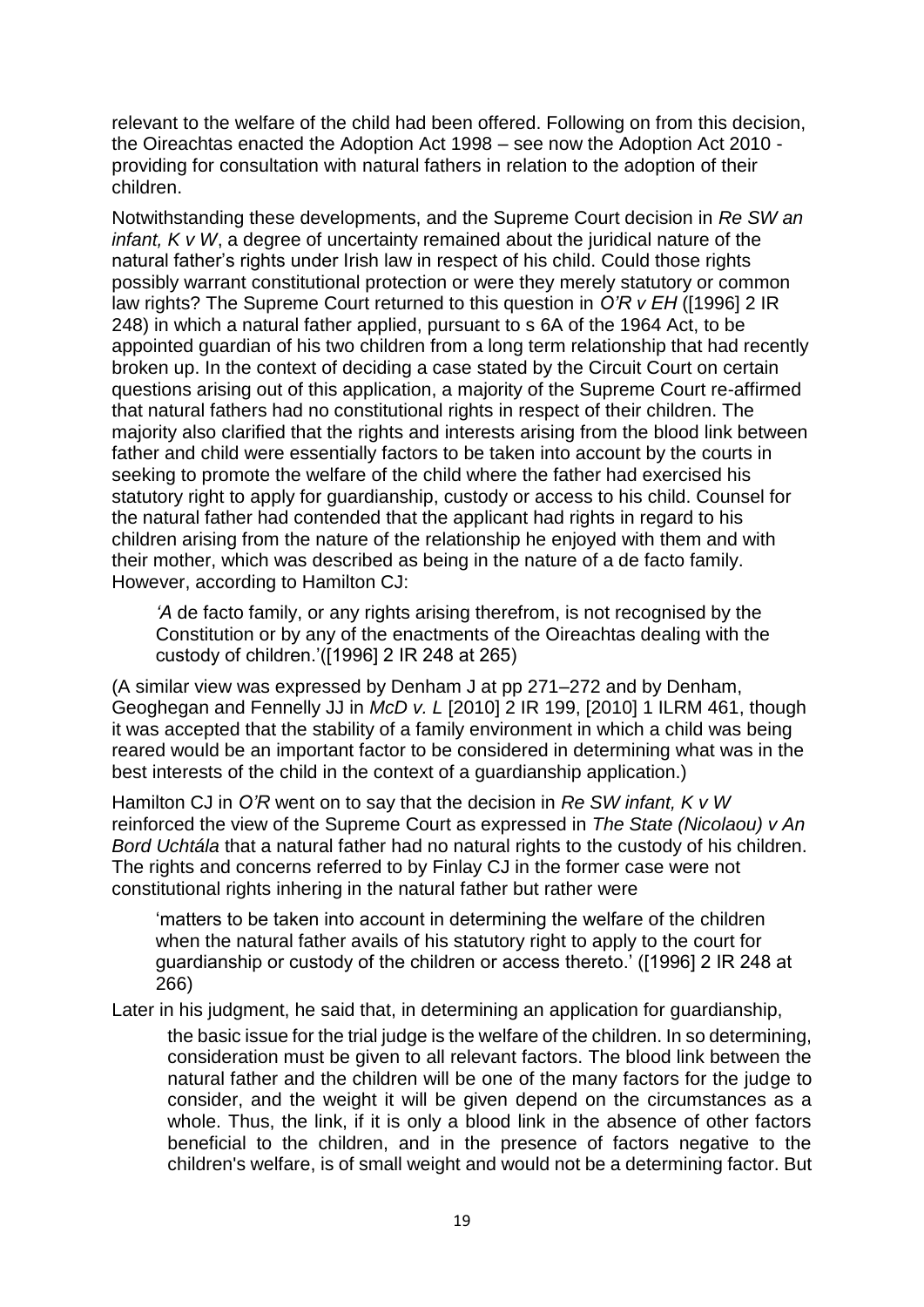where the children are born as a result of a stable and established relationship and nurtured at the commencement of life by father and mother in a de facto family as opposed to a constitutional family, then the natural father, on application to the Court under s.6A of the Guardianship of Infants Act, 1964, has extensive rights of interest and concern. However, they are subordinate to the paramount concern of the court which is the welfare of the children.'([1996] 2 IR 248 at 269)

In her judgment, Denham J said that the kernel of the issue in the case was the welfare of the children and that the rights of interest and concern of the applicant were directly in proportion to the circumstances that exist in the case between the applicant and the children.

'The greater the beneficial contact for the children there has been, the more important it is to the welfare of the children and so the higher the rights of interest and concern of the applicant.' ([1996] 2 IR 248 at 272)

However those rights, no matter how extensive, were subordinate to the welfare of the child.

Murphy J also viewed the interests of the natural father as a factor that could impinge on the welfare of the child. He summarised the legal principles applicable to the issue before the court as follows:

- '1 What are described as 'natural rights' whether arising from the circumstances of mankind in a primitive but idyllic society postulated by some philosophers but unidentified by any archaeologist, or inferred by moral philosophers as the rules by which human beings may achieve the destiny for which they were created, are not recognised or enforced as such by the courts set up under the Constitution.
- 2 The natural rights aforesaid may be invoked only insofar as they are expressly or implicitly recognised by the Constitution; comprised in the common law; superimposed on to common law principles by the moral intervention of the successive Lord Chancellors creating the equity jurisdiction of the courts, or expressly conferred by an Act of the Oireachtas, or other positive human law made under or taken over by, and not inconsistent with, the Constitution.
- 3 The Constitution does not confer on or recognise in a natural father any right to the guardianship of his child (see The State (Nicolaou) v An Bord Uchtála [1966] IR 567 and JK v VW [1990] 2 IR 437).
- 4 The common law right of parents—and a fortiori the father—to guardianship and custody of their or his child was moderated by equitable principles (see Re O'Hara [1900] 2 IR 232).
- 5 Such rights as the family or father had in equity to guardianship of their or his child were supplanted by the provisions of the Guardianship of Infants Act 1964 (see Lord Donovan in J v C [1970] AC 668).
- 6 The undoubted statutory right of the natural father to apply for guardianship of his child carries with it the right to have the application properly considered by the court to which the application is made. That analysis will involve the consideration of a multiplicity of material facts varying with the particular circumstances of the case and in particular the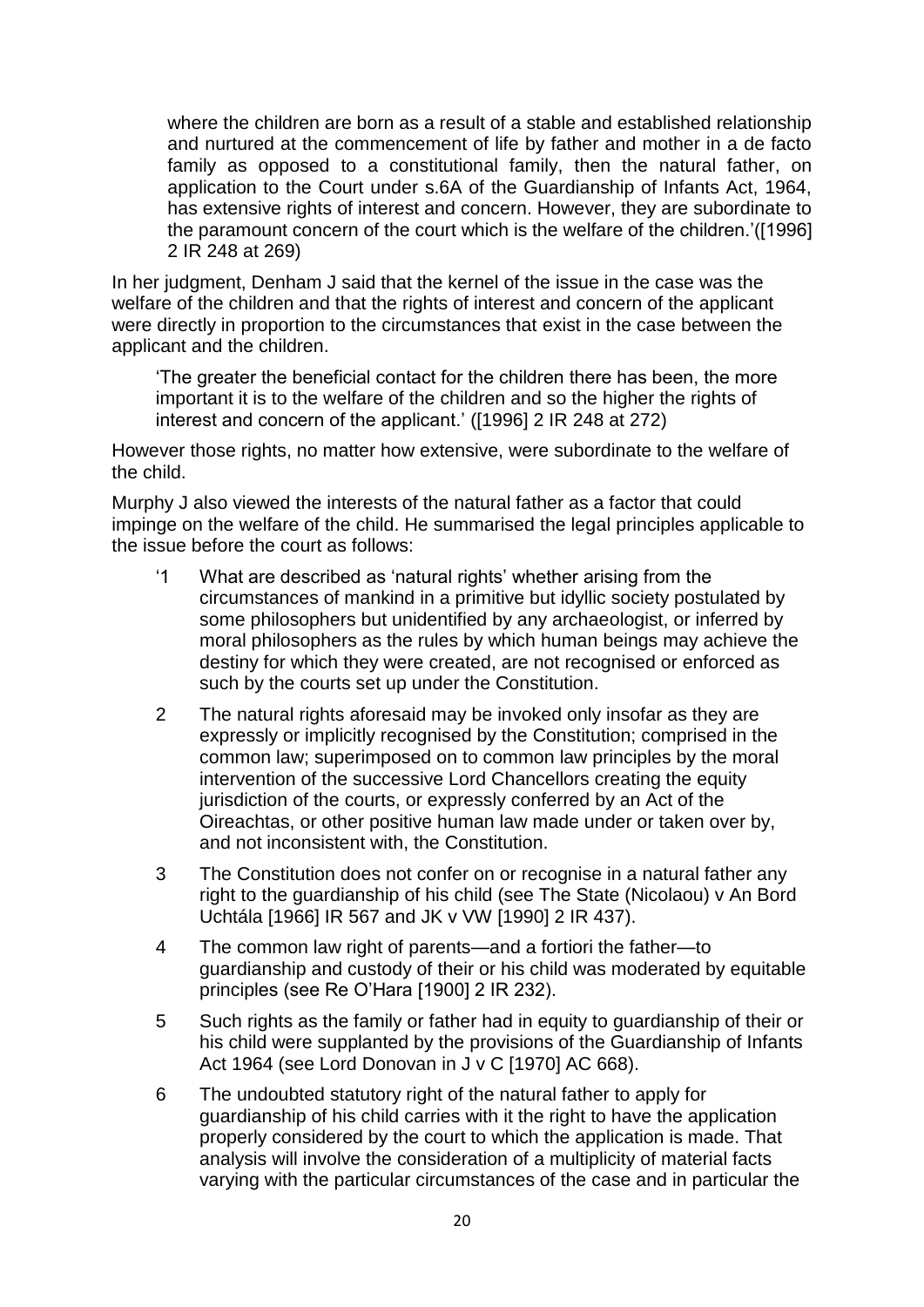actual personal, financial and emotional relationship that has existed between the father and his child and, above all, the value to the child of that relationship being continued but only in the context of how such benefits would interact with all or any other relevant considerations.' ([1996] 2 IR 248 at 294–5)

Though he agreed with the answers provided by the Supreme Court to the questions stated by the Circuit Court, the remaining member of the Court, Barrington J, (who had acted as counsel for Mr. Nicolaou) took a very different view of the constitutional position of the natural father. He considered that the reasoning in Nicolaou was fundamentally flawed because it failed to differentiate between different types of natural father.

'[O]nce the Supreme Court [in Nicolaou] had accepted that the prosecutor was a concerned and caring parent it was not logical to justify his exclusion [from the category of "parent" for the purposes of the Adoption Act 1952] by a reference to natural fathers who had no interest in the welfare of their children. This was to fall into the logical trap …[of] treating equally persons who were in different situations, and amounted therefore to unfair discrimination.

The logical flaw in the argument can more easily be seen if one reduces it to a syllogism:

- (1) Many natural fathers show no interest in their offspring and the State may exclude them from all say in their children's welfare.
- (2) The prosecutor is a natural father.
- (3) Therefore the State may properly exclude him from all say in his child's welfare.' ([1996] 2 IR 248 at 280)

According to Barrington J, the Constitution derived from the blood relationship between parent and child a system of moral rights and duties which the law was obliged to respect. These moral rights and duties could be referred to as natural rights and duties or constitutional rights and duties, the comments of Kenny J to the contrary in G v An Bord Uchtála notwithstanding. The manner in which these rights and duties could be expressed would vary greatly with the circumstances. At one end of the spectrum, there were de facto families; at the other end, the circumstances attending the child's conception or birth could be so horrific as to make it unthinkable that the parents should live together. He continued:

'[I]llegitimate children are not mentioned in the Constitution. Yet the case law acknowledges that they have the same rights as other children. These rights must include, where practicable, the right to the society and support of their parents. These rights are determined by analogy to Article 42 and captured by the general provisions of Article 40, s 3 which places justice above the law. Likewise a natural mother who has honoured her obligation to her child will normally have a right to its custody and to its care. No one doubts that a natural father has the duty to support his child and, I suggest, that a natural father who has observed his duties towards his child has, so far as practicable, some rights in relation to it, if only the right to carry out these duties. To say that the child has rights protected by Article 40, s 3 and that the mother, who has stood by the child, has rights under Article 40, s 3 but that the father, who has stood by the child, has no rights under Article 40, s 3 is illogical, denies the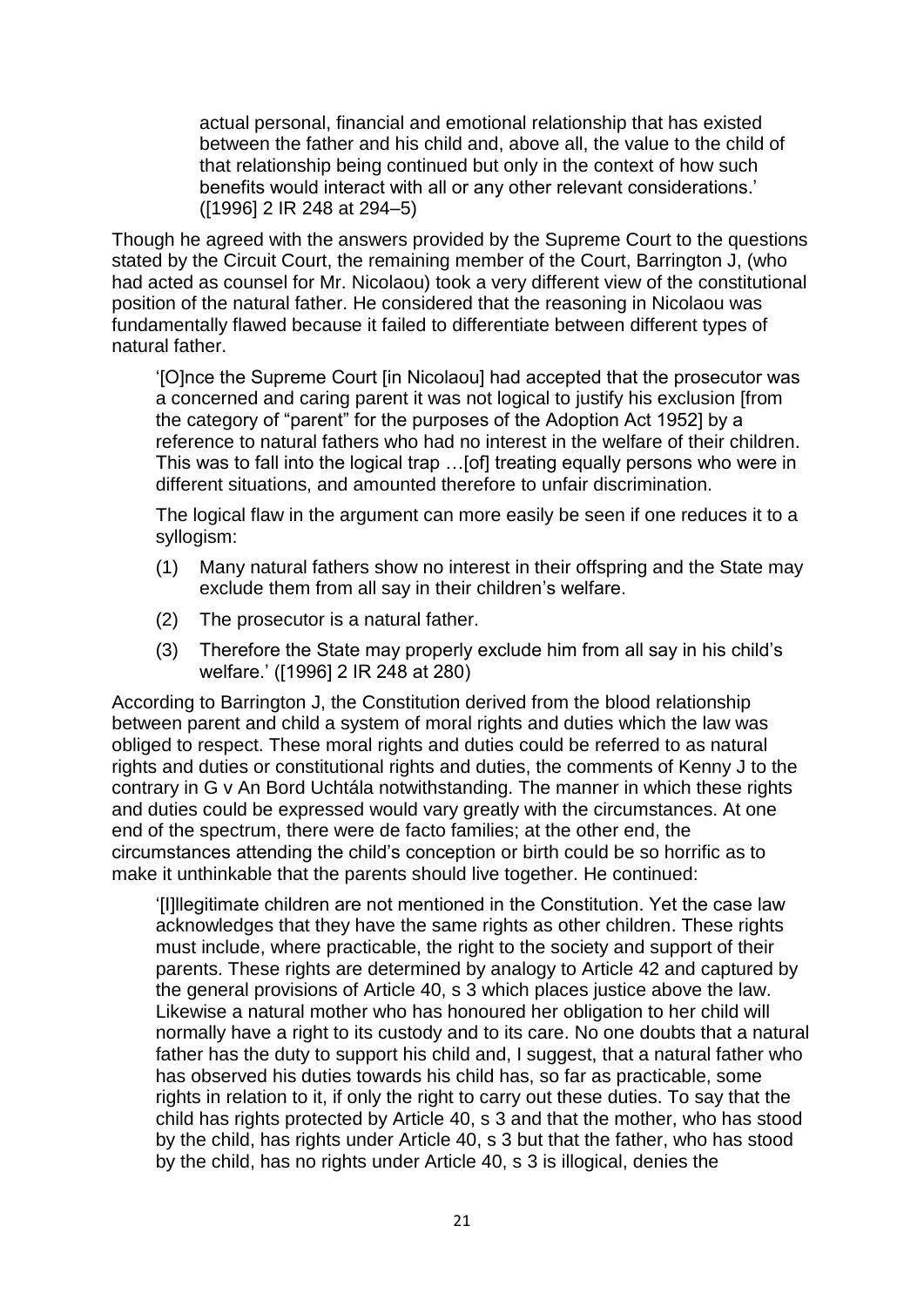relationship of parent and child and may, upon occasion, work a cruel injustice.' ([1996] 2 IR 248 at 283–284.)

However, notwithstanding this robust defence of the rights of the natural father, it is quite clear that a natural father has neither a constitutional nor a statutory right to guardianship. In *McD v. L* [2010] 2 IR 199, [2010] 1 ILRM 461 Fennelly J. summarised the legal position of the natural father as follows at para.76:

'1. [The natural father] has no constitutional right to the guardianship or custody of or access to a child of which he is the natural father;

2. [he] has a statutory right to apply for guardianship or other orders relating to a child; this entails only a right to have his application considered;

3. the strength of the father's case, which is described in the three judgments from which I have quoted as consisting of "rights of interests or concern," will depend on an assessment of the entirety of the circumstances, of which the blood link is one element, whose importance will also vary with the circumstances; in some situations it will be of *"small weight";*

4. both Hamilton C.J. and Denham J. spoke of *de facto* families in the context of an application for guardianship pursuant to the Act of 1964 and only in the sense of a natural father living with his child and unmarried partner in an ostensible family unit; a *de facto* family does not exist in law independent of the statutory context of an application for guardianship;

5. The father's rights, i.e., right to apply, if any, are in all cases subordinate to the best interests of the child.'

(See also his comments to the same effect in *McB v. E* [2010] IESC 48, (30 July 2010) at para.33.)

In *McD*, the Supreme Court held, in light of the particular circumstances of the case, that a sperm donor should not have guardianship of his child conceived through artificial insemination but that the High Court should consider whether to grant access rights.(Denham and Fennelly JJ, with whom Murray CJ and Geoghegan J agreed, also rejected the contention that Irish law recognised the concept of a de facto family.)

To talk of the natural father having 'rights' in this context is potentially confusing inasmuch as it suggests that these rights inhere in him whereas in fact what appears to be at issue is the extent to which one needs to involve the father in securing the rights of the child. The greater the social bond between father and child, the greater this need. Conversely, where a natural father has had no or very little contact with his child, decisions concerning the welfare of the child can be made without reference to the father.

One might well question, however, whether the distinction drawn by the courts between natural mothers and natural fathers in the context of their rights in respect of their children is not too absolutist in its denial of constitutional rights to all natural fathers and specifically those who have made a commitment to their children. Barrington J's critique of the reasoning in Nicolaou which led to this result is compelling and the current constitutional position clearly reflects a stereotypical image of the natural father that does not accord with the reality in a growing number of cases. In *T v O* [2007] IEHC 326 (10 September 2007), McKechnie J suggested, at para.50, that there should be greater protection of the rights of natural fathers who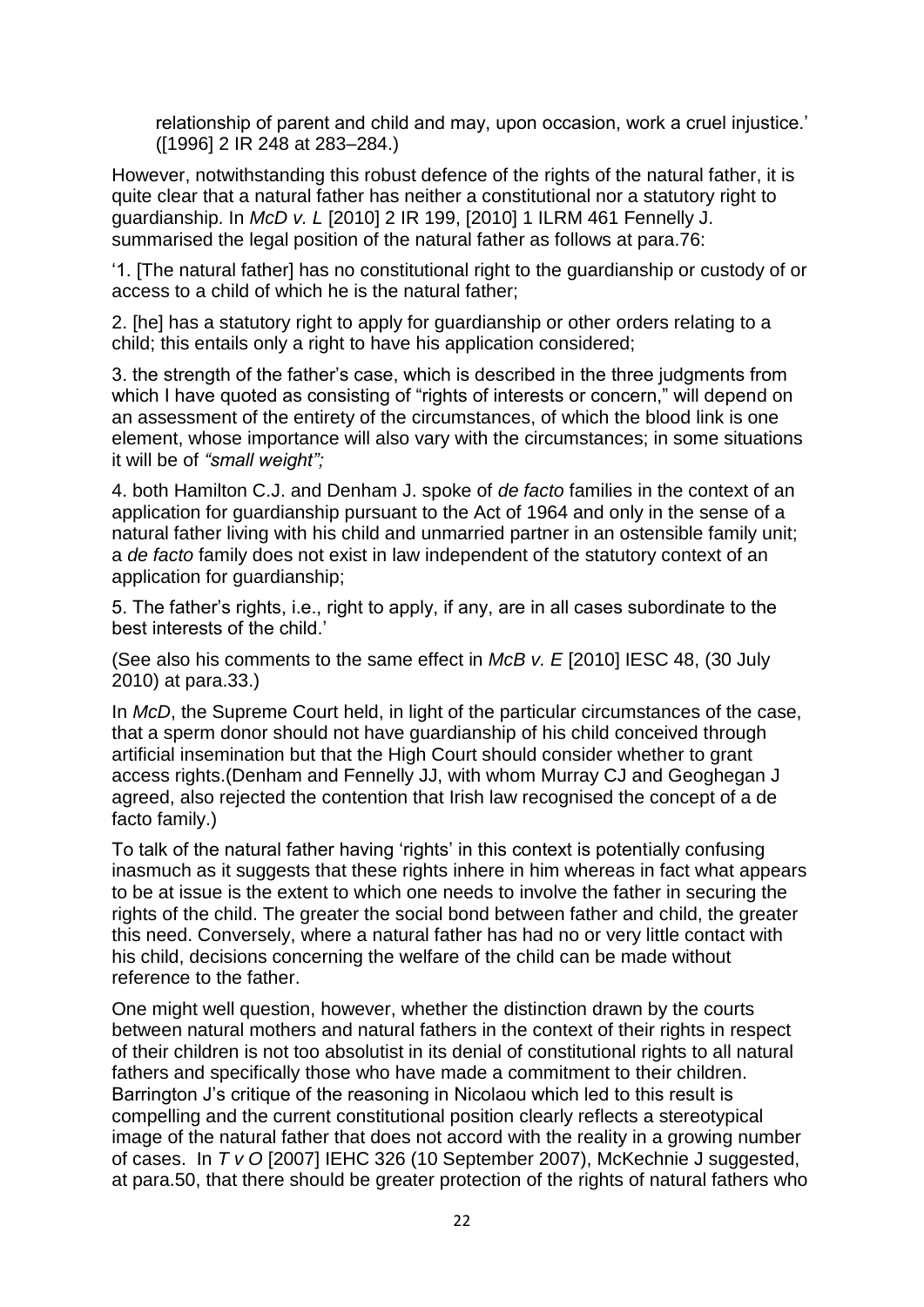nurture, protect and safeguard their children and, at minimum, that there should be some means readily available so that such a father could assert his rights where his children have been removed without notice. He also expressed the view, at para. 51, that the rights of a natural father who nurtures and cares for his child are derived from his relationship with his child and that such rights predate any application for guardianship.

Where a natural father has been appointed a legal guardian of the child, he acquires rights and duties in respect of the child and where there is a conflict with the views of the natural mother, the welfare of the child becomes the determining issue. Thus in *O'S & anor -v- Doyle* [2013] IESC 60, 19 Dec. 2013, the Supreme Court, per McMenamin J, rejected the natural mother's argument that she had a constitutional right to veto the vaccination of her child in circumstances in which the natural father, who had been appointed as a guardian of the child, had obtained a District Court order directing that the child be vaccinated.

### *Impact of Article 8 of the European Convention on Human Rights*

While the Supreme Court has, on a number of occasions, stated that the concept of the de facto family does not exist in Irish law, such families may be protected by Article 8 of the European Convention on Human Rights which guarantees, *inter alia*, respect for private and family life – see, e.g., *Marckx v. Belgium* (1980) EHRR 330) and *Keegan v Ireland* (1994) 18 EHRR 342) As we have already noted, in the latter case, the European Court of Human Rights held that the fact that Irish law permitted the applicant's child to be adopted without his knowledge or consent in circumstances in which the bond between father and daughter was protected by Article 8 amounted to an infringement of that Article. In response to this decision, the Adoption Act 1998 provided for consultation with natural fathers in relation to the adoption of their children. In *S. v. An Bord Uchtála* [2010] 2 IR 530, O'Neill J. held that the existence of an Article 8 relationship between a natural father and his child was sufficient to oblige the Adoption Board to notify the father of a proposal to adopt his child unless the circumstances of the conception or the nature of the relationship between the father and the mother were of such extreme or exceptional kind as to have either severed the Article 8 family tie or to have justified a proportionate interference with the father's rights in the light of the circumstances, bearing in mind the paramount welfare of the child*.* In the instant case, he held that non-notification infringed the natural father's right to fair procedures and so he quashed the final adoption order, sending the matter back to the Adoption Board to be considered afresh.

In *O'B v. Minister for Justice, Equality and Law Reform*, ([2009] IEHC 423, (6 October 2009) HC)the same judge held that the failure of the State to provide for a register of guardianship agreements did not infringe the applicant's rights under Article 8 as there was no direct and immediate link between the harm to the applicant's interests that would result from the loss or destruction of a guardianship agreement and the introduction of such a register, given that the applicant could take practical steps himself to eliminate the risk of such loss or destruction.

In *McB v. E*, [2010] IEHC 48, (30 July 2010) SC, the Supreme Court, per Fennelly J, offered the view, at para.37 that